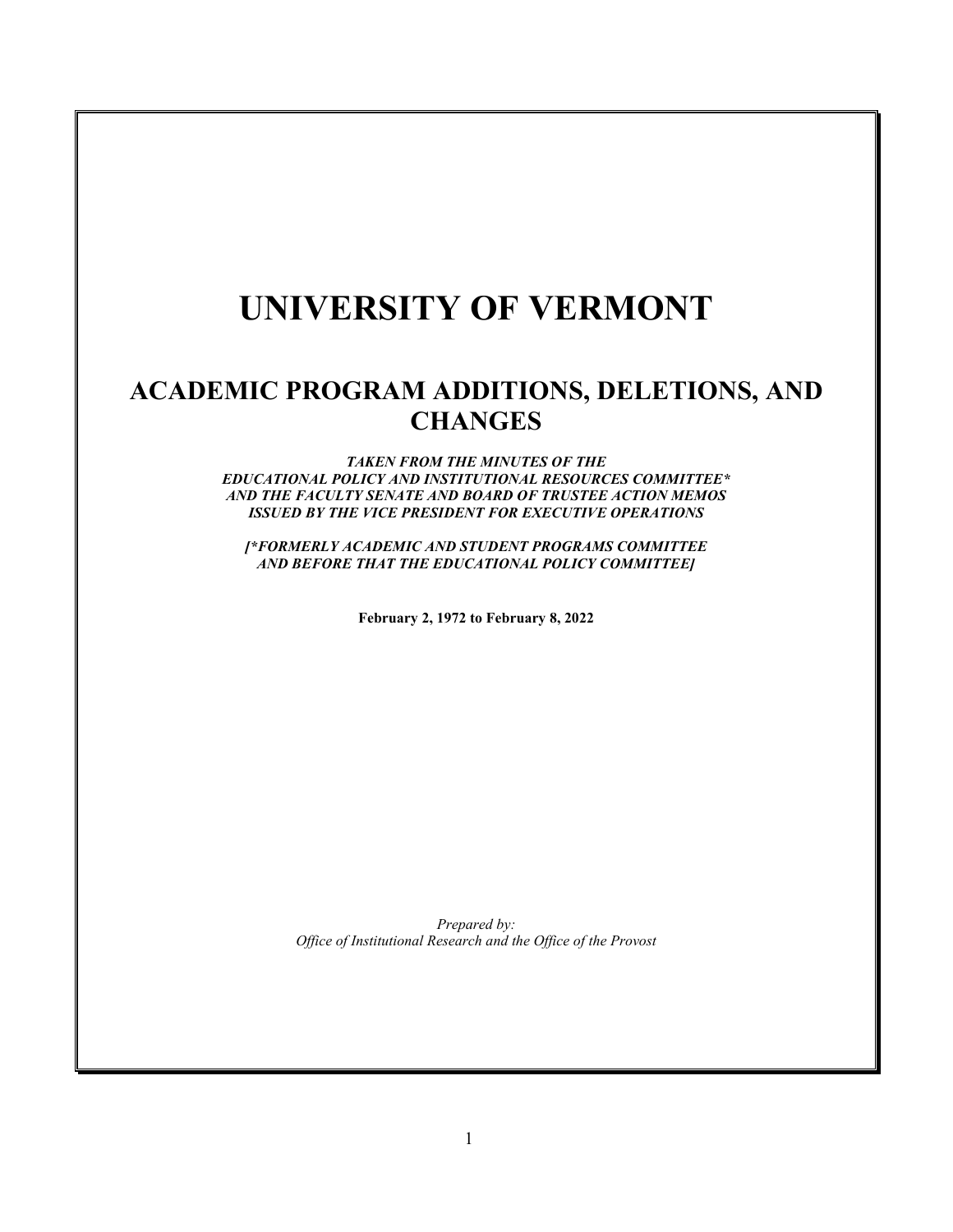|                                  | 1972                                                                                                        |
|----------------------------------|-------------------------------------------------------------------------------------------------------------|
| <b>DATE OF</b><br><b>MEETING</b> | <b>ACTION</b>                                                                                               |
| 02/18/72                         | DIVISION OF THE DEPARTMENT OF SOCIOLOGY AND ANTHROPOLOGY.                                                   |
|                                  | MERGER OF THE DEPARTMENTS OF AGRICULTURAL ENGINEERING AND VOCATIONAL,<br>TECHNICAL AND EXTENSION EDUCATION. |
| 04/14/72                         | CREATE A SECTION OF ORAL SURGERY IN THE DEPARTMENT OF SURGERY.                                              |
|                                  | CREATE A SECTION OF PRIMARY CARE IN THE DEPARTMENT OF MEDICINE.                                             |
| 06/02/72                         | None                                                                                                        |
| 08/18/72                         | ELEVATE THE PROGRAM IN PHYSICAL THERAPY TO DEPARTMENTAL STATUS.                                             |
| 10/06/72                         | None                                                                                                        |
| 12/01/72                         | None                                                                                                        |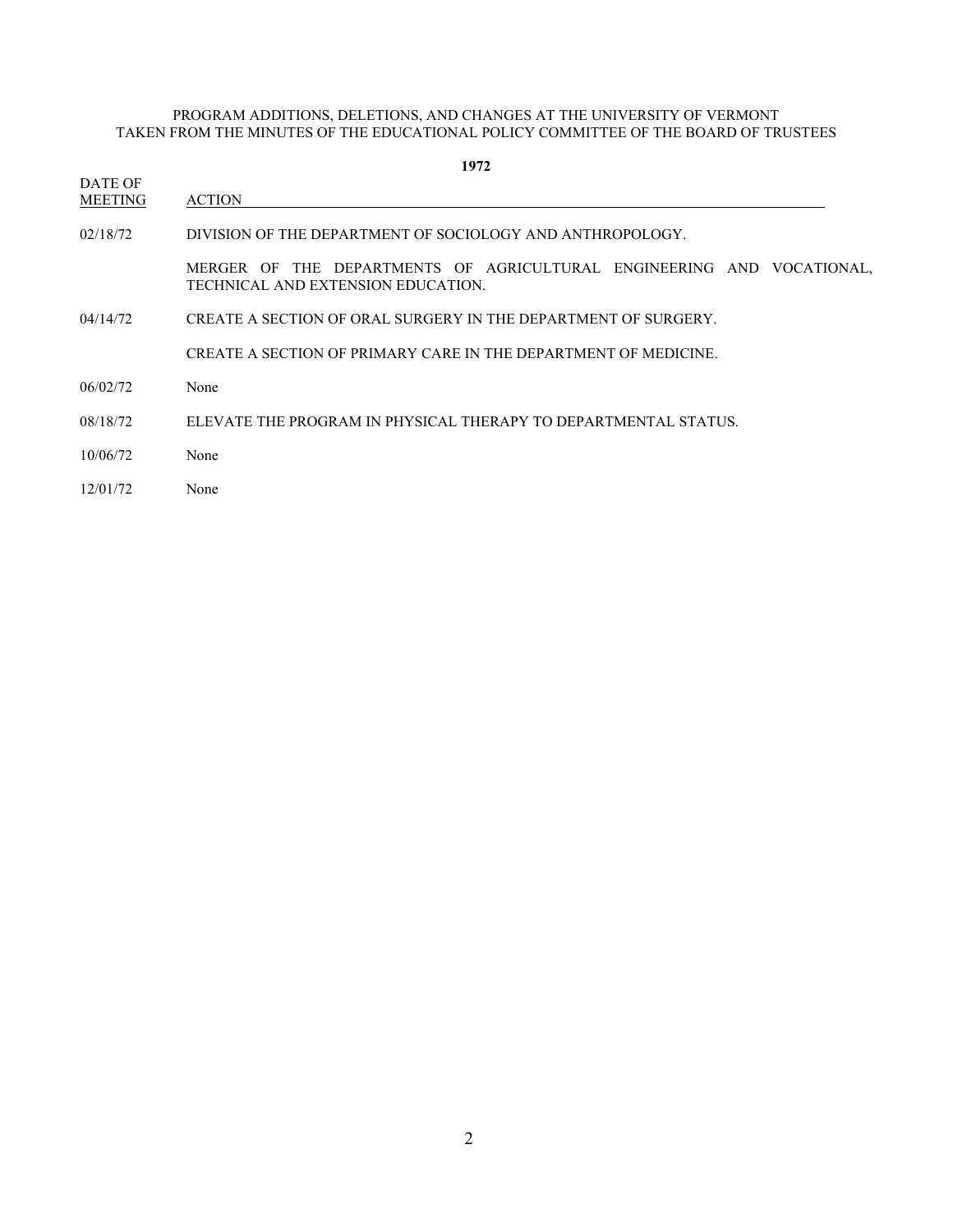| 1973                      |               |                                                                                                                                                                                                    |  |
|---------------------------|---------------|----------------------------------------------------------------------------------------------------------------------------------------------------------------------------------------------------|--|
| DATE OF<br><b>MEETING</b> | <b>ACTION</b> |                                                                                                                                                                                                    |  |
| 02/16/73                  | None          |                                                                                                                                                                                                    |  |
| 04/20/73                  | None          |                                                                                                                                                                                                    |  |
| 05/31/73                  |               | COLLEGIATE REORGANIZATION.                                                                                                                                                                         |  |
|                           |               | BE IT RESOLVED, that the Board of Trustees hereby authorizes and approves the following:<br>1. The following changes in administrative nomenclature:                                               |  |
|                           |               | (a) College of Technology to College of Engineering, Mathematics, and<br>Business Administration.                                                                                                  |  |
|                           |               | (b) College of Agriculture and Home Economics to College of Agriculture.                                                                                                                           |  |
|                           | 2.            | Change the Department of Home Economics into a new academic unit to be named<br>the<br>School of Home Economics which shall report to the Vice President for Academic Affairs.                     |  |
|                           | 3.            | The creation of a new academic unit to be named the School of Natural Resources which shall report to the<br>Vice President for Academic Affairs.                                                  |  |
|                           | 4.            | The following departmental actions:                                                                                                                                                                |  |
|                           |               | (a) Separation of the Department of Philosophy and Religion in the College of Arts and Sciences to form<br>two new departments, one of Philosophy and one of Religion.                             |  |
|                           |               | (b) Separation of the Department of Economics and Business Administration in the College of Arts and<br>Sciences to form two new departments, one of Economics and one of Business Administration. |  |
|                           |               | (c) Change Program in Radiologic Technology to a Department of Radiologic Technology in the School<br>of Allied Health Sciences.                                                                   |  |
|                           | 5.            | The following department transfers:                                                                                                                                                                |  |
|                           |               | (a) Forestry from College of Agriculture to School of Natural Resources.                                                                                                                           |  |
|                           |               | (b) Business Administration from College of Arts and Sciences to College of Engineering, Mathematics,<br>and Business Administration.                                                              |  |
|                           |               | (c) Chemistry from former College of Technology to College of Arts and Sciences.                                                                                                                   |  |
|                           |               |                                                                                                                                                                                                    |  |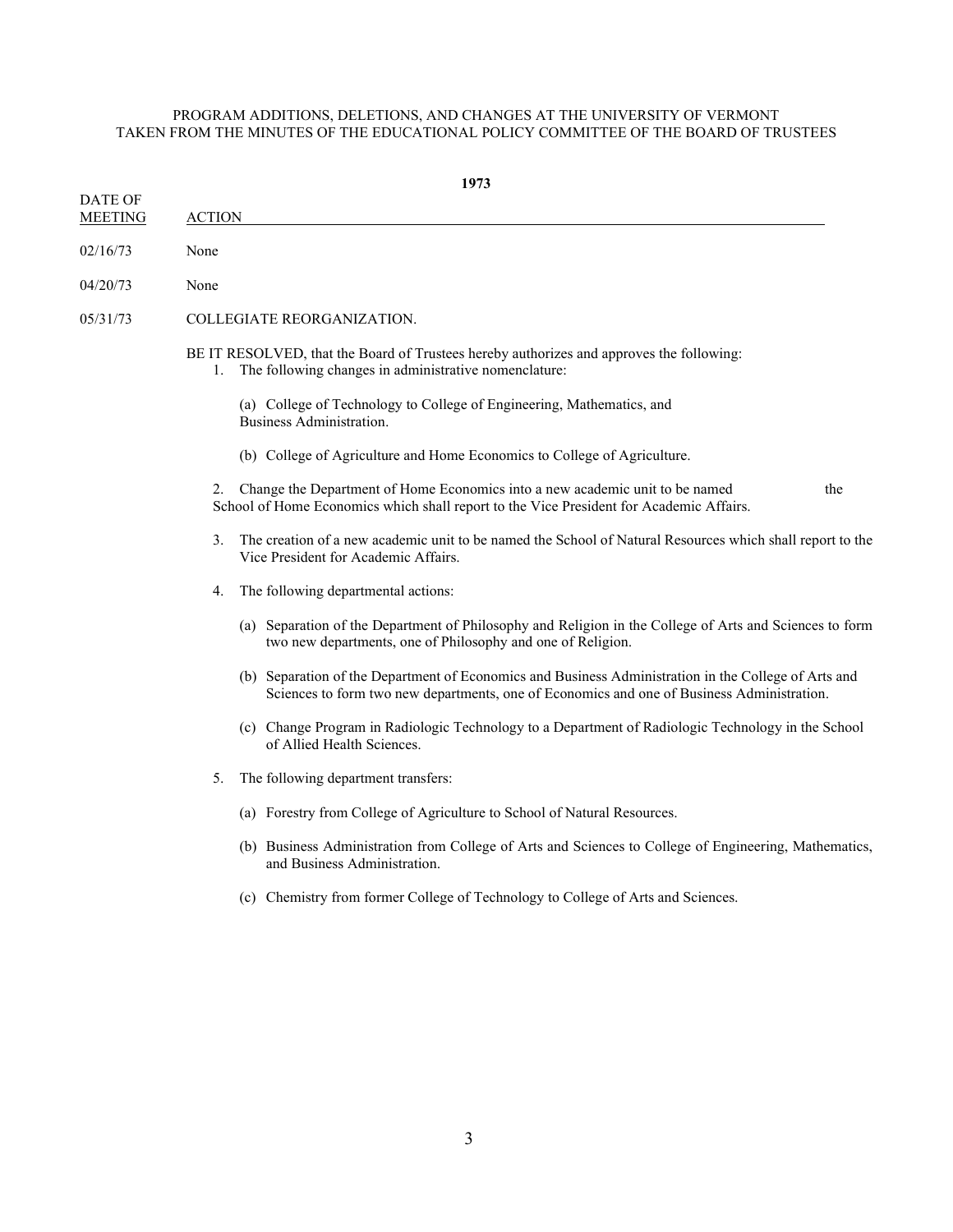### **1973 (Continued)**

DATE OF MEETING ACTION 06/01/73 None 10/05/73 APPROVAL OF DEGREE OF BACHELOR OF SCIENCE IN ENGINEERING.

CHANGE THE NAME OF THE COLLEGE OF EDUCATION TO THE COLLEGE OF EDUCATION AND SOCIAL SERVICES.

11/30/73 None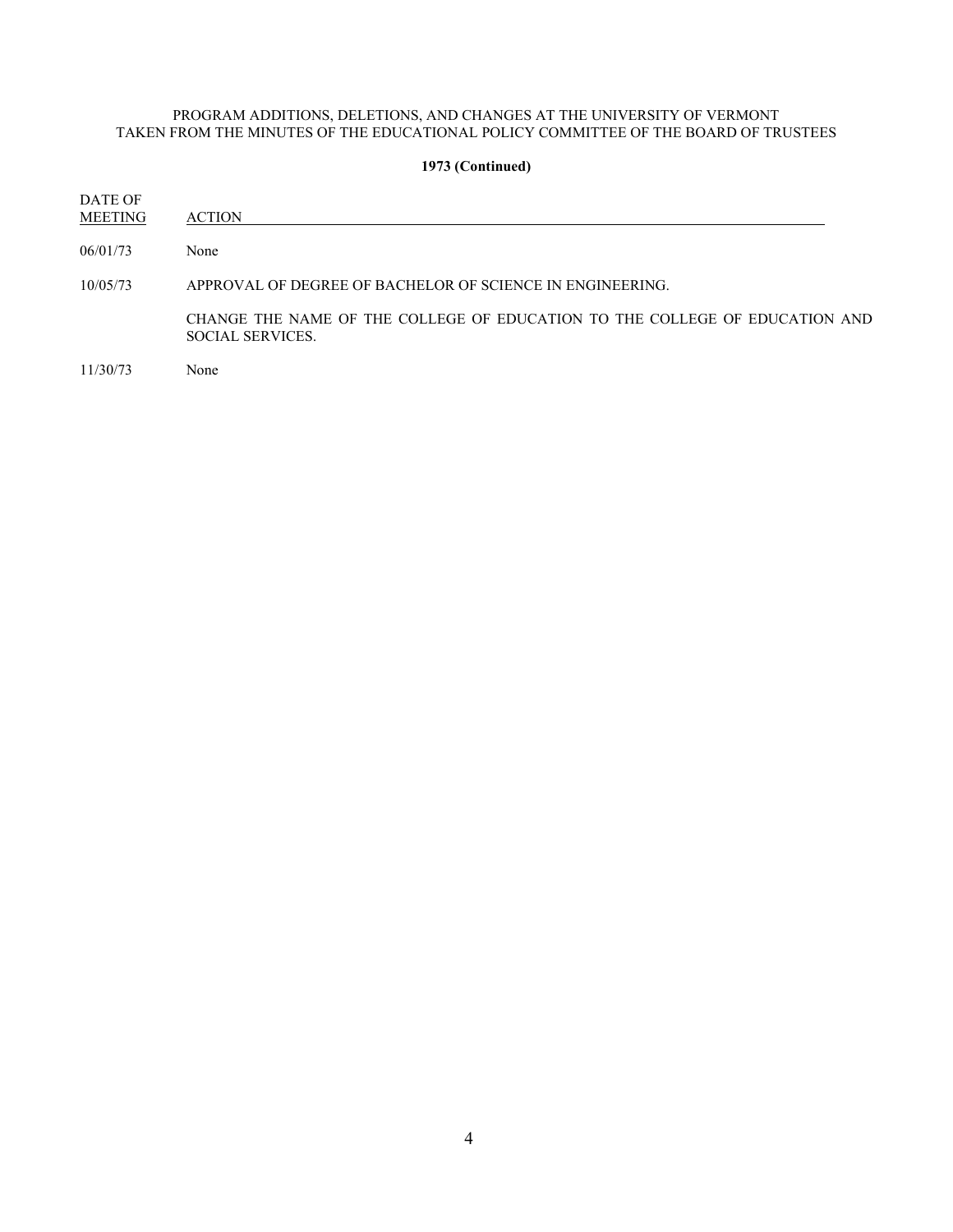| <b>DATE OF</b><br><b>MEETING</b> | <b>ACTION</b>                                                                                                          |                                        |                                                               |  |  |
|----------------------------------|------------------------------------------------------------------------------------------------------------------------|----------------------------------------|---------------------------------------------------------------|--|--|
| 02/15/74                         | CHANGE THE NAME OF THE DEPARTMENT OF COMMUNITY MEDICINE TO THE DEPARTMENT OF<br>EPIDEMIOLOGY AND ENVIRONMENTAL HEALTH. |                                        |                                                               |  |  |
| 04/19/74                         | ESTABLISH THE DEPARTMENT OF FAMILY PRACTICE IN THE COLLEGE OF MEDICINE.                                                |                                        |                                                               |  |  |
| 05/31/74                         | None                                                                                                                   |                                        |                                                               |  |  |
| 08/16/74                         | None                                                                                                                   |                                        |                                                               |  |  |
| 10/04/74                         | None                                                                                                                   |                                        |                                                               |  |  |
| 12/13/74                         |                                                                                                                        | ELIMINATION OF PROGRAMS FOR FY 1976/77 |                                                               |  |  |
|                                  | Ph.D. Programs.                                                                                                        | <b>Existing Programs In:</b>           | Mathematics<br>Physics                                        |  |  |
|                                  |                                                                                                                        | Planned Programs In:                   | Sociology                                                     |  |  |
|                                  | Master's Programs.                                                                                                     | Existing Programs In:                  | Economics<br>Home Economics<br>Music<br>Philosophy<br>Spanish |  |  |
|                                  |                                                                                                                        | Planned M.A.T<br>Program In:           | Anthropology                                                  |  |  |
|                                  | Experimental Program.                                                                                                  |                                        |                                                               |  |  |
|                                  | Laboratory Animal Technology Program.                                                                                  |                                        |                                                               |  |  |
|                                  | Also:<br>Phasing down enrollments in Elementary Education by about 30%.<br>1.                                          |                                        |                                                               |  |  |
|                                  | Tightening undergraduate teaching loads in a number of departments and<br>2.<br>programs across the campus.            |                                        |                                                               |  |  |
|                                  | Football.                                                                                                              |                                        |                                                               |  |  |
|                                  | Burlington Urban Center (Extension Service).                                                                           |                                        |                                                               |  |  |
|                                  | Educational Aid Program (Extension Service).                                                                           |                                        |                                                               |  |  |
|                                  |                                                                                                                        |                                        |                                                               |  |  |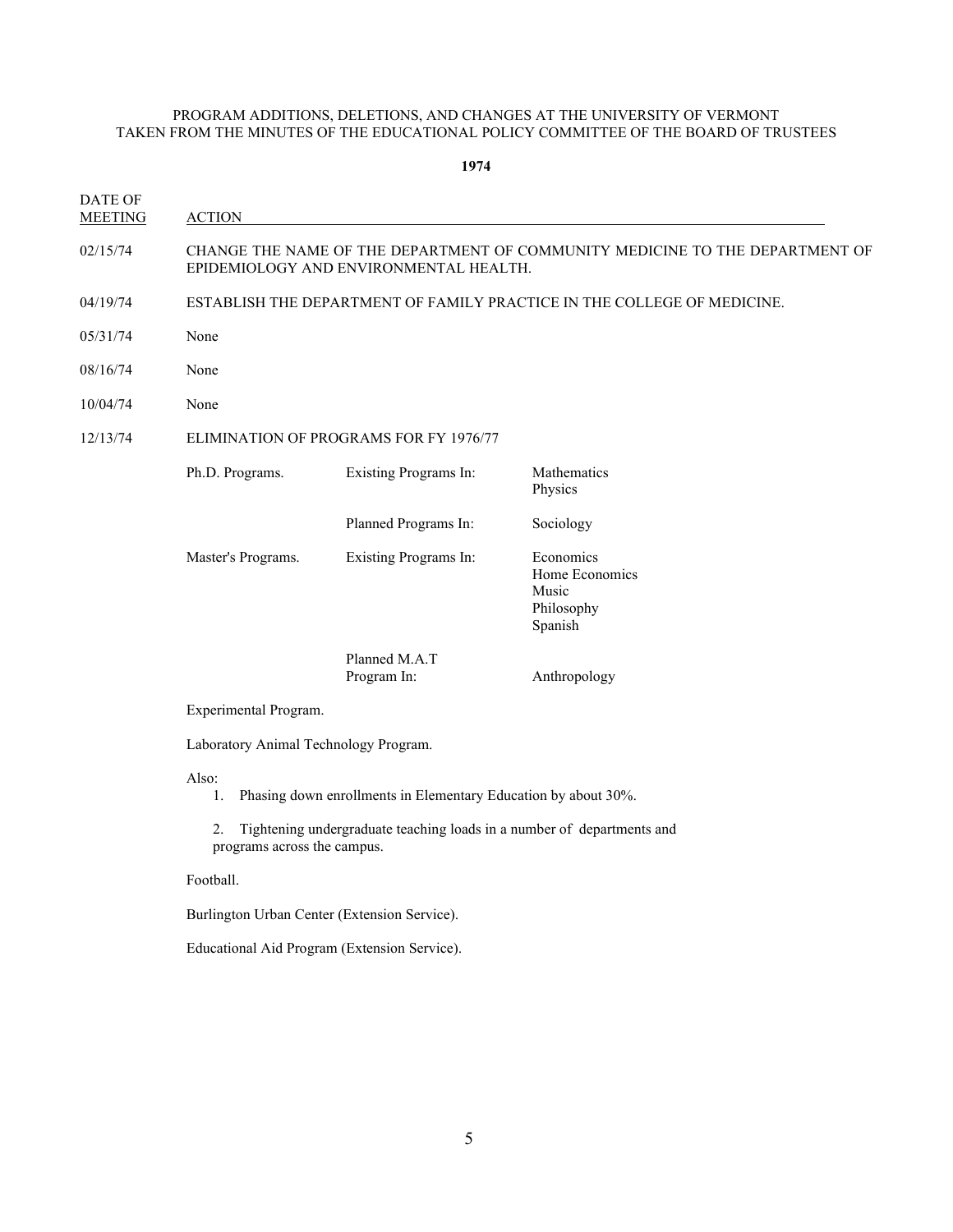| DATE OF<br><b>MEETING</b> | <b>ACTION</b>                                                                                                         |
|---------------------------|-----------------------------------------------------------------------------------------------------------------------|
| 02/14/75                  | CHANGE THE NAME OF THE DEPARTMENT OF RESOURCE ECONOMICS TO THE DEPART-MENT OF<br>AGRICULTURAL AND RESOURCE ECONOMICS. |
| 04/04/75                  | APPROVAL OF THE DEGREE OF BACHELOR OF MUSIC.                                                                          |
| 06/06/75                  | None                                                                                                                  |
| 08/15/75                  | None                                                                                                                  |
| 11/07/75                  | None                                                                                                                  |
| 12/06/75                  | None                                                                                                                  |
|                           |                                                                                                                       |
|                           |                                                                                                                       |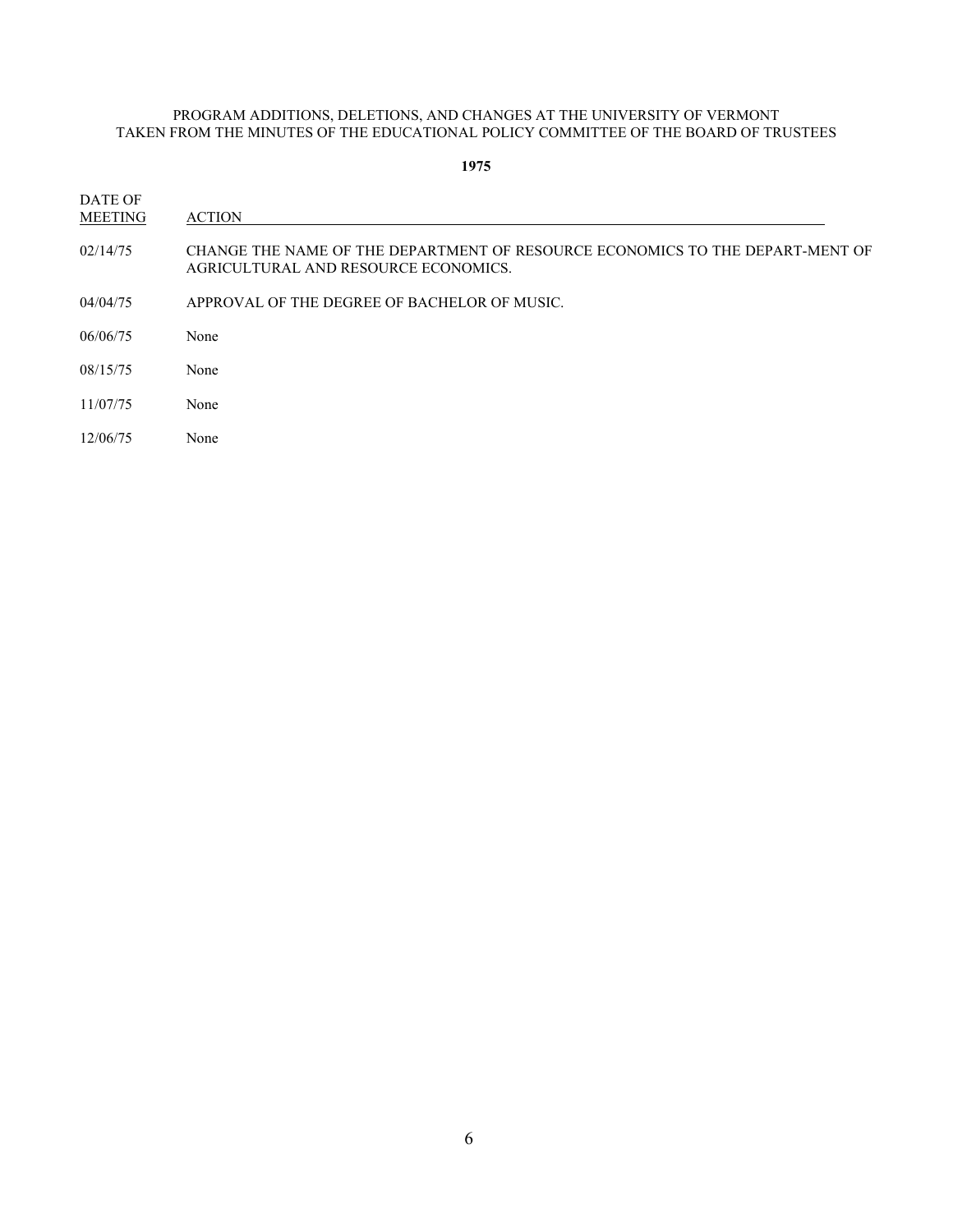| 1976                             |                                                                                                                           |  |
|----------------------------------|---------------------------------------------------------------------------------------------------------------------------|--|
| <b>DATE OF</b><br><b>MEETING</b> | <b>ACTION</b>                                                                                                             |  |
| 02/20/76                         | None                                                                                                                      |  |
| 04/09/76                         | None                                                                                                                      |  |
| 06/04/76                         | APPROVAL OF THE DEGREE OF BACHELOR OF SCIENCE IN COMPUTER SCIENCE, CURRENTLY A<br>MAJOR IN THE DEPARTMENT OF MATHEMATICS. |  |
| 08/20/76                         | None                                                                                                                      |  |
| 09/23/76                         | None                                                                                                                      |  |
| 12/03/76                         | None                                                                                                                      |  |
|                                  |                                                                                                                           |  |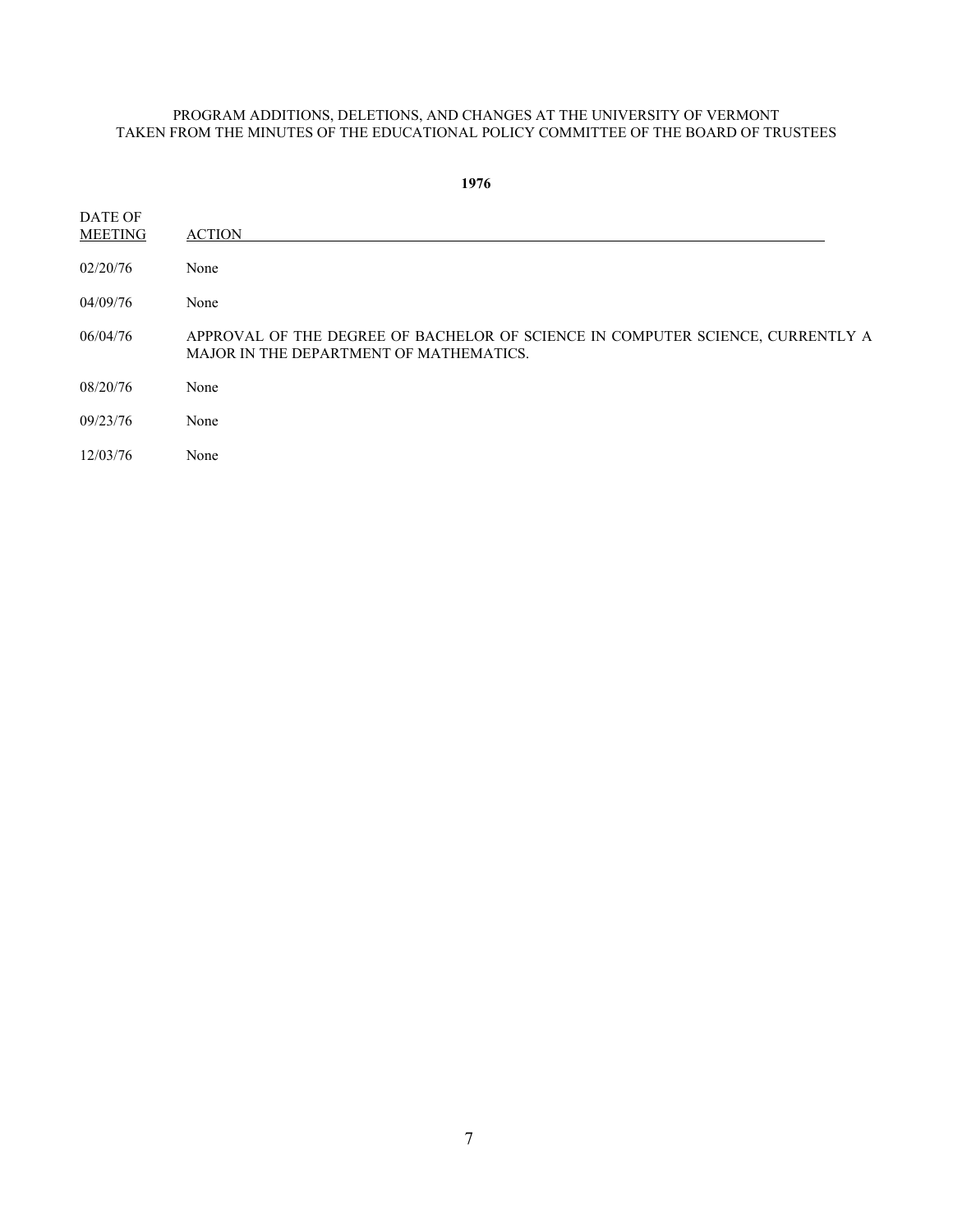| DATE OF<br><b>MEETING</b> | <b>ACTION</b>                                                                                    |  |
|---------------------------|--------------------------------------------------------------------------------------------------|--|
| 03/04/77                  | None                                                                                             |  |
| 04/15/77                  | None                                                                                             |  |
| 06/17/77                  | DIVISION OF THE DEPARTMENT OF COMMUNICATION AND THEATRE INTO THE FOLLOWING<br>THREE DEPARTMENTS: |  |
|                           | Communication<br>$1_{-}$<br>2. Communication Science and Disorders<br>3.<br>Theatre.             |  |
| 08/19/77                  | None                                                                                             |  |
| 09/19/77                  | None                                                                                             |  |
| 12/02/77                  | None                                                                                             |  |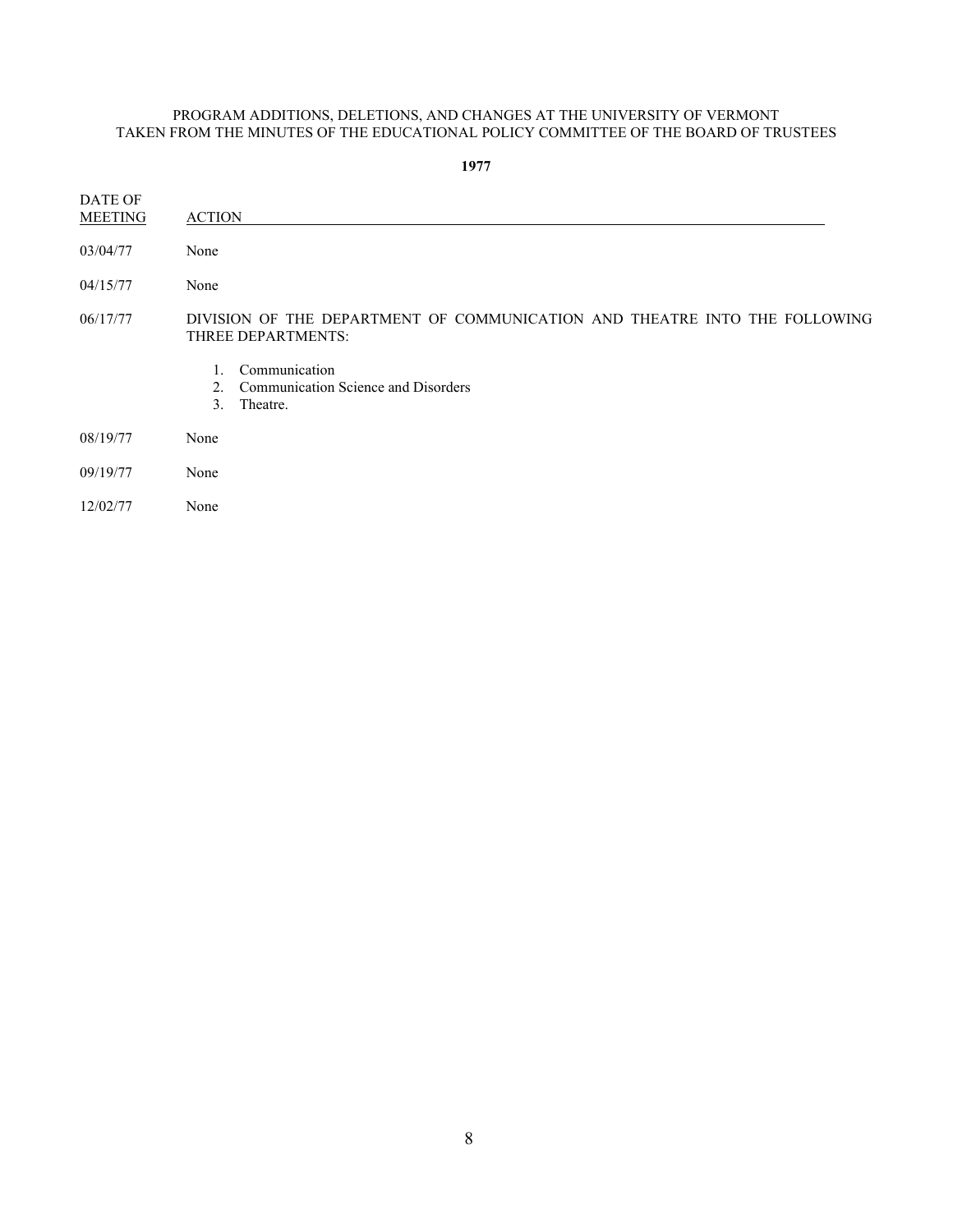| DATE OF<br><b>MEETING</b> | <b>ACTION</b> |
|---------------------------|---------------|
| 02/01/78                  | None          |
| 03/03/78                  | None          |
| 04/14/78                  | None          |
| 06/09/78                  | None          |
| 08/18/78                  | None          |
| 10/06/78                  | None          |
| 12/01/78                  | None          |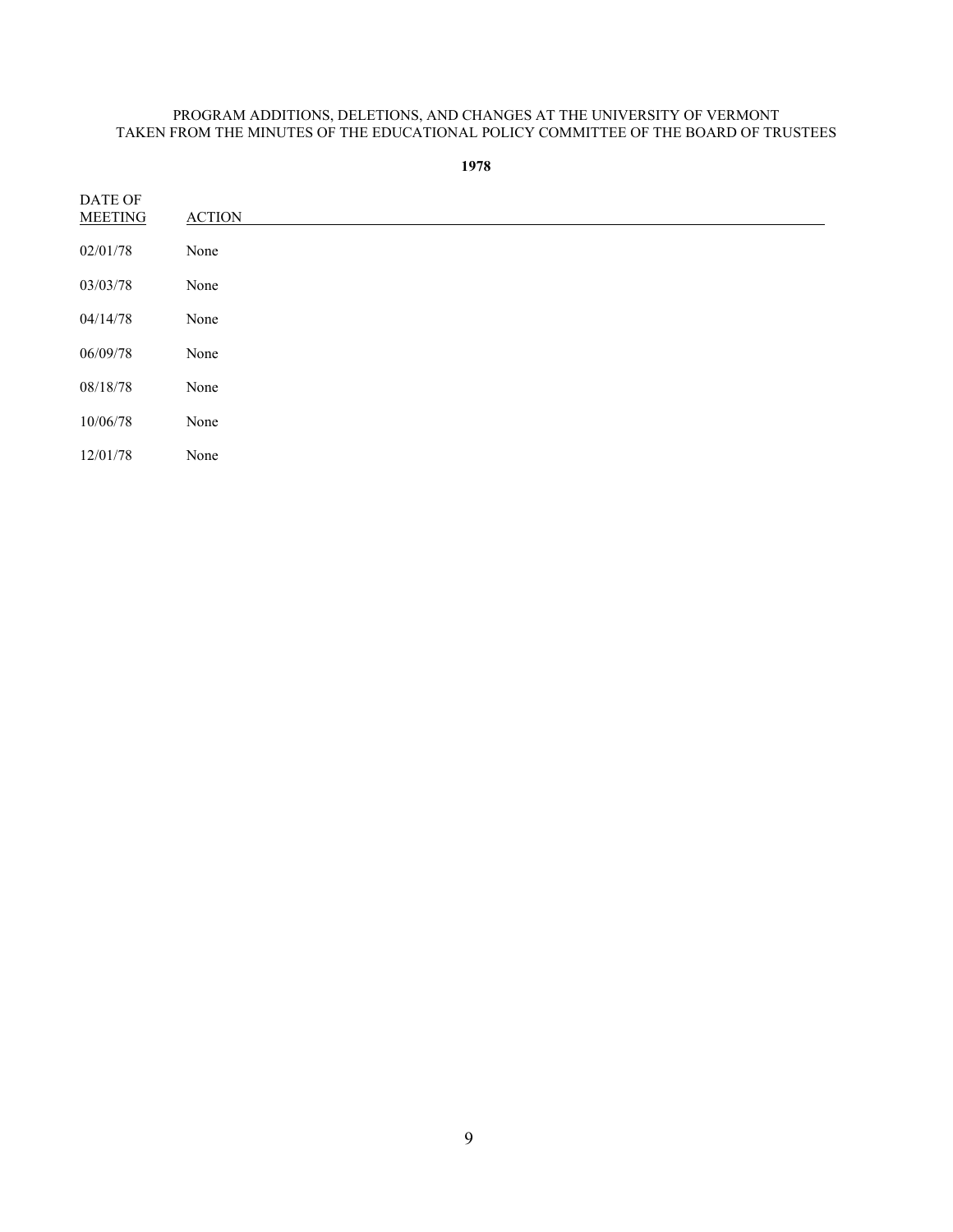- DATE OF MEETING ACTION 03/02/79 None 04/27/79 None 06/15/79 REORGANIZATION OF THE COLLEGE OF EDUCATION AND SOCIAL SERVICES. It was moved, seconded, and voted to recommend to the full Board approval of the following resolution: RESOLVED, that the Board of Trustees authorizes the establishment of four departments within the College of Education and Social Services effective July 1, 1979, as follows: the Department of Organizational, Counseling, and Foundational Studies; the Department of Professional Education and Curriculum Development; the Department of Physical Education, Health and Learning Studies; the Department of Special Education, Social Work, and Social Services. ESTABLISH THE CENTER FOR RURAL STUDIES. TERMINATION OF THE DEGREE, BACHELOR OF SCIENCE IN MANUFACTURING AND MANAGEMENT ENGINEERING. 08/17/79 DISSOLUTION OF THE DEPARTMENT OF EPIDEMIOLOGY AND ENVIRONMENTAL HEALTH AND ITS RESPONSIBILITIES AND RESOURCES DISTRIBUTED TO OTHER UNITS IN THE COLLEGE OF MEDICINE. 10/05/79 None
- 11/30/79 CHANGE THE NAME OF THE DEPARTMENT OF ANATOMY TO THE DEPARTMENT OF ANATOMY AND NEUROBIOLOGY.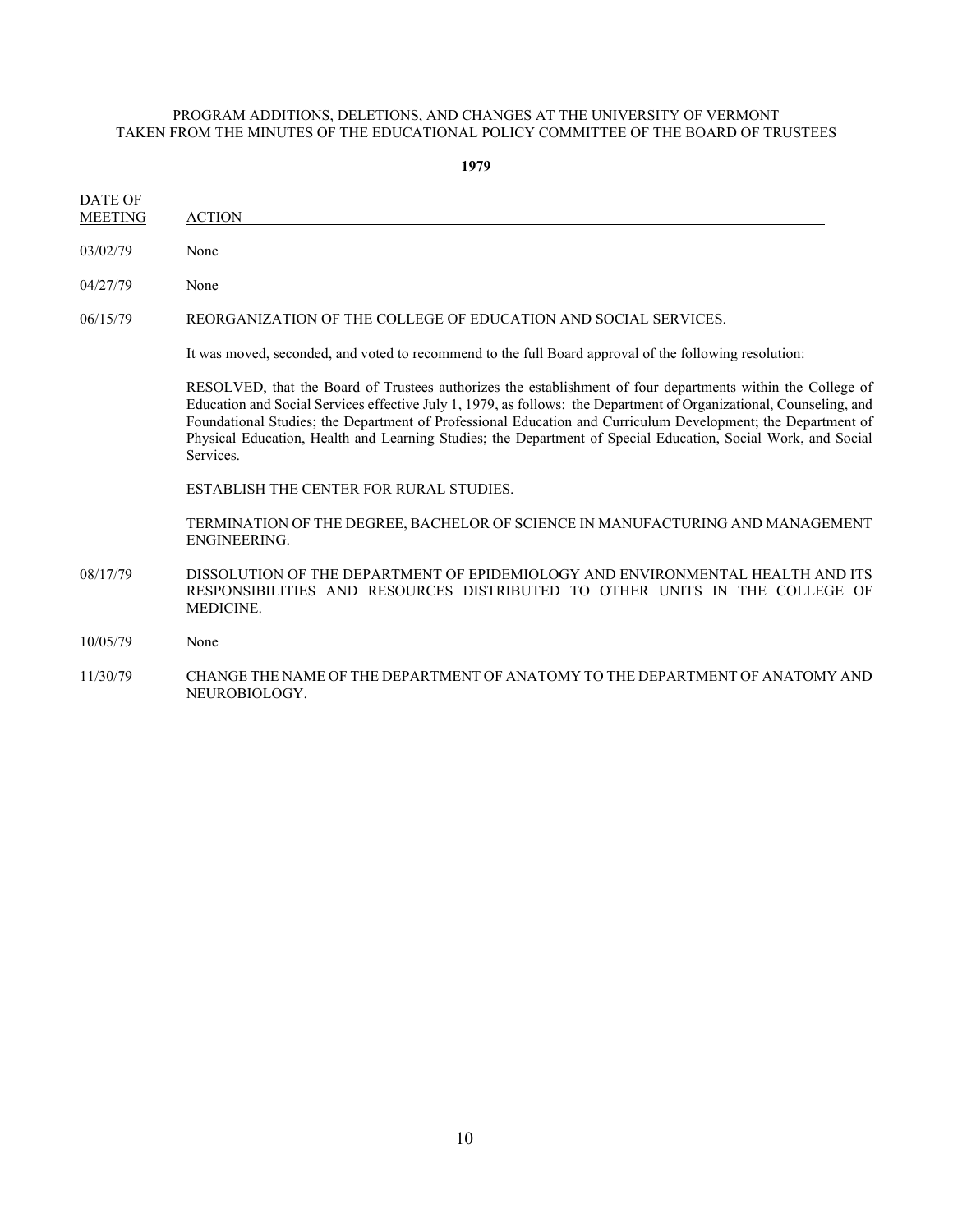**1980**

| <b>DATE OF</b><br><b>MEETING</b> | <b>ACTION</b>                                                                                                                                                                                                                                                     |  |  |
|----------------------------------|-------------------------------------------------------------------------------------------------------------------------------------------------------------------------------------------------------------------------------------------------------------------|--|--|
| 02/29/80                         | None                                                                                                                                                                                                                                                              |  |  |
| 04/25/80                         | MERGER OF THE DEPARTMENT OF ORTHOPEDICS SURGERY AND REHABILITATION MEDICINE<br>INTO THE DEPARTMENT OF ORTHOPEDICS AND REHABILITATION                                                                                                                              |  |  |
| 06/13/80                         | REORGANIZATION OF THE SCHOOL OF HOME ECONOMICS.                                                                                                                                                                                                                   |  |  |
|                                  | RESOLVED, that the Board of Trustees approves the reorganization of the School of Home Economics as outlined<br>in the proposal to the Board dated May 30, 1980--specifically, that:                                                                              |  |  |
|                                  | Human nutrition and foods become a Department of Human Nutrition and Foods in<br>1.<br>the College of Agriculture.                                                                                                                                                |  |  |
|                                  | Clothing, textiles, and design, consumer economics, and housing become a<br>2.<br>Department of Textiles, Merchandising, and Consumer Studies in the College of<br>Agriculture.                                                                                   |  |  |
|                                  | Home economics education become part of the Department of Vocational Education<br>3.<br>and Technology in the College of Agriculture.                                                                                                                             |  |  |
|                                  | 4. Early childhood and human development become part of the College of Education<br>and Social Services with departmental status until its appropriate role and<br>organizational arrangement within that College is determined during the 1980-81 academic year. |  |  |
|                                  | A Home Economics Program be established.<br>5.                                                                                                                                                                                                                    |  |  |
|                                  | These changes are to become effective July 1, 1981                                                                                                                                                                                                                |  |  |
| 08/15/80                         | None                                                                                                                                                                                                                                                              |  |  |
| 10/03/80                         | None                                                                                                                                                                                                                                                              |  |  |
|                                  |                                                                                                                                                                                                                                                                   |  |  |

12/05/80 None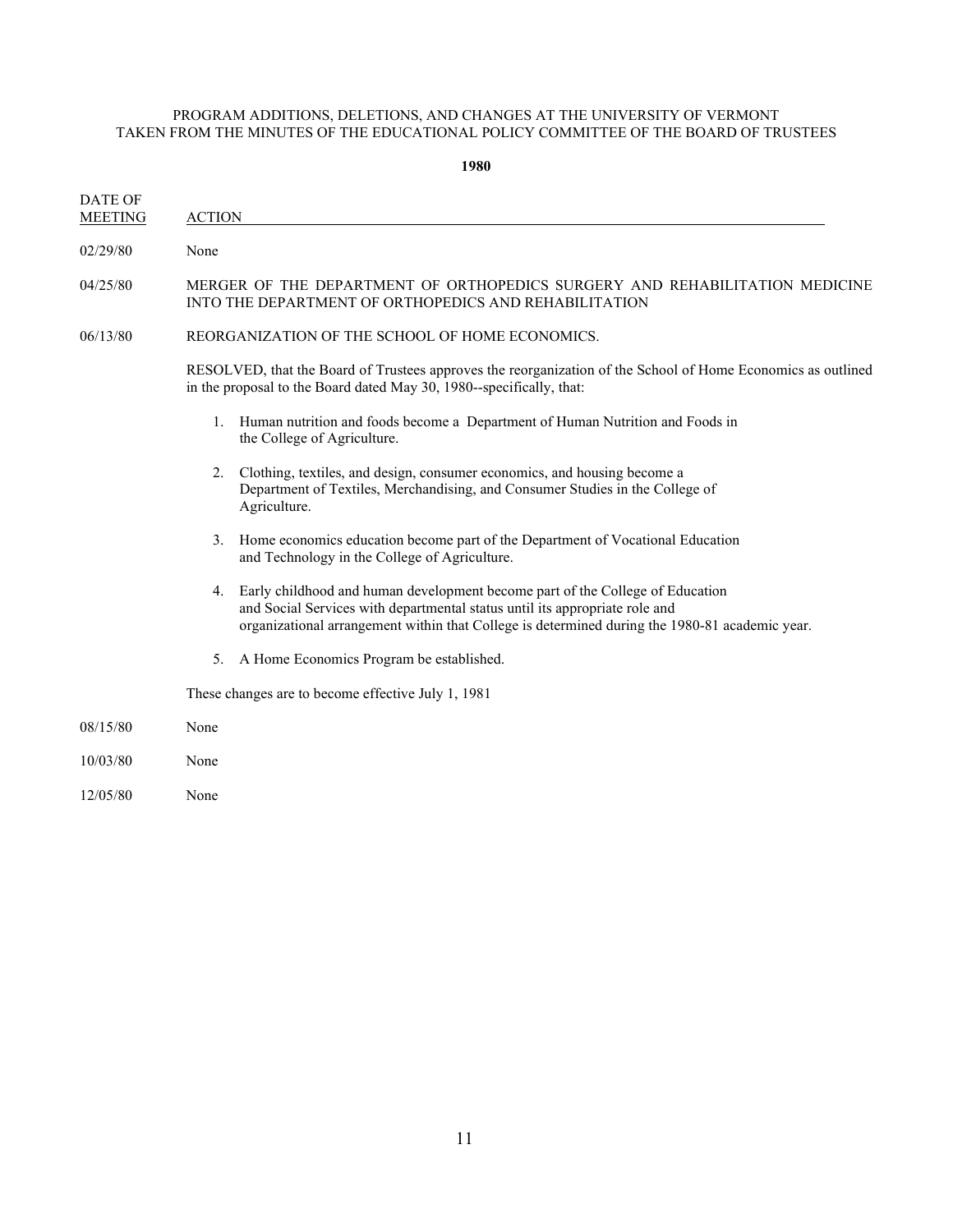**1981**

- DATE OF
- MEETING ACTION

# 03/06/81 REORGANIZATION OF THE COLLEGE OF ENGINEERING, MATHEMATICS AND BUSINESS ADMINISTRATION.

RESOLVED, that the Board of Trustees approves the reorganization of the College of Engineering, Mathematics, and Business Administration by establishing a Division of Engineering, Mathematics, and Business Administration and creating within that Division a College of Engineering and Mathematics and a School of Business Administration, effective July 1, 1981.

05/08/81 CHANGES TO GRADUATE PROGRAMS IN HOME ECONOMICS.

RESOLVED, that the Board of Trustees approves the following changes in Home Economics graduate programs effective July 1, 1981: (1) The elimination of the Master of Science in Home Economics degree; (2) The establishment of a Master of Science in Human Nutrition and Foods degree; and (3) The establishment of a Master of Science in Human Development and Family Studies degree.

APPROVAL OF ASSOCIATE IN PROFESSIONAL STUDIES DEGREE.

RESOLVED, that the Board of Trustees approves the establishment of an Associate in Professional Studies degree for the sole purpose of awarding that degree to employees of Simmonds Precision Products, Inc., who by May 1982 have completed the requirements for the degree.

#### 06/12/81 ESTABLISH GRADUATE PROGRAMS IN MATERIAL SCIENCE

RESOLVED, that the Board of Trustees approves the establishment of the degrees of Master of Science in Materials Science and the Doctor of Philosophy in Materials Science effective July 1, 1981.

CONSOLIDATION OF DEPARTMENTS OF ANIMAL SCIENCE AND ANIMAL PATHOLOGY.

08/14/81 DISCONTINUATION OF THE DEPARTMENT OF COMMUNICATION AND ESTABLISHMENT OF A PROGRAM IN COMMUNICATION.

> RESOLVED, that the Board of Trustees (1) authorizes discontinuation of the Department of Communication effective September 1, 1981, in accordance with the memorandum of July 31, 1981; and (2) authorizes establishment of a Program in Communication effective September 1, 1981, with termination of the Program to coincide with the timely completion of major programs by currently admitted students.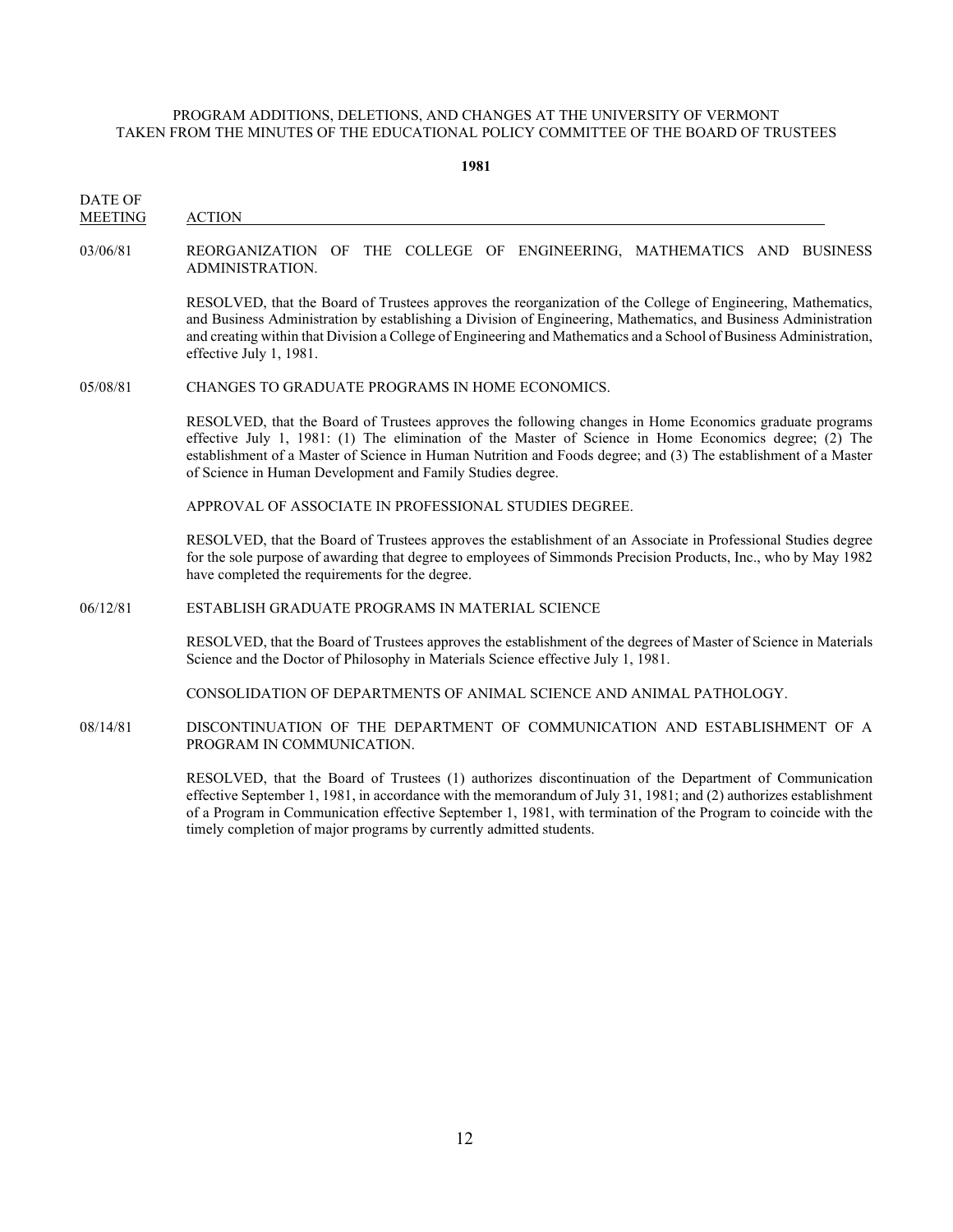|                           | 1981 (Continued)                                                                                                                                                                                                                                                                                                                                  |
|---------------------------|---------------------------------------------------------------------------------------------------------------------------------------------------------------------------------------------------------------------------------------------------------------------------------------------------------------------------------------------------|
| DATE OF<br><b>MEETING</b> | <b>ACTION</b>                                                                                                                                                                                                                                                                                                                                     |
| 08/14/81                  | (Continued)                                                                                                                                                                                                                                                                                                                                       |
|                           | ESTABLISH THE DEPARTMENT OF HUMAN DEVELOPMENT STUDIES.                                                                                                                                                                                                                                                                                            |
|                           | RESOLVED, that the Board of Trustees approves the establishment of a Department of Human Development Studies,<br>effective September 1, 1981, and that the Department be constituted from the programs and personnel of the present<br>Departments of Physical Education, Health, and Learning Studies and Early Childhood and Human Development. |
| 10/02/81                  | None                                                                                                                                                                                                                                                                                                                                              |
| 12/04/81                  | None                                                                                                                                                                                                                                                                                                                                              |
|                           |                                                                                                                                                                                                                                                                                                                                                   |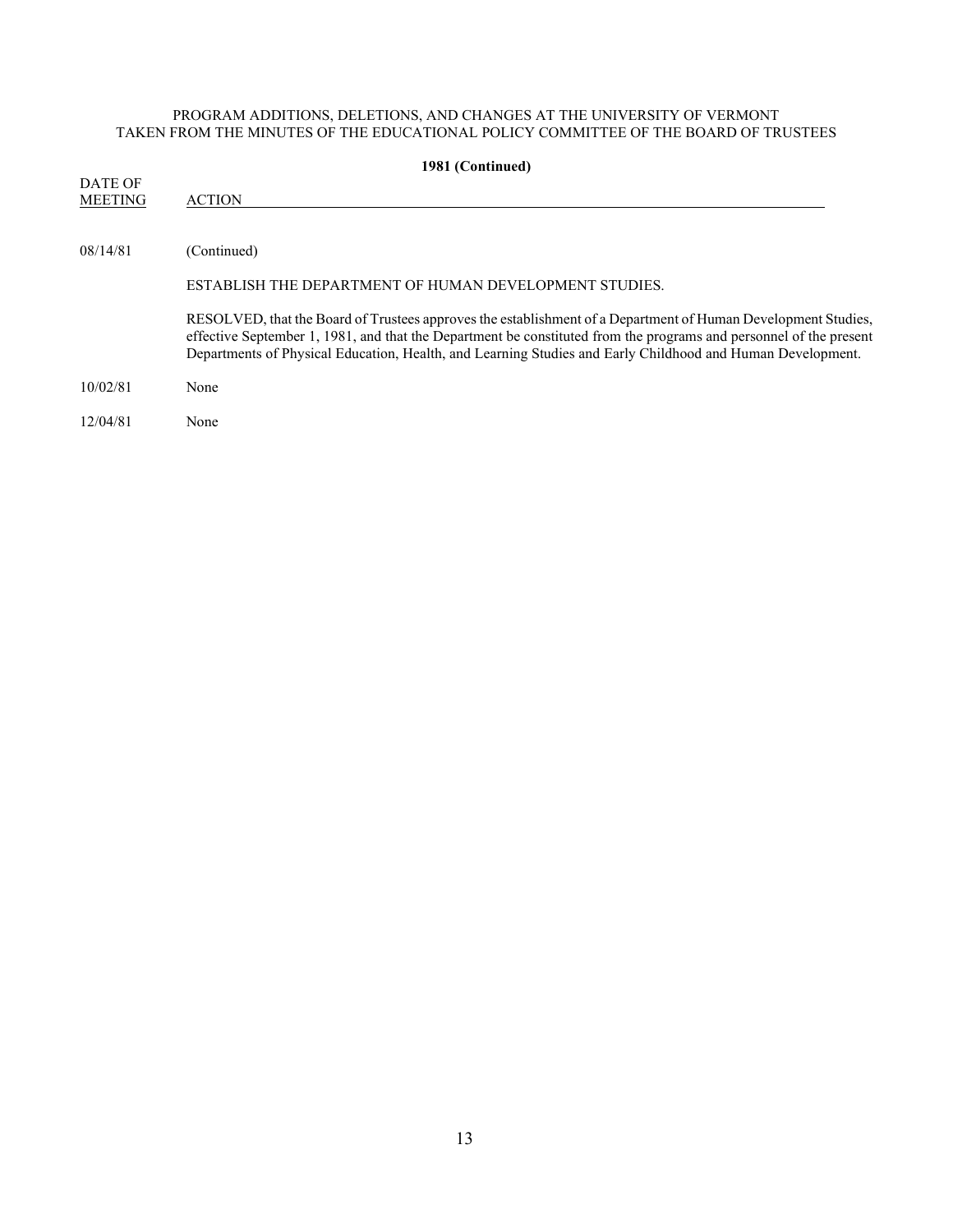**1982**

- DATE OF
- MEETING ACTION

#### 03/05/82 REALIGNMENT OF THE COLLEGE OF ENGINEERING AND MATHEMATICS.

RESOLVED, that the Board of Trustees approves the realignment of the Departments of Civil Engineering and Mechanical Engineering into a single Department of Civil Engineering and Mechanical Engineering, and the realignment of the Program of Computer Science and the Department of Electrical Engineering into a single Department of Computer Science and Electrical Engineering, effective July 1, 1982.

As a result the College would be realigned into three departments (Mathematics, Civil and Mechanical Engineering, and Computer Science and Electrical Engineering) and two programs (Materials Science and Statistics).

REVISIONS TO GRADUATE PROGRAMS: MASTER OF SCIENCE IN COUNSELING, MASTER OF SCIENCE IN BOTANY (FIELD NATURALIST OPTION), MASTER OF SCIENCE IN ENGINEERING PHYSICS, AND MASTER OF SCIENCE IN WILDLIFE AND FISHERIES BIOLOGY.

- 04/30/82 None
- 06/11/82 APPROVAL OF A DEGREE LEADING TO THE DOCTOR OF EDUCATION IN EDUCATIONAL ADMINISTRATION.
- 08/20/82 DISCUSSION OF CURRENT AND NEW PROGRAM OPTIONS WITHIN THE SPECIAL EDUCA-TION DEGREE.
	- A. Current Curricular Options.
		- 1. Responsive Teacher Program
			- a. B.S. in Education
			- b. Master of Education (M.Ed.)
				- -Intensive Special Education concentration -Essential Early Education concentration
	- B. Additional Undergraduate Options.
		- 1. B.S. in Education
			- a. Essential Early Education
			- b. Intensive Special Education
			- c. Community-Based Education of the Severely Handicapped
- 10/01/82 None
- 12/03/82 None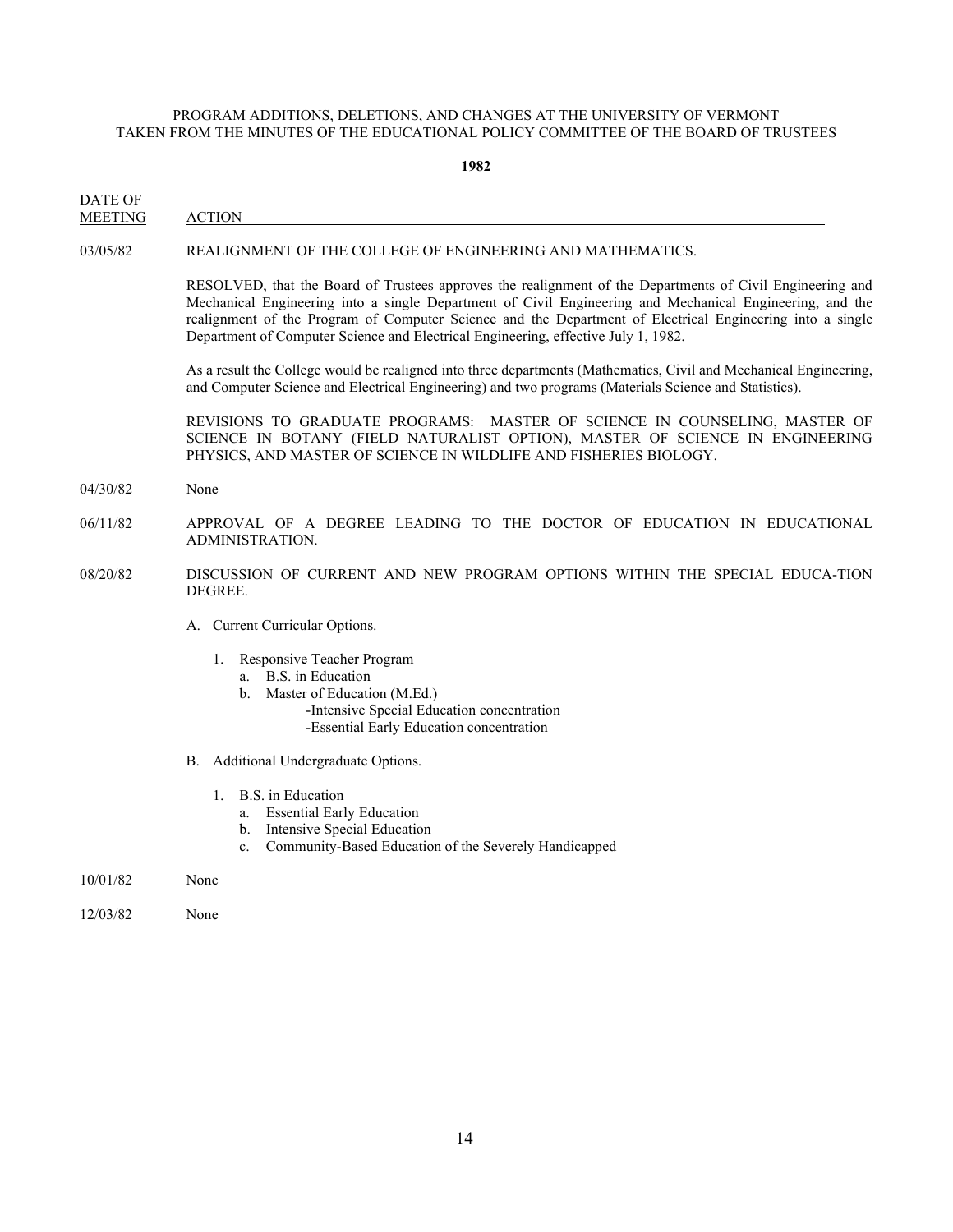| DATE OF<br><b>MEETING</b> | <b>ACTION</b>                                                                                                                                                                                                                                                              |
|---------------------------|----------------------------------------------------------------------------------------------------------------------------------------------------------------------------------------------------------------------------------------------------------------------------|
| 03/04/83                  | None                                                                                                                                                                                                                                                                       |
| 05/07/83                  | DELETION OF M.S. DEGREE IN HUMAN DEVELOPMENT AND FAMILY STUDIES.                                                                                                                                                                                                           |
|                           | RESOLVED, that the degree Master of Science in Human Development and Family Studies in the College of<br>Education and Social Services be terminated July 1, 1983; except that all currently enrolled students will be permitted<br>to complete their degree requirements. |
|                           | CHANGE IN NAME OF DEGREE -- B.S IN ENGINEERING: MANAGEMENT TO B.S. IN MANAGEMENT<br>ENGINEERING.                                                                                                                                                                           |
|                           | RESOLVED, that the name of the degree Bachelor of Science in Engineering: Management be changed to Bachelor<br>of Science in Management Engineering.                                                                                                                       |
| 06/17/83                  | None                                                                                                                                                                                                                                                                       |
| 08/19/83                  | None                                                                                                                                                                                                                                                                       |
| 10/01/83                  | None                                                                                                                                                                                                                                                                       |
| 12/10/83                  | None                                                                                                                                                                                                                                                                       |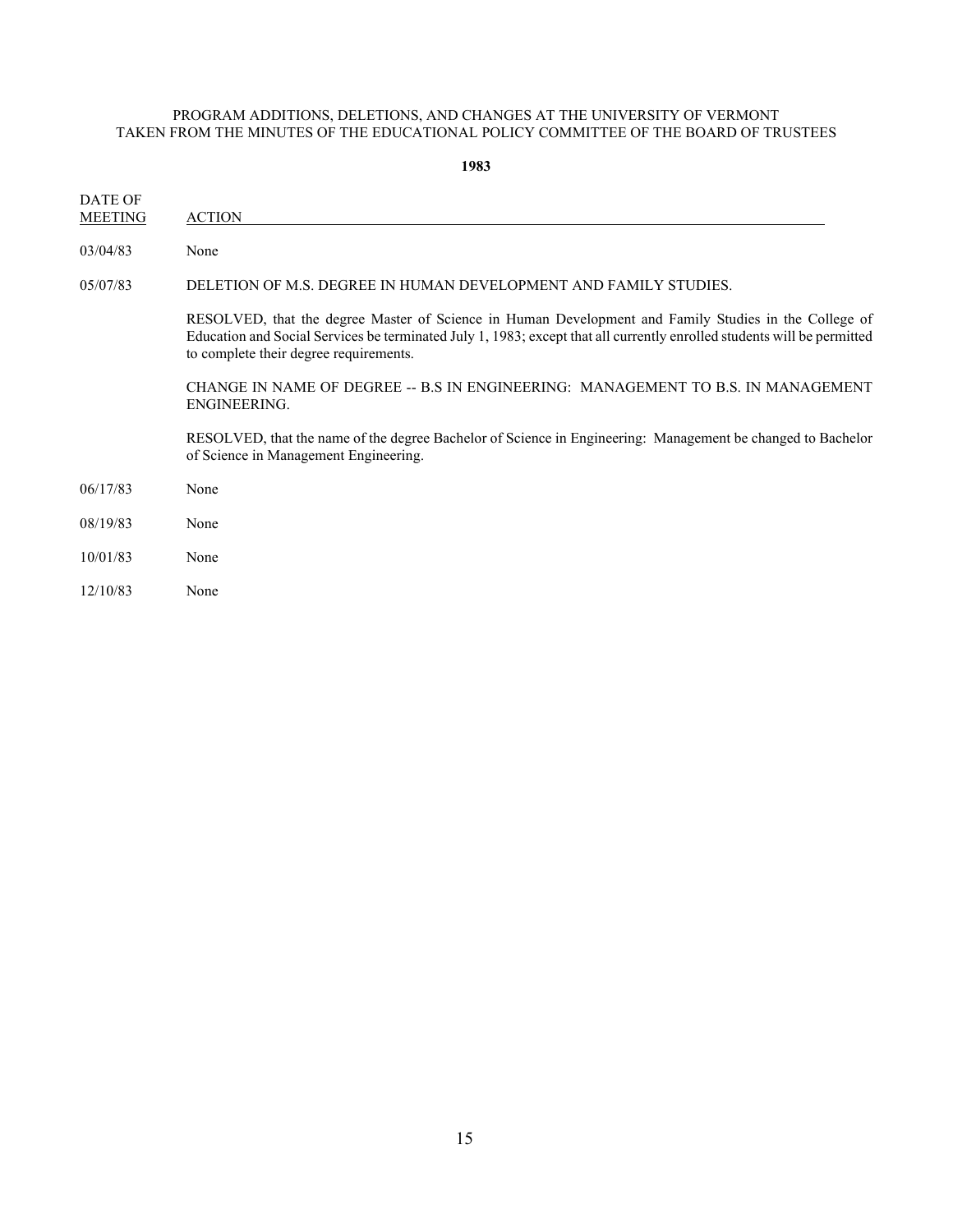**1984**

DATE OF MEETING ACTION 03/03/84 CHANGE IN NAME OF THE DEPARTMENT OF MATHEMATICS TO THE DEPARTMENT OF MATHEMATICS AND STATISTICS. RESOLVED, that the name of the Department of Mathematics in the College of Engineering and Mathematics be changed to the Department of Mathematics and Statistics, effective July 1, 1984. PROPOSAL FOR THE DEGREE OF MASTER OF PUBLIC ADMINISTRATION. RESOLVED, that the Board of Trustees approves a program of study leading to the degree of Master of Public Administration (MPA) beginning in September, 1984. 05/05/84 TERMINATION OF A.S. DEGREE IN MEDICAL TECHNOLOGY. RESOLVED, that the Associate in Science program within the Department of Medical Technology in the School of Allied Health Sciences be terminated effective July 1, 1984. 06/15/84 CHANGE IN THE NAME OF THE DEPARTMENT OF TEXTILES, MERCHANDISING, CONSUMER STUDIES TO THE DEPARTMENT OF MERCHANDISING, CONSUMER STUDIES, AND DESIGN. RESOLVED, that the name of the Department of Textiles, Merchandising, and Consumer Studies be changed to the Department of Merchandising, Consumer Studies, and Design, effective July 1, 1984. INITIATE A CURRICULUM LEADING TO THE BACHELOR OF SCIENCE DEGREE IN COMMUNITY FORESTRY AND HORTICULTURE AS A JOINT VENTURE BETWEEN THE DEPARTMENT OF PLANT AND SOIL SCIENCES IN AGRICULTURE AND THE PROGRAM OF FORESTRY IN NATURAL RESOURCES. 08/17/84 None 10/13/84 None 12/08/84 CHANGE IN THE NAME OF THE COLLEGE OF AGRICULTURE.

RESOLVED, that the Board of Trustees approves the change in the name of the College of Agriculture to the College of Agriculture and Life Sciences effective July 1, 1985.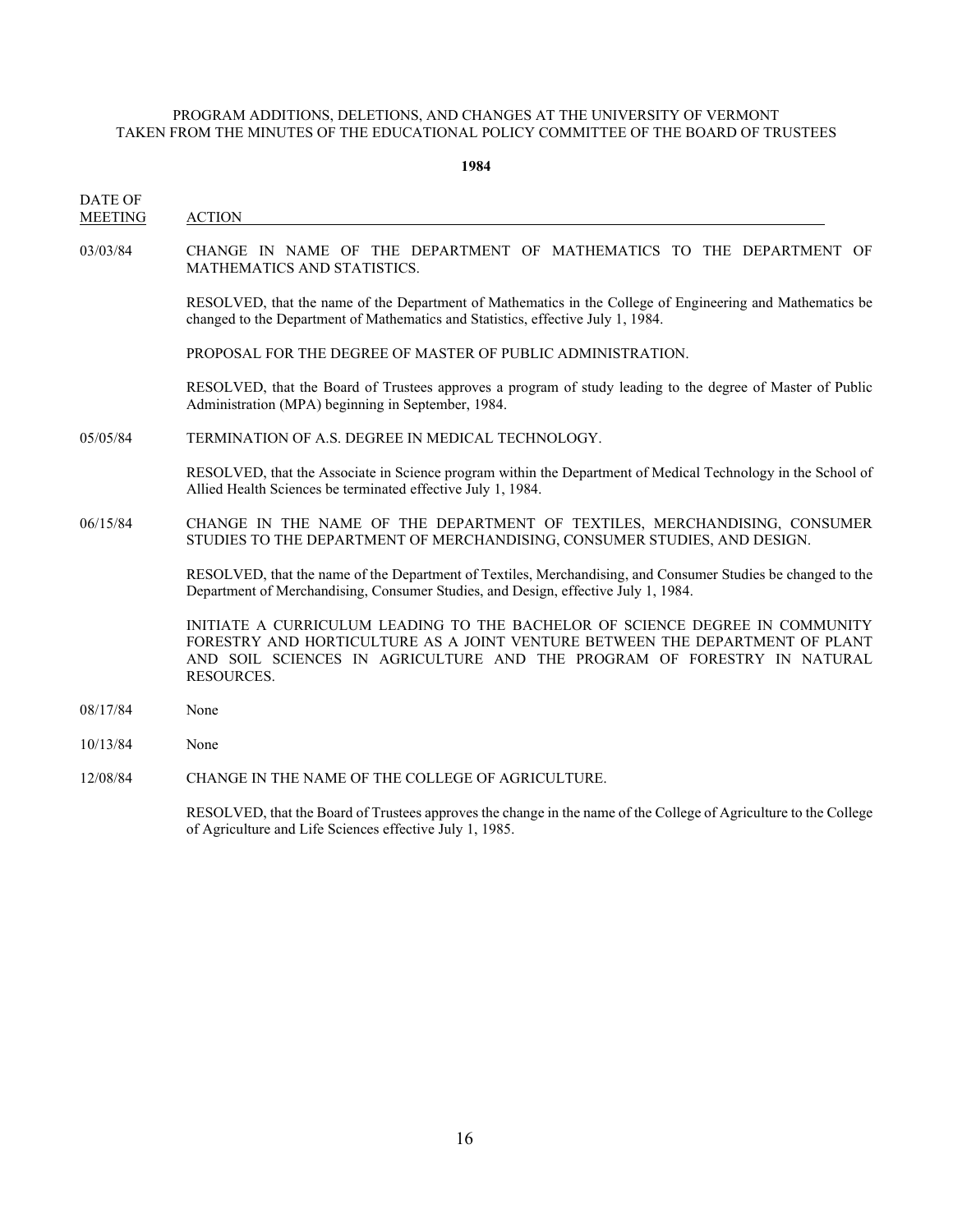| DATE OF<br><b>MEETING</b> | <b>ACTION</b>                                                                                                                                                                                                                |
|---------------------------|------------------------------------------------------------------------------------------------------------------------------------------------------------------------------------------------------------------------------|
| 03/02/85                  | None                                                                                                                                                                                                                         |
| 05/04/85                  | None                                                                                                                                                                                                                         |
| 06/15/85                  | DISCONTINUATION OF THE RADIOGRAPHY PROGRAM IN THE DEPARTMENT OF RADIOLOGIC<br>TECHNOLOGY.                                                                                                                                    |
|                           | RESOLVED, that the Board of Trustees approves the elimination of the Radiography program from the curriculum<br>in the Department of Radiologic Technology.                                                                  |
|                           | CREATE A DIVISION INVOLVING THE COLLEGE OF AGRICULTURE AND LIFE SCIENCES, THE<br>SCHOOL OF NATURAL RESOURCES, AND THE EXTENSION SERVICE.                                                                                     |
|                           | RESOLVED, that the Board of Trustees approves the creation of a Division to include the College of Agriculture<br>and Life Sciences, the School of Natural Resources, and the UVM Extension Service, effective July 1, 1985. |
| 09/07/85                  | None                                                                                                                                                                                                                         |
| 10/12/85                  | None                                                                                                                                                                                                                         |
| 12/07/85                  | None                                                                                                                                                                                                                         |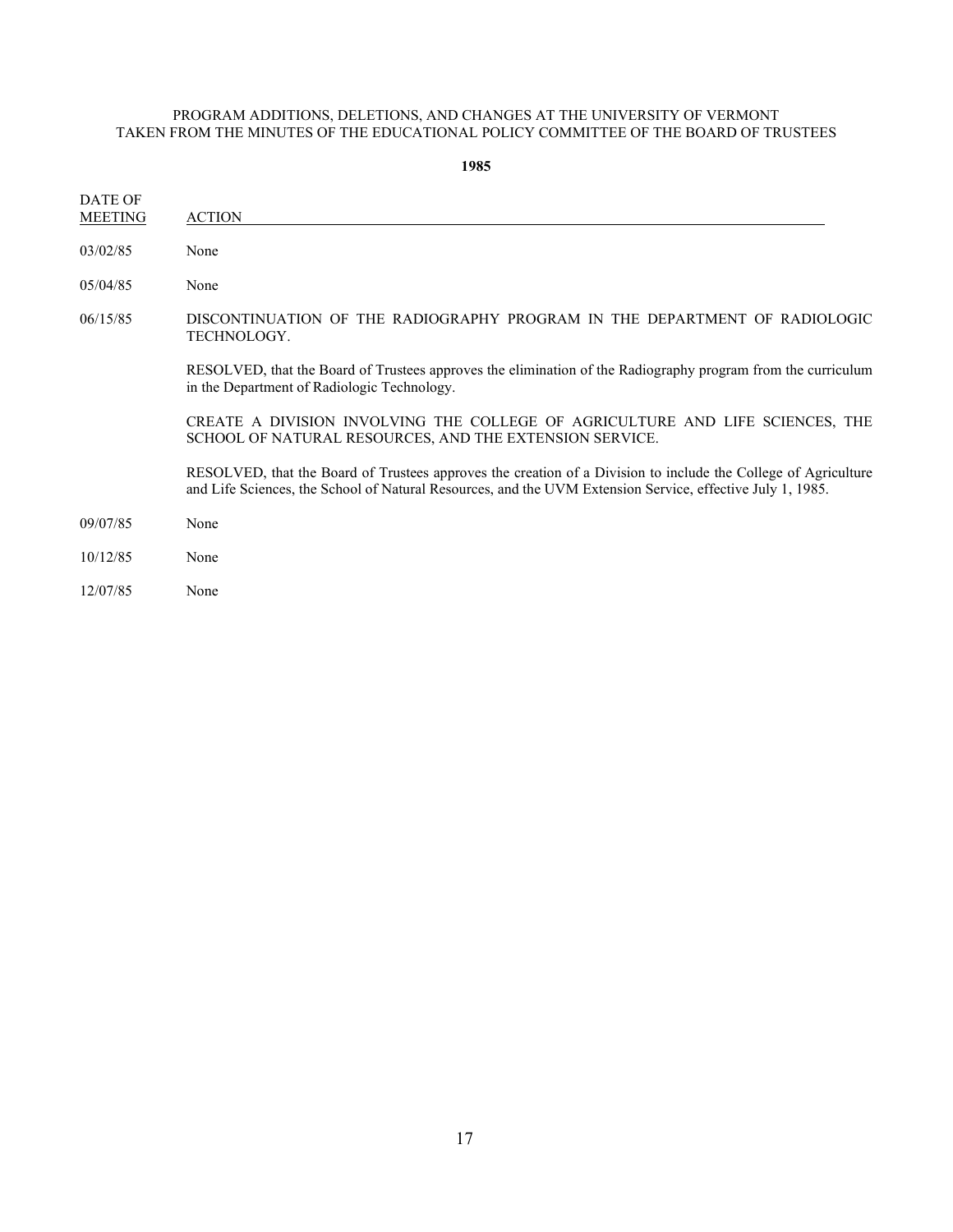**1986**

DATE OF MEETING ACTION 03/08/86 CREATE A NEW DEPARTMENT OF MICROBIOLOGY FROM THE DEPARTMENT OF MEDICAL MICROBIOLOGY IN THE COLLEGE OF MEDICINE AND THE DEPARTMENT OF MICROBIOLOGY AND BIOCHEMISTRY IN THE COLLEGE OF AGRICULTURE AND LIFE SCIENCES. RESOLVED, that the Board of Trustees hereby approves the proposal for a new administrative structure for research and instruction in microbiology by creating: (1) the Department of Agricultural Biochemistry in the College of Agriculture and Life Sciences; and (2) the Department of Microbiology reporting to the Deans of the College of Medicine and the College of Agriculture and Life Sciences. This action will eliminate the Department of Medical Microbiology in the College of Medicine and the Department of Microbiology and the Department of Microbiology and Biochemistry in the College of Agriculture and Life Sciences. PROPOSAL FOR THE DEGREE OF MASTER OF SOCIAL WORK. RESOLVED, that the Board of Trustees hereby approves a program of study leading to the degree of Master of Social Work beginning in the fall of 1987. 05/03/86 None 06/13/86 None 08/15/86 None 10/11/86 None

12/13/86 None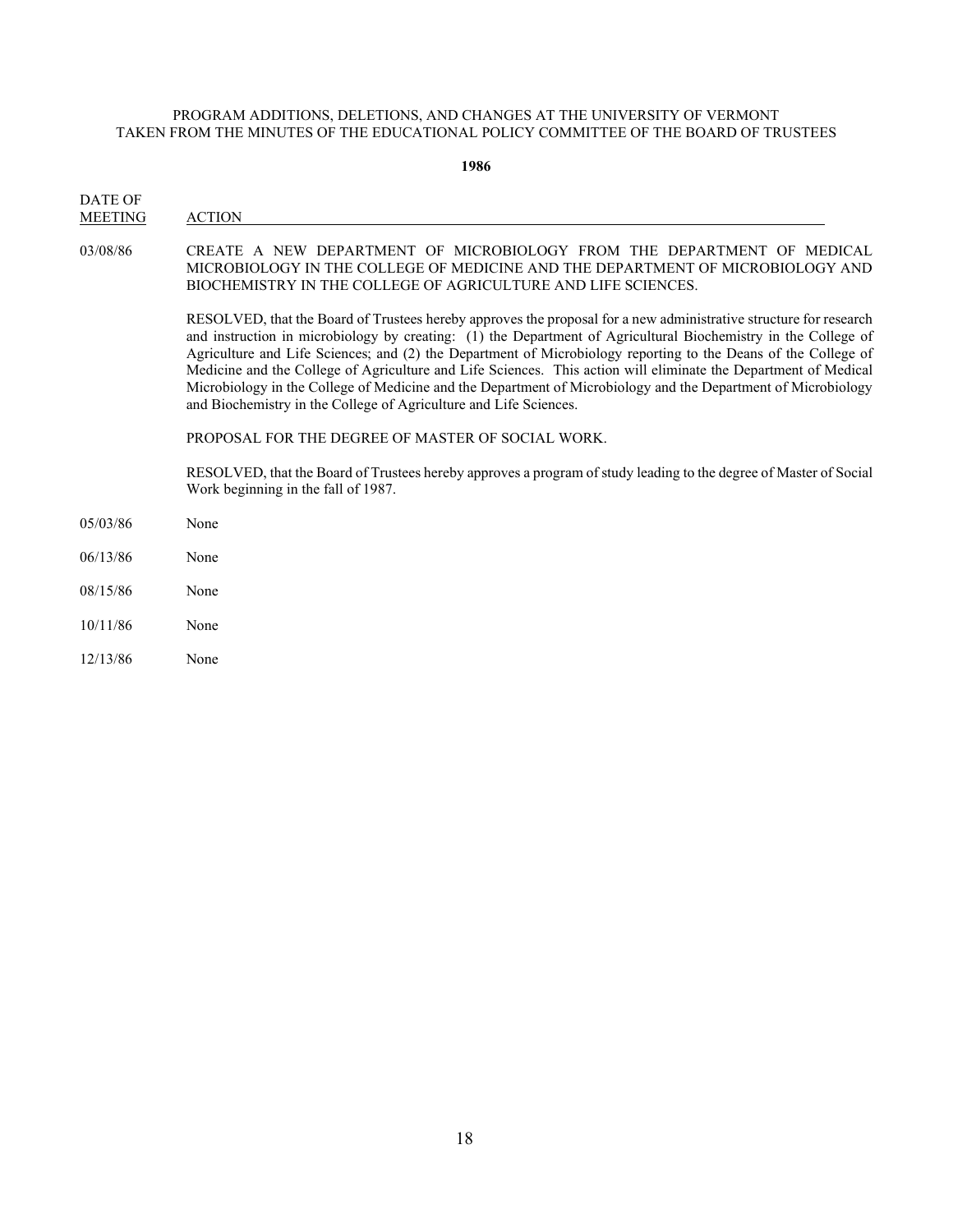| DATE OF<br><b>MEETING</b> | <b>ACTION</b>                                                                                                                                                                                    |
|---------------------------|--------------------------------------------------------------------------------------------------------------------------------------------------------------------------------------------------|
| 03/07/87                  | CHANGE IN NAME OF DEPARTMENT OF HUMAN NUTRITION AND FOODS TO THE DEPARTMENT OF<br>NUTRITIONAL SCIENCES.                                                                                          |
|                           | RESOLVED, that the Board of Trustees hereby approves the change in the name of the Department of Human<br>Nutrition and Foods to the Department of Nutritional Sciences, effective July 1, 1987. |
| 05/02/87                  | None                                                                                                                                                                                             |
| 08/14/87                  | None                                                                                                                                                                                             |
| 10/10/87                  | None                                                                                                                                                                                             |
|                           |                                                                                                                                                                                                  |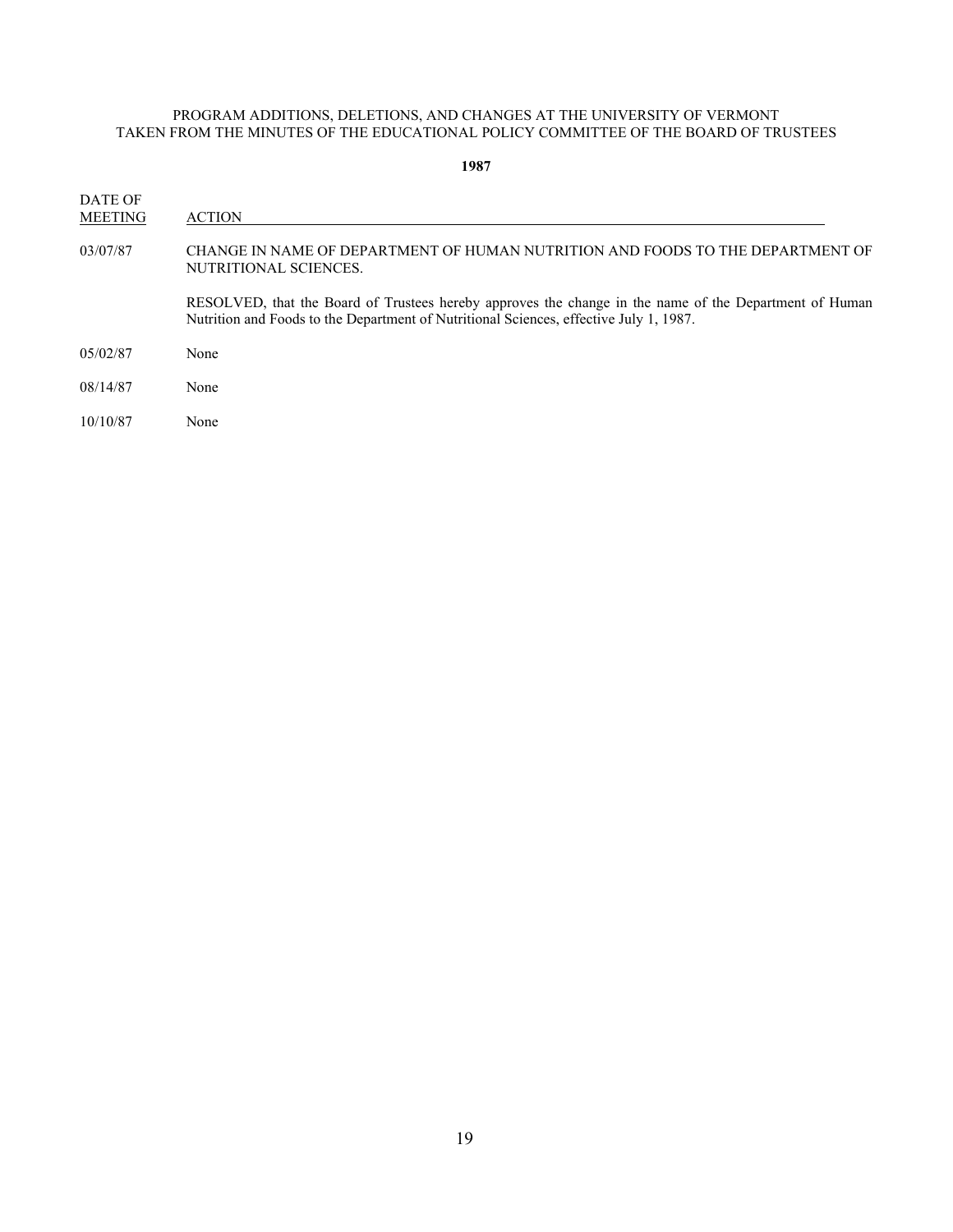| DATE OF<br><b>MEETING</b> | <b>ACTION</b>                                                                                                                                                                                                                                       |
|---------------------------|-----------------------------------------------------------------------------------------------------------------------------------------------------------------------------------------------------------------------------------------------------|
| 02/06/88                  | None                                                                                                                                                                                                                                                |
| 05/07/88                  | None                                                                                                                                                                                                                                                |
| 08/18/88                  | ESTABLISH A GRADUATE DEGREE PROGRAM IN NURSING                                                                                                                                                                                                      |
|                           | RESOLVED, that the Board of Trustees approves the establishment of a graduate program in nursing leading to the<br>degree of Master of Science in Nursing, with admission of the first students in the spring semester of academic year<br>1988-89. |
| 10/08/88                  | None                                                                                                                                                                                                                                                |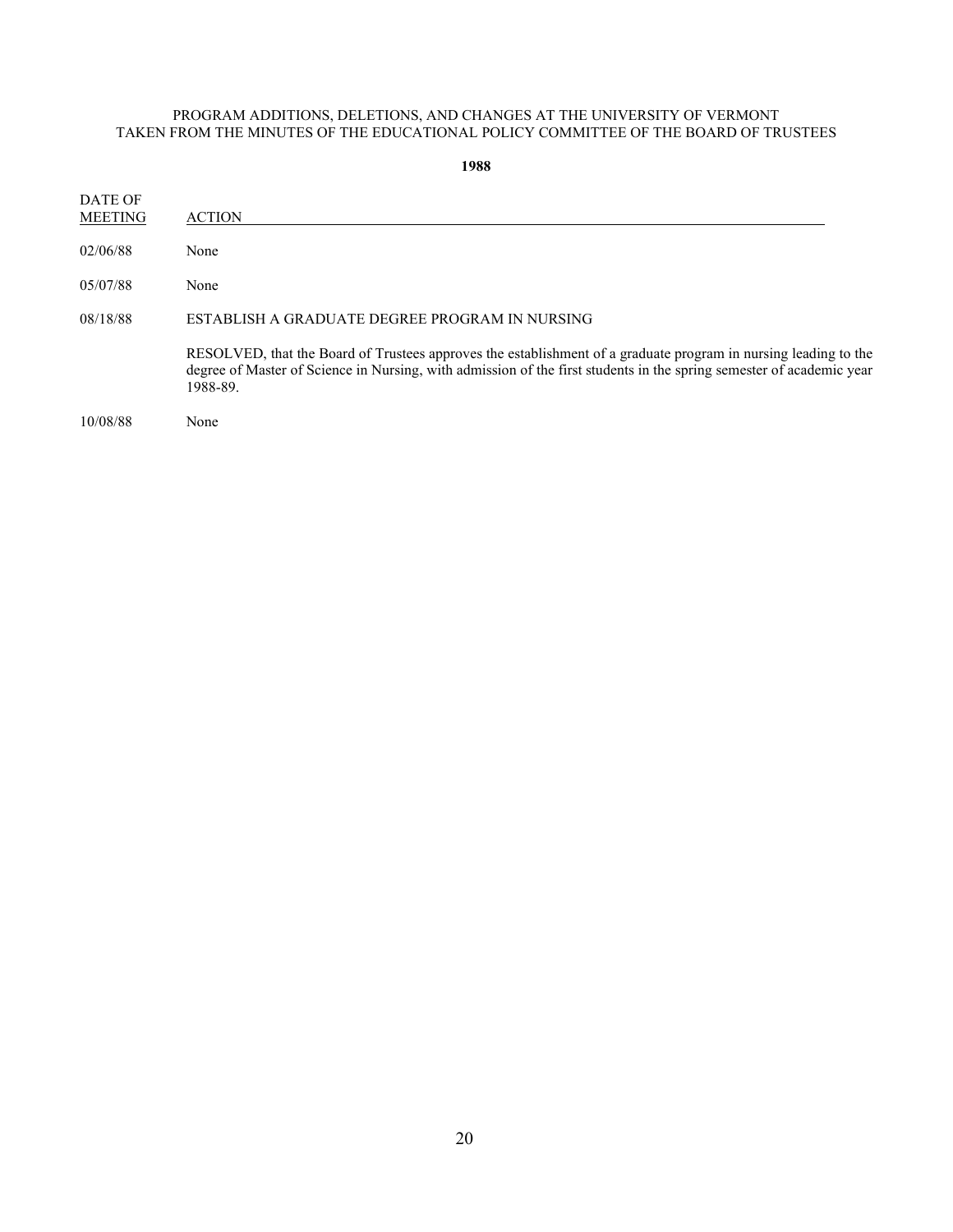**1989**

| DATE OF<br><b>MEETING</b> | <b>ACTION</b>                                                                                                                                                                                                                                                                                          |
|---------------------------|--------------------------------------------------------------------------------------------------------------------------------------------------------------------------------------------------------------------------------------------------------------------------------------------------------|
| 02/04/89                  | DEPARTMENTAL REORGANIZATION OF THE DEPARTMENT OF SPECIAL EDUCATION, SOCIAL<br>WORK, AND SOCIAL SERVICES INTO THE DEPARTMENT OF SOCIAL WORK AND THE DEPARTMENT<br>OF SPECIAL EDUCATION                                                                                                                  |
|                           | RESOLVED, that the Board of Trustees approves the change in the Department of Special Education, Social Work,<br>and Social Services and the creation of a Department of Social Work and a Department of Special Education in the<br>College of Education and Social Services, effective July 1, 1989. |
| 05/06/89                  | CHANGE IN NAME OF AREA AND INTERNATIONAL STUDIES PROGRAM TO INTERNATIONAL<br><b>STUDIES PROGRAM</b>                                                                                                                                                                                                    |
|                           | RESOLVED, that the Board of Trustees approves the change in the name of the Area and International Studies<br>Program in the College of Arts and Sciences to the International Studies Program.                                                                                                        |
| 08/17/89                  | CHANGE IN NAME OF DEPARTMENT OF MICROBIOLOGY TO THE DEPARTMENT OF MICROBIOLOGY<br>AND MOLECULAR GENETICS                                                                                                                                                                                               |
|                           | RESOLVED, that the Board of Trustees approves the change in the name of the Department of Microbiology in the<br>Colleges of Medicine and Agriculture and Life Sciences to the Department of Microbiology and Molecular Genetics,<br>effective August 17, 1989.                                        |
|                           | CHANGE IN NAME OF CELL BIOLOGY PROGRAM TO THE CELL AND MOLECULAR BIOLOGY<br>PROGRAM.                                                                                                                                                                                                                   |
|                           | RESOLVED, that the Board of Trustees approves the change in the name of the Cell Biology Program in the Graduate<br>College to the Cell and Molecular Biology Program, effective August 17, 1989.                                                                                                      |

10/07/89 None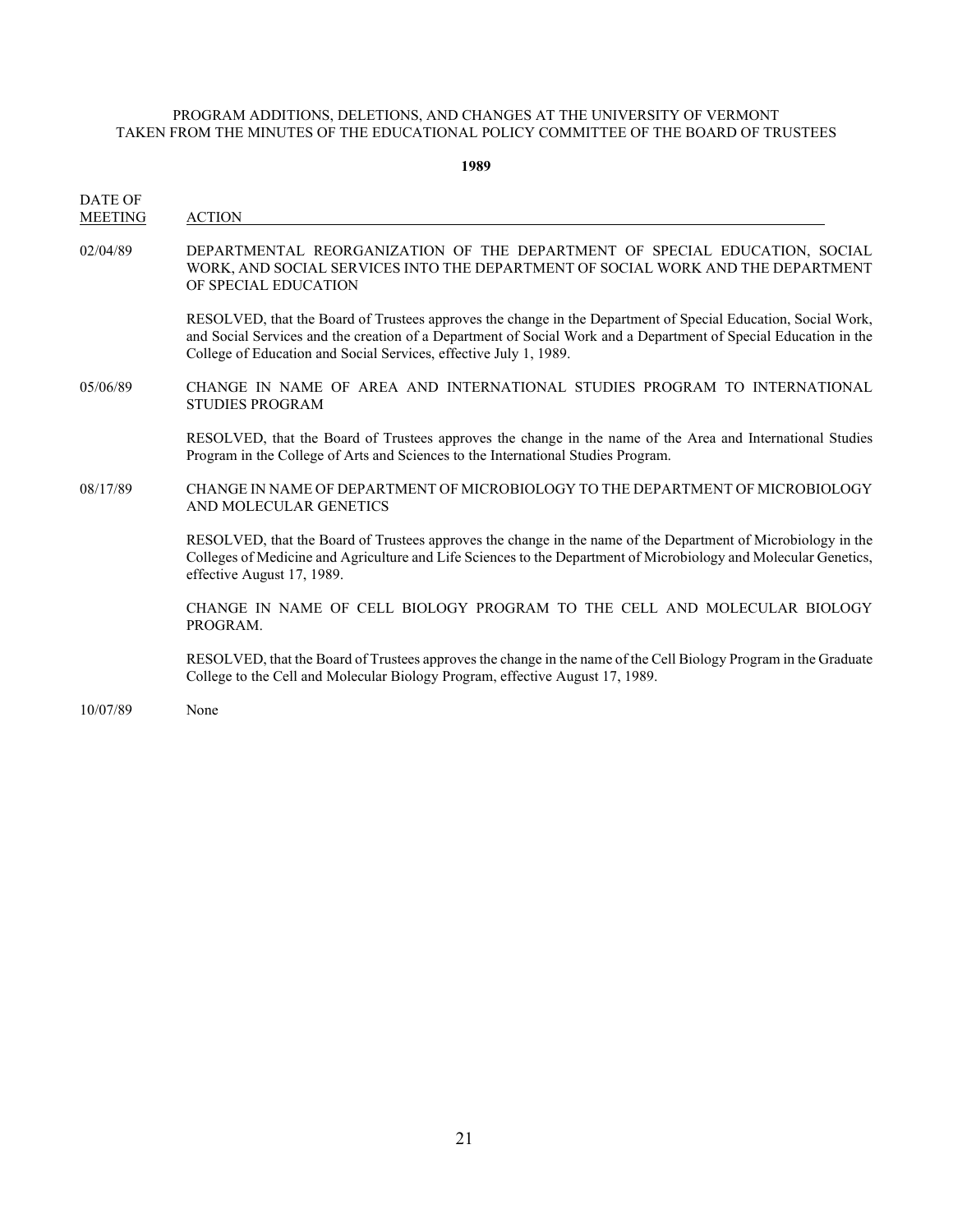| DATE OF<br><b>MEETING</b> | <b>ACTION</b>                                                                                                                                                            |
|---------------------------|--------------------------------------------------------------------------------------------------------------------------------------------------------------------------|
| 02/03/90                  | None                                                                                                                                                                     |
| 05/05/90                  | None                                                                                                                                                                     |
| 08/16/90                  | ADMINISTRATIVE CHANGE IN MASTERS OF PUBLIC ADMINISTRATION (MPA) DEGREE PROGRAM,<br>MOVING IT FROM THE GRADUATE COLLEGE TO THE SCHOOL OF BUSINESS ADMINISTRATION.         |
|                           | RESOLVED, that the Board of Trustees approves a Department of Public Administration within the School of<br>Business Administration beginning in the Fall 1990 semester. |
|                           | ESTABLISH A NEW DEGREE OF BACHELOR OF SCIENCE IN NATURAL RESOURCES.                                                                                                      |
|                           | RESOLVED, that the Board of Trustees approves the creation of the degree Bachelor of Science in Natural Resources<br>beginning with the Fall 1990 semester.              |
|                           | ESTABLISH A NEW DEGREE OF MASTER OF SCIENCE IN WATER RESOURCES.                                                                                                          |
|                           | RESOLVED, that the Board of Trustees approves the creation of the degree Master of Science in Water Resources<br>beginning with the Fall 1990 semester.                  |
| 10/25/90                  | None                                                                                                                                                                     |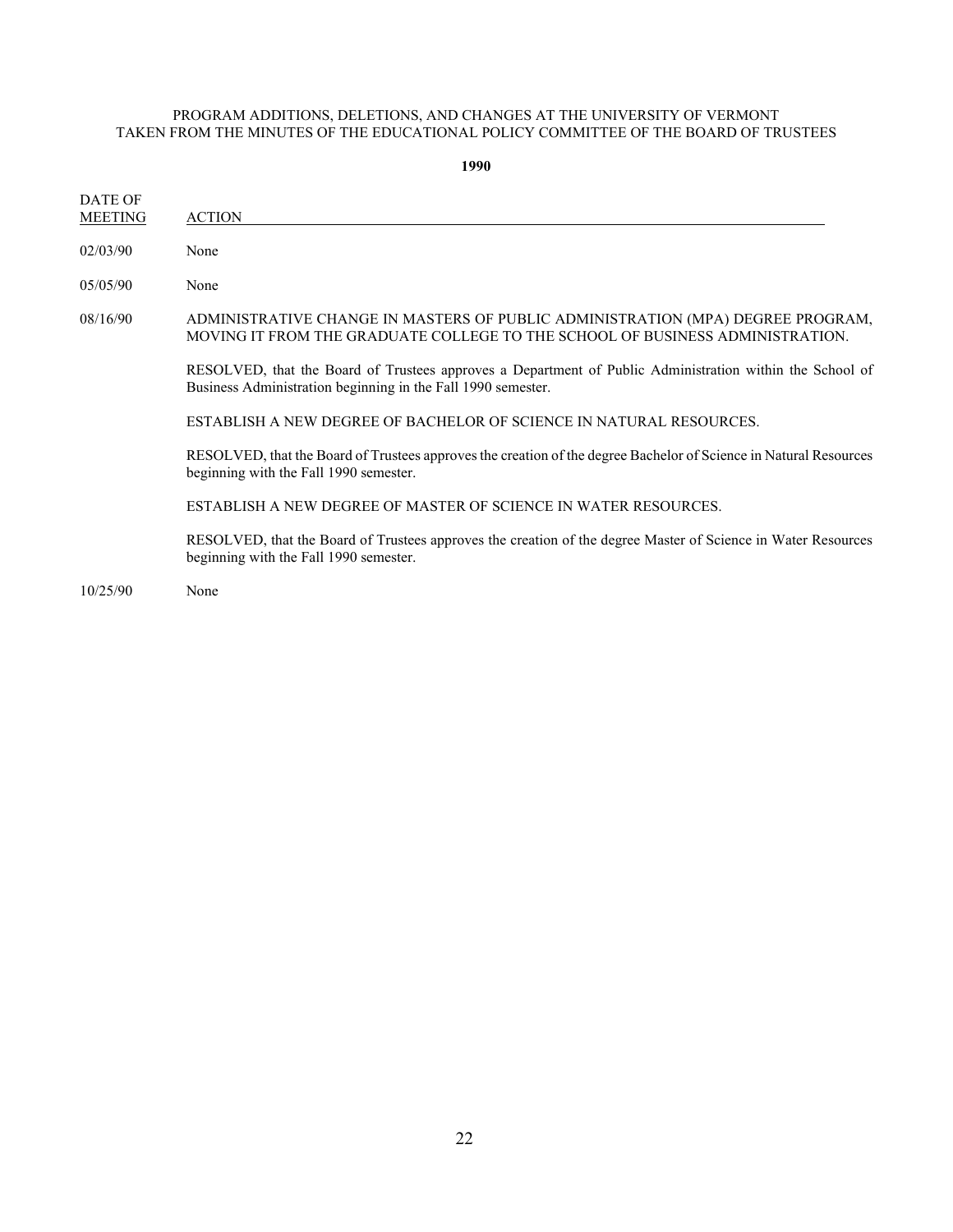| DATE OF<br><b>MEETING</b> | <b>ACTION</b>                                                                                                                                                                              |
|---------------------------|--------------------------------------------------------------------------------------------------------------------------------------------------------------------------------------------|
| 02/03/91                  | CHANGE IN THE NAME OF THE VERMONT WATER RESOURCES RESEARCH CENTER.                                                                                                                         |
|                           | RESOLVED, that the Board of Trustees approves the change in the name of the Vermont Water Resources Research<br>Center to the Vermont Resources and Lake Studies Center.                   |
|                           | ESTABLISH THE WOMEN'S STUDIES PROGRAM IN THE COLLEGE OF ARTS AND SCIENCES.                                                                                                                 |
|                           | RESOLVED, that the Board of Trustees approves the establishment of the Women's Studies Program in the College<br>of Arts and Sciences, effective with the Spring 1991 semester.            |
| 05/05/91                  | None                                                                                                                                                                                       |
| 08/17/91                  | ANESTHESIOLOGY SECTION IN SURGERY DEPARTMENT<br><b>CONVERT</b><br>DEPARTMENT<br>TO.<br>OF<br>ANESTHESIOLOGY.                                                                               |
|                           | RESOLVED, that the Board of Trustees approves the conversion of the Anesthesiology Section in the Department<br>of Surgery to the Department of Anesthesiology in the College of Medicine. |
| 10/12/91                  | None                                                                                                                                                                                       |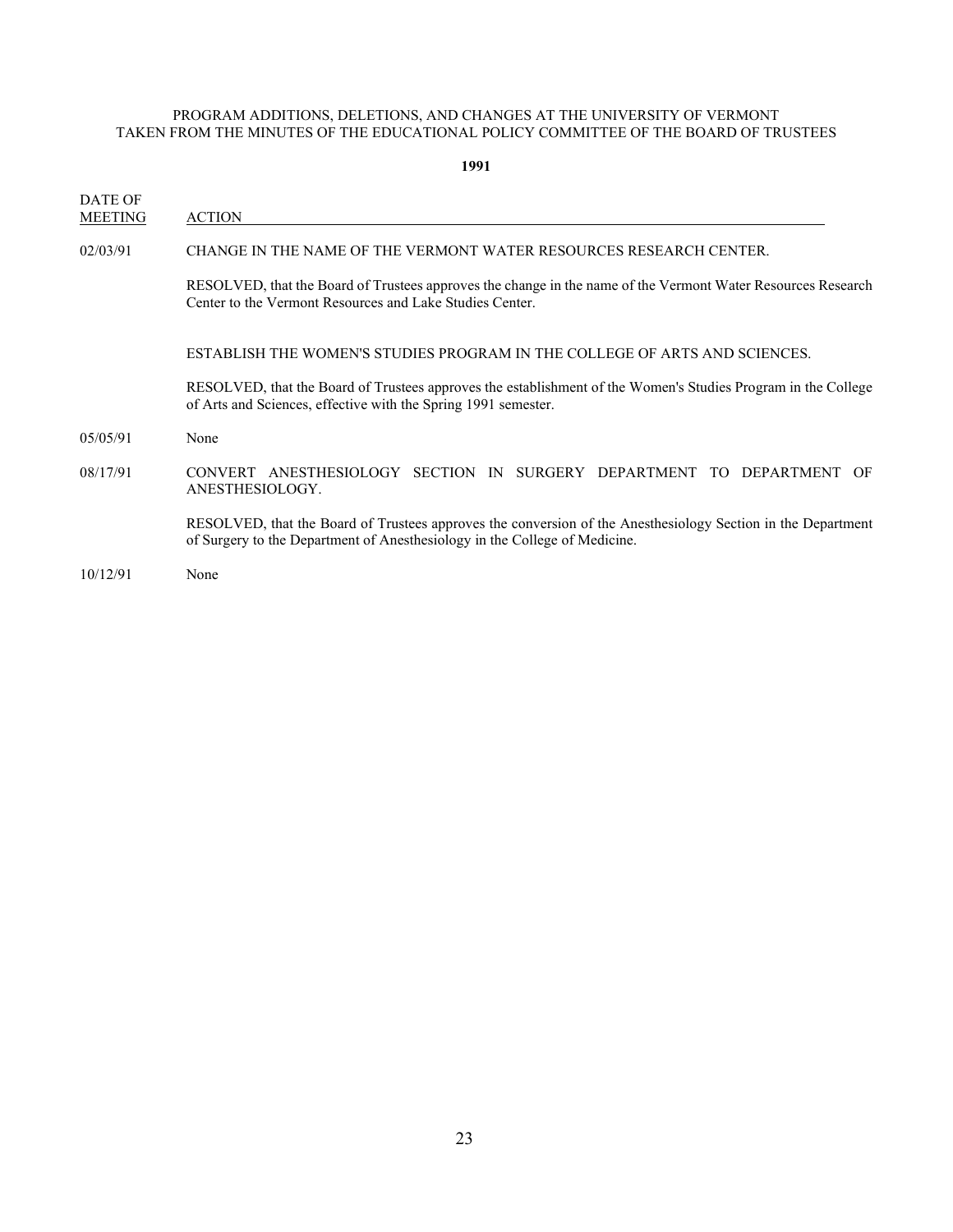**1992**

- DATE OF
- MEETING ACTION

## 02/08/92 ESTABLISHMENT OF PH.D. PROGRAM IN MATHEMATICAL SCIENCES.

RESOLVED, that the Board of Trustees approves the establishment of a graduate program that leads to the Ph. D. degree in Mathematical Sciences, as recommended by the Faculty Senate, consistent with the terms of the Memorandum of Understanding dated January 22, 1992, between the Provost and the Dean of the College of Engineering and Mathematics, effective with academic year 1992-93.

ESTABLISHMENT OF PH.D. PROGRAM IN CIVIL ENGINEERING.

RESOLVED, that the Board of Trustees approves the establishment of a graduate program that leads to the Ph. D. degree in Civil Engineering, as recommended by the Faculty Senate, consistent with the terms of the Memorandum of Understanding dated January 22, 1992, between the Provost and the Dean of the College of Engineering and Mathematics, effective with academic year 1992-93.

05/02/92 None

08/15/92 ESTABLISHMENT OF M.S. PROGRAM IN PHYSICAL THERAPY.

RESOLVED, that the Board of Trustees approves the creation of the degree Master of Science in Physical Therapy beginning with the Fall 1992 semester.

TERMINATION OF THE HEALTH EDUCATION PROGRAM IN THE COLLEGE OF EDUCATION AND SOCIAL SERVICES.

RESOLVED, that the Board of Trustees approves the termination of the Health Education Program in the College of Education and Social Services effective at the end of the Fall 1992 semester.

CHANGE IN THE NAME OF THE DEPARTMENT OF ANIMAL SCIENCES.

RESOLVED, that the Board of Trustees approves the change in the name of the Department of Animal Sciences in the College of Agriculture and Life Sciences to the Department of Animal and Food Sciences.

ESTABLISHMENT OF THE CENTER FOR THE STUDY OF AGING.

RESOLVED, that the Board of Trustees approves the establishment of a Center for the Study of Aging in the School of Nursing beginning with the fall 1992 semester with the following conditions: (1) no increase in funding from the general fund; (2) self-supporting status at the stage of Phase II or reversion back to the Multi-disciplinary Committee on Aging.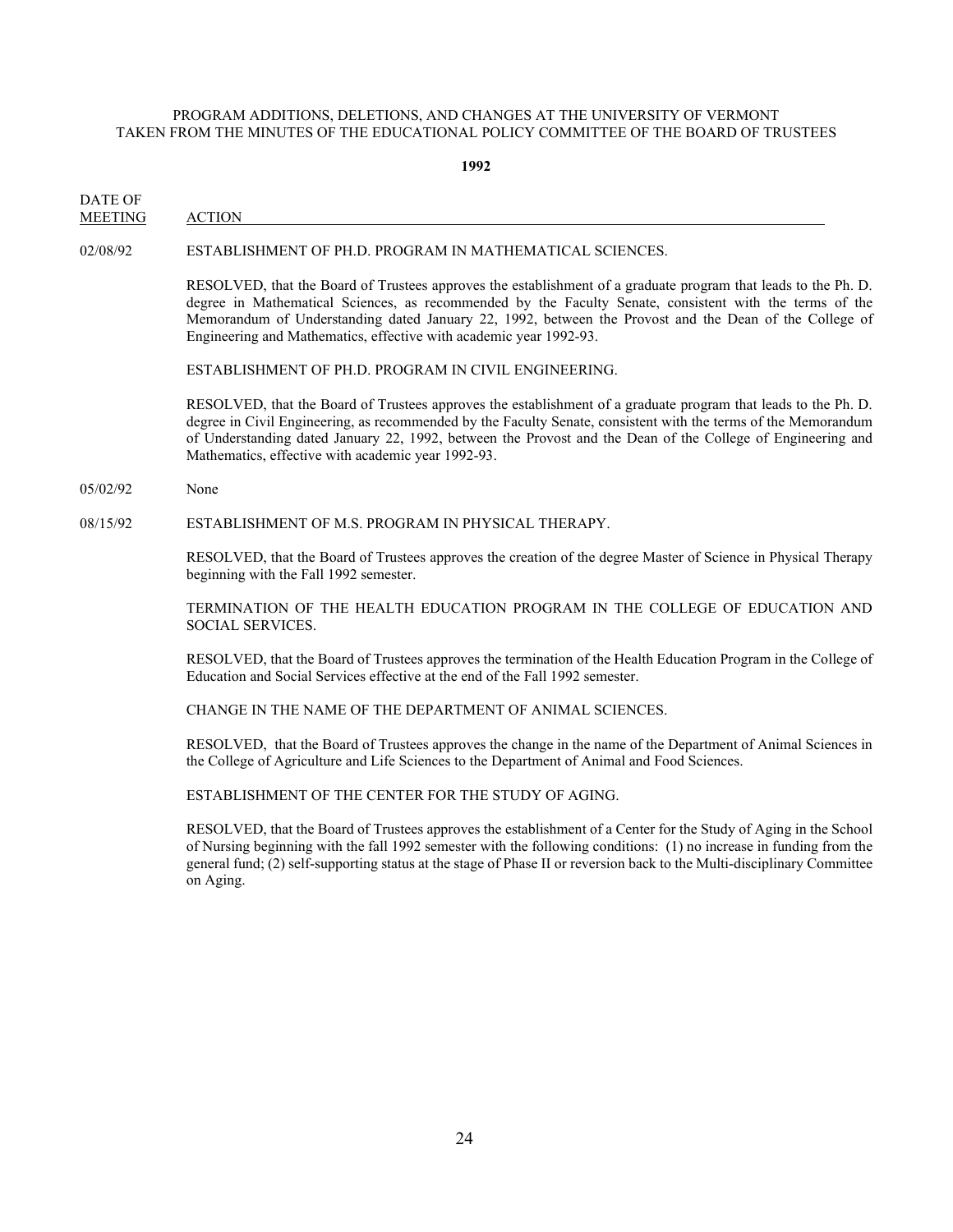|                           | 1992 (Continued) |  |
|---------------------------|------------------|--|
| DATE OF<br><b>MEETING</b> | <b>ACTION</b>    |  |
| 10/17/92                  | None             |  |
|                           |                  |  |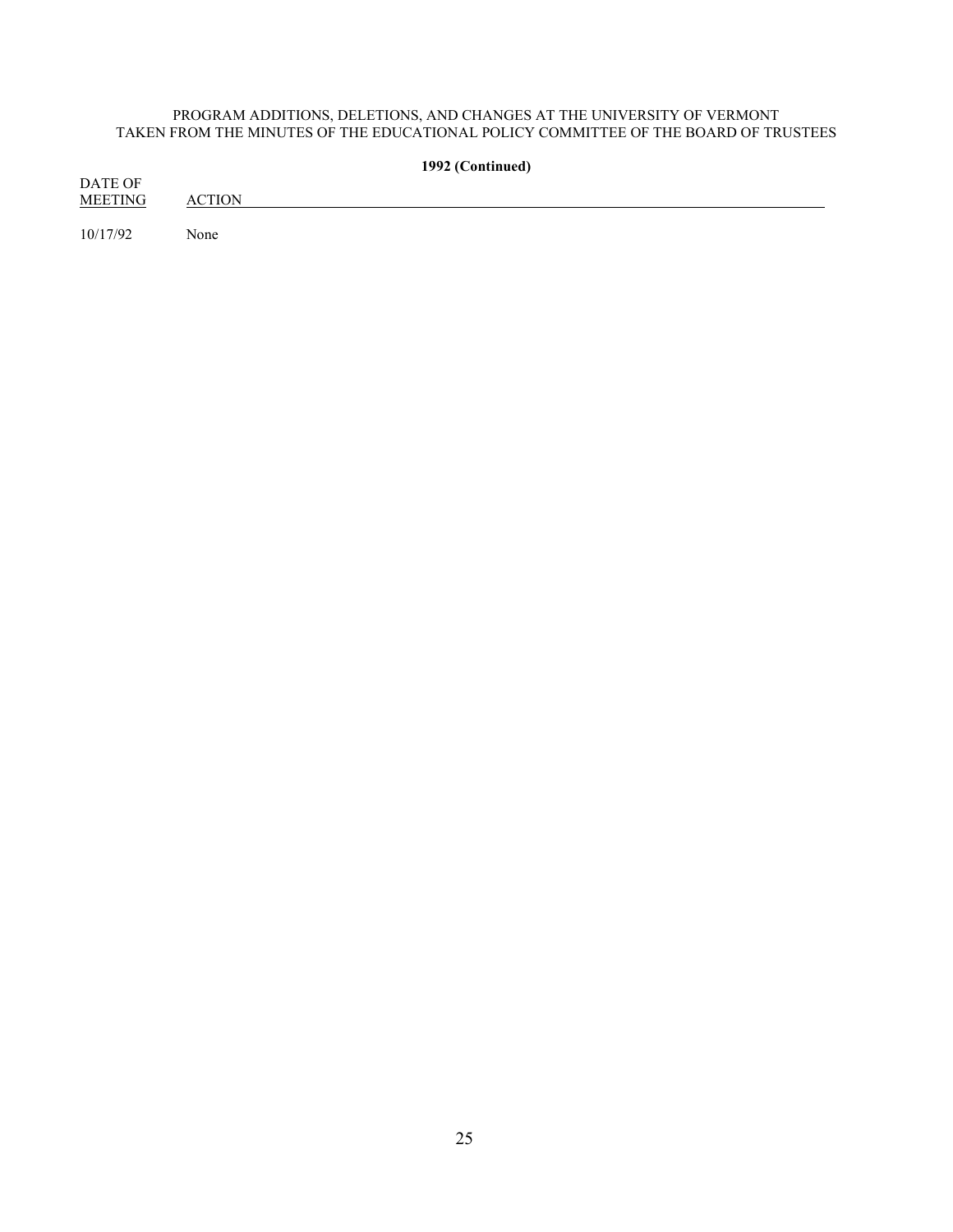**1993**

DATE OF

MEETING ACTION

02/07/93 None

05/07/93 CHANGE IN THE NAME OF DEPARTMENT OF PHYSIOLOGY AND BIOPHYSICS.

RESOLVED, that the Board of Trustees approves the change in the name of the Department of Physiology and Biophysics in the College of Medicine to the Department of Molecular Physiology and Biophysics, as recommended by the Faculty Senate.

REORGANIZATION OF DEPARTMENT OF CIVIL ENGINEERING AND MECHANICAL ENGINEERING AND CHANGE IN NAME.

RESOLVED, that the Board of Trustees approves the division of the Department of Civil Engineering and Mechanical Engineering in the College of Engineering and Mathematics into the Department of Civil and Environment Engineering and the Department of Mechanical Engineering, as recommended by the Faculty Senate.

- 08/06/93 None
- 10/16/93 None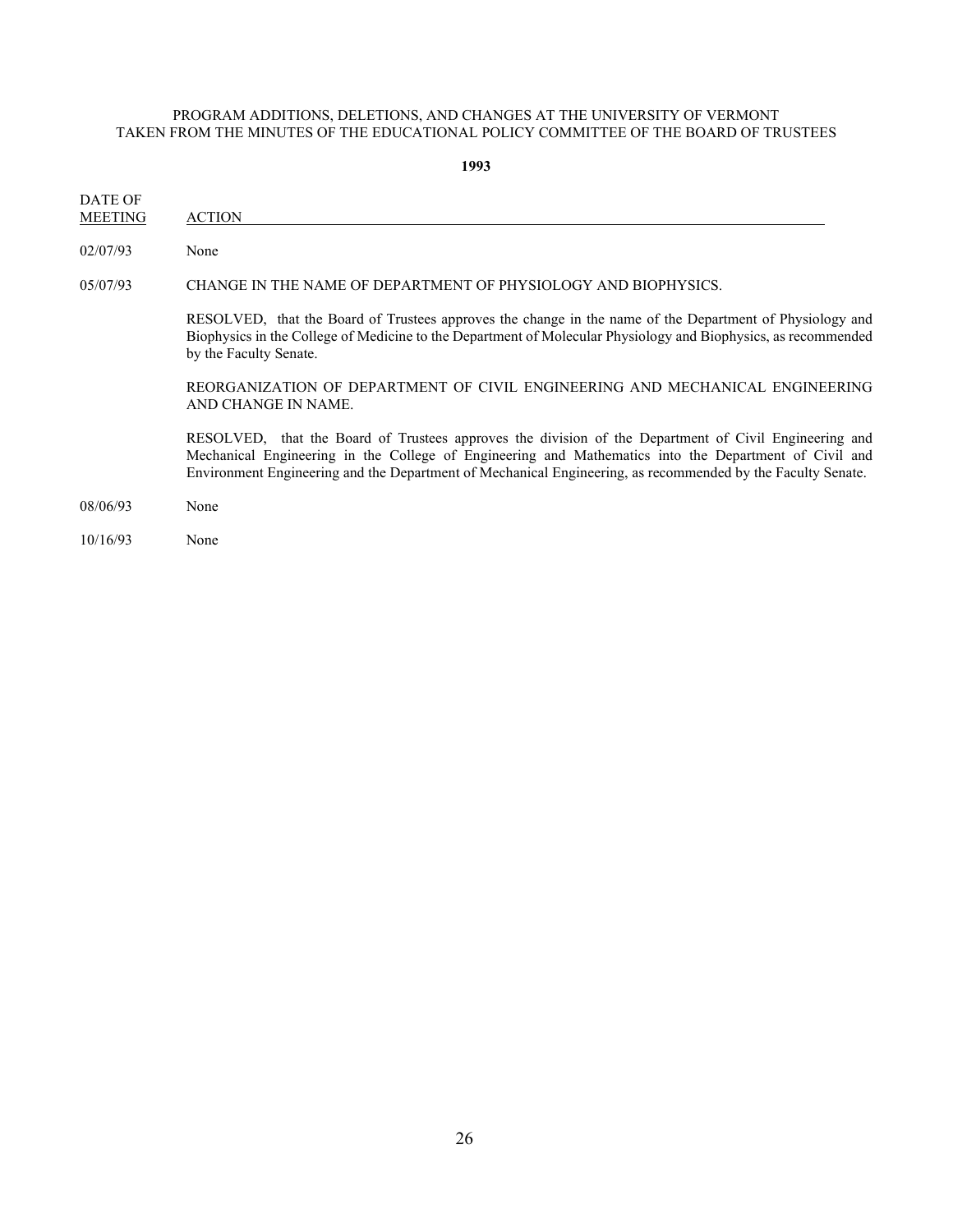**1994**

DATE OF

MEETING ACTION

# 02/05/94 CHANGE IN THE NAME OF THE VERMONT REGIONAL CANCER CENTER.

RESOLVED, that the Board of Trustees approves the change in the name of the Vermont Regional Cancer Center to the Vermont Cancer Center.

# 05/15/94 REORGANIZATION OF DEPARTMENTS IN THE COLLEGE OF AGRICULTURE AND LIFE SCIENCES.

RESOLVED, that the Board of Trustees approves the consolidation of the Departments of Agricultural and Resource Economics; Merchandising, Consumer Studies, and Design; and Vocational Education and Technology into a new Department of Community Development and Applied Economics in the College of Agricultural and Life Sciences, as recommended by the Faculty Senate.

CHANGE IN NAME OF DEPARTMENT OF COMMUNICATION SCIENCE DISORDERS.

RESOLVED, that the Board of Trustees approves the change in the name of the Department of Communication Science and Disorders in the College of Arts and Sciences to the Department of Communication Sciences, as recommended by the Faculty Senate.

# DEPARTMENTAL REORGANIZATION IN COLLEGE OF EDUCATION AND SOCIAL SERVICES.

RESOLVED, that the Board of Trustees approves the reorganization in the College of Education and Social Services to establish three departments effective July 1, 1994: the Department of Education; the Department of Integrated Professional Studies; the Department of Social Work, with the understanding that approval does not commit any additional University general funds.

ESTABLISHMENT OF CENTER FOR SUSTAINABLE AGRICULTURE.

RESOLVED, that the Board of Trustees approves the establishment of a Center for Sustainable Agriculture within the Division of Agriculture, Natural Resources, and Extension, with the understanding that approval does not commit any additional University general funds.

ESTABLISHMENT OF HUMANITIES CENTER.

RESOLVED, that the Board of Trustees approves the establishment of the Humanities Center in the College of Arts and Sciences, with the understanding that approval does not commit any additional University general funds.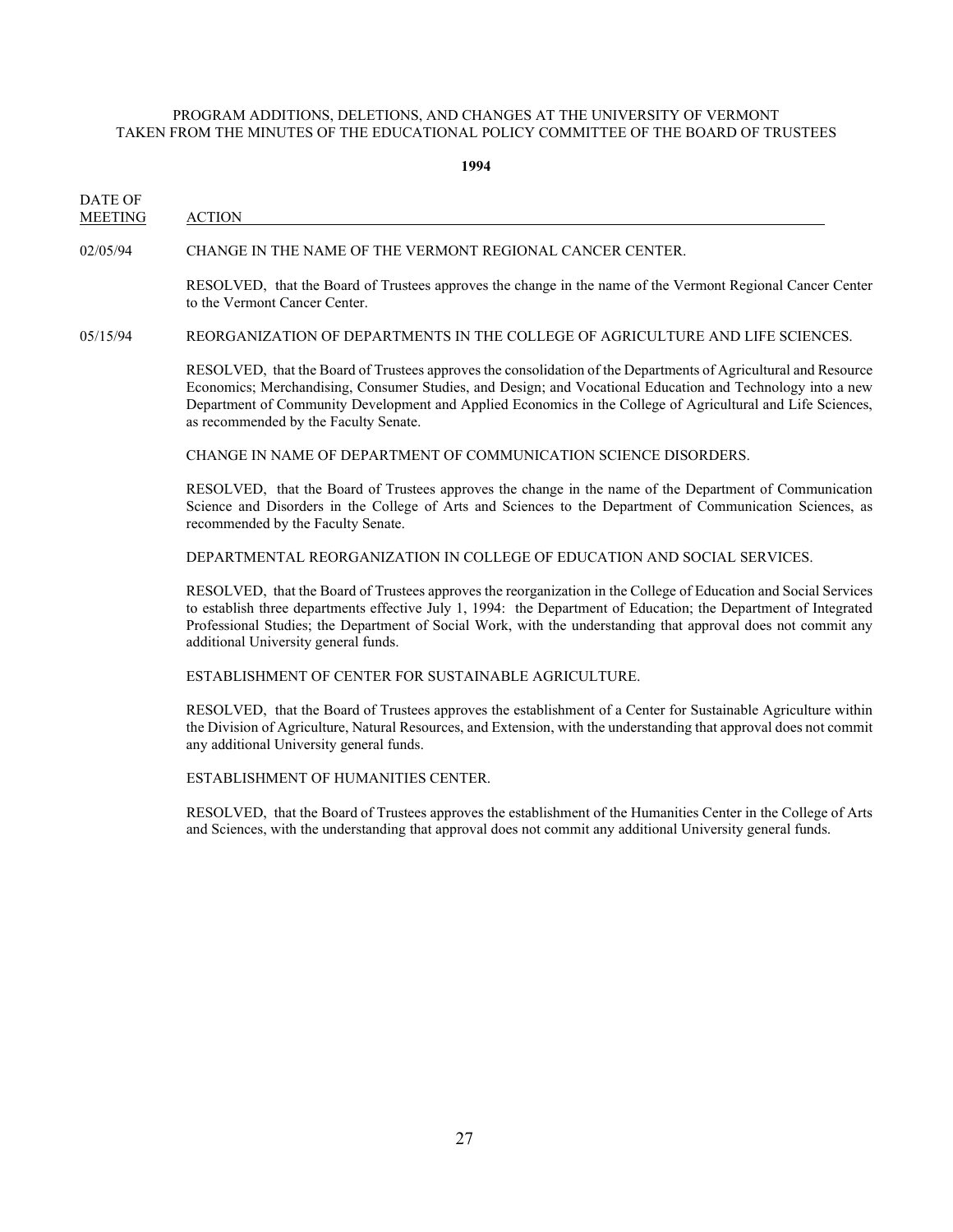| 1994 (Continued)          |                                                                                                                                                                                                                                                                                                                                   |  |
|---------------------------|-----------------------------------------------------------------------------------------------------------------------------------------------------------------------------------------------------------------------------------------------------------------------------------------------------------------------------------|--|
| DATE OF<br><b>MEETING</b> | <b>ACTION</b>                                                                                                                                                                                                                                                                                                                     |  |
| 05/15/94                  | (Continued)                                                                                                                                                                                                                                                                                                                       |  |
|                           | PH. D. IN NATURAL RESOURCES.                                                                                                                                                                                                                                                                                                      |  |
|                           | RESOLVED, that the Board of Trustees approves the creation of the degree of Doctor of Philosophy in Natural<br>Resources beginning with the fall 1994 semester, with the understanding that approval does not commit any<br>additional University general funds.                                                                  |  |
| 08/19/94                  | CHANGE IN THE STATUS OF PUBLIC ADMINISTRATION FROM A DEPARTMENT IN THE SCHOOL OF<br>BUSINESS ADMINISTRATION TO A PROGRAM IN THE COLLEGE OF ARTS AND SCIENCES.                                                                                                                                                                     |  |
|                           | RESOLVED, that the Board of Trustees approves the change in status of the Department of Public Administration<br>from departmental status in the School of Business Administration to program status within the Department of<br>Political Science in the College of Arts and Sciences, effective with the academic year 1994-95. |  |
| 10/15/94                  | DEPARTMENT NAME CHANGE: ZOOLOGY TO BIOLOGY                                                                                                                                                                                                                                                                                        |  |
|                           | RESOLVED, that the Board of Trustees approves the change in the name of the Department of Zoology in the<br>College of Arts and Sciences to the Department of Biology.                                                                                                                                                            |  |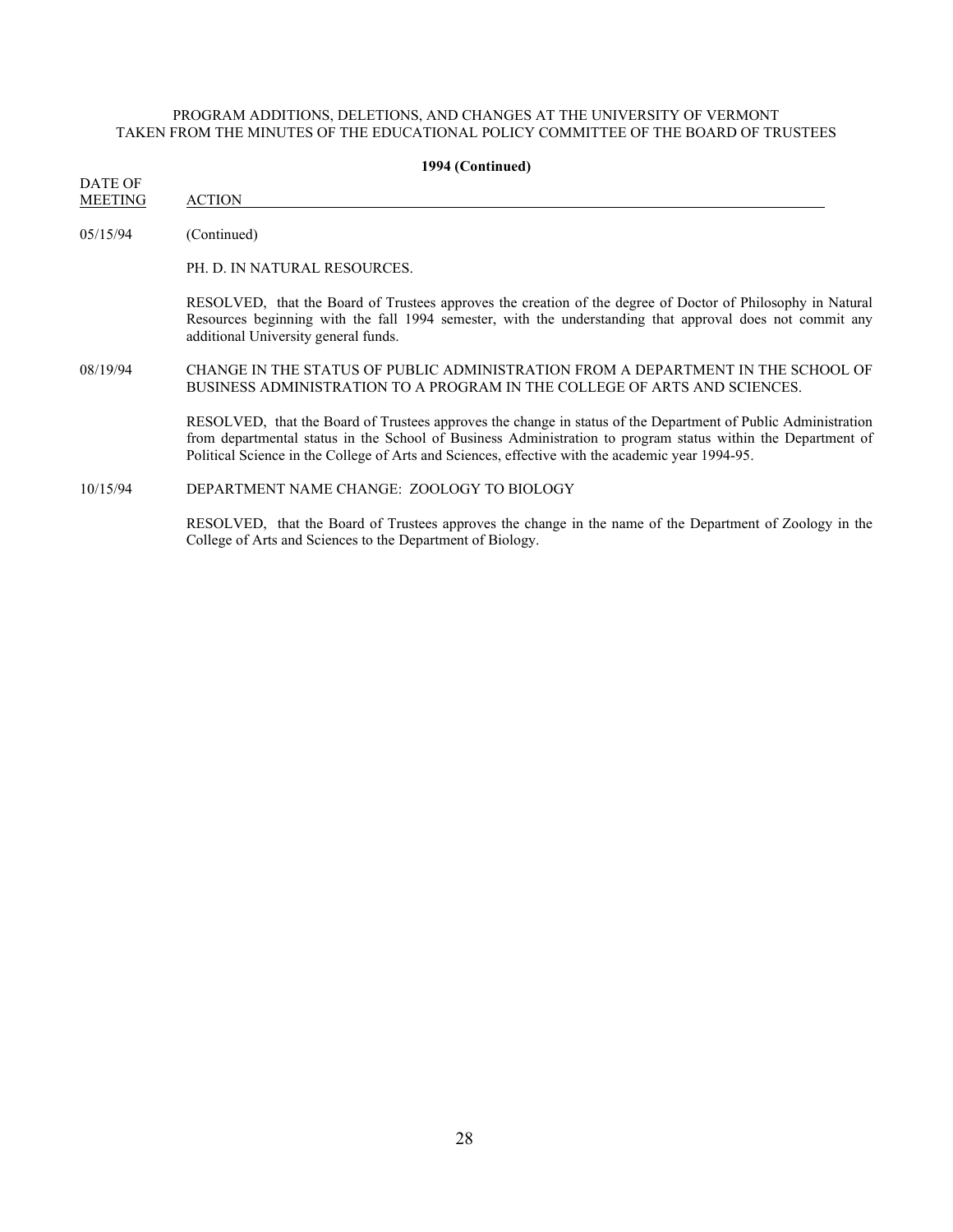| <b>DATE OF</b><br><b>MEETING</b> | <b>ACTION</b>                                                                                                                                                                                                                                                                                                                                                                                                         |
|----------------------------------|-----------------------------------------------------------------------------------------------------------------------------------------------------------------------------------------------------------------------------------------------------------------------------------------------------------------------------------------------------------------------------------------------------------------------|
| 02/04/95                         | ELIMINATION OF DEPARTMENT OF TECHNICAL NURSING.                                                                                                                                                                                                                                                                                                                                                                       |
|                                  | RESOLVED, that the Board of Trustees approves the elimination of the Department of Technical Nursing and the<br>termination of the associate's degree program in the School of Nursing, effective at the end of the 1994-95 academic<br>year.                                                                                                                                                                         |
| 05/13/95                         | None                                                                                                                                                                                                                                                                                                                                                                                                                  |
| 08/19/95                         | MERGER OF DEPARTMENTS OF MEDICAL TECHNOLOGY AND RADIOLOGIC TECHNOLOGY.                                                                                                                                                                                                                                                                                                                                                |
|                                  | RESOLVED, that the Board of Trustees approves the merger of the Departments of Medical Technology and<br>Radiologic Technology in the School of Allied Health Sciences into a Department of Biomedical Technologies.                                                                                                                                                                                                  |
| 10/21/95                         | COORDINATION OF ENVIRONMENTAL SCIENCE PROGRAMS                                                                                                                                                                                                                                                                                                                                                                        |
|                                  | BE IT RESOLVED, that the Board of Trustees emphatically urges the Provost's Office to conclude the negotiations<br>relative to coordination and consolidation of the environmentally-oriented curriculum, especially the two<br>Environmental Science programs now in existence on campus, in time to be reflected in next year's catalogue. The<br>Board further requests a detailed update at the February meeting. |
|                                  |                                                                                                                                                                                                                                                                                                                                                                                                                       |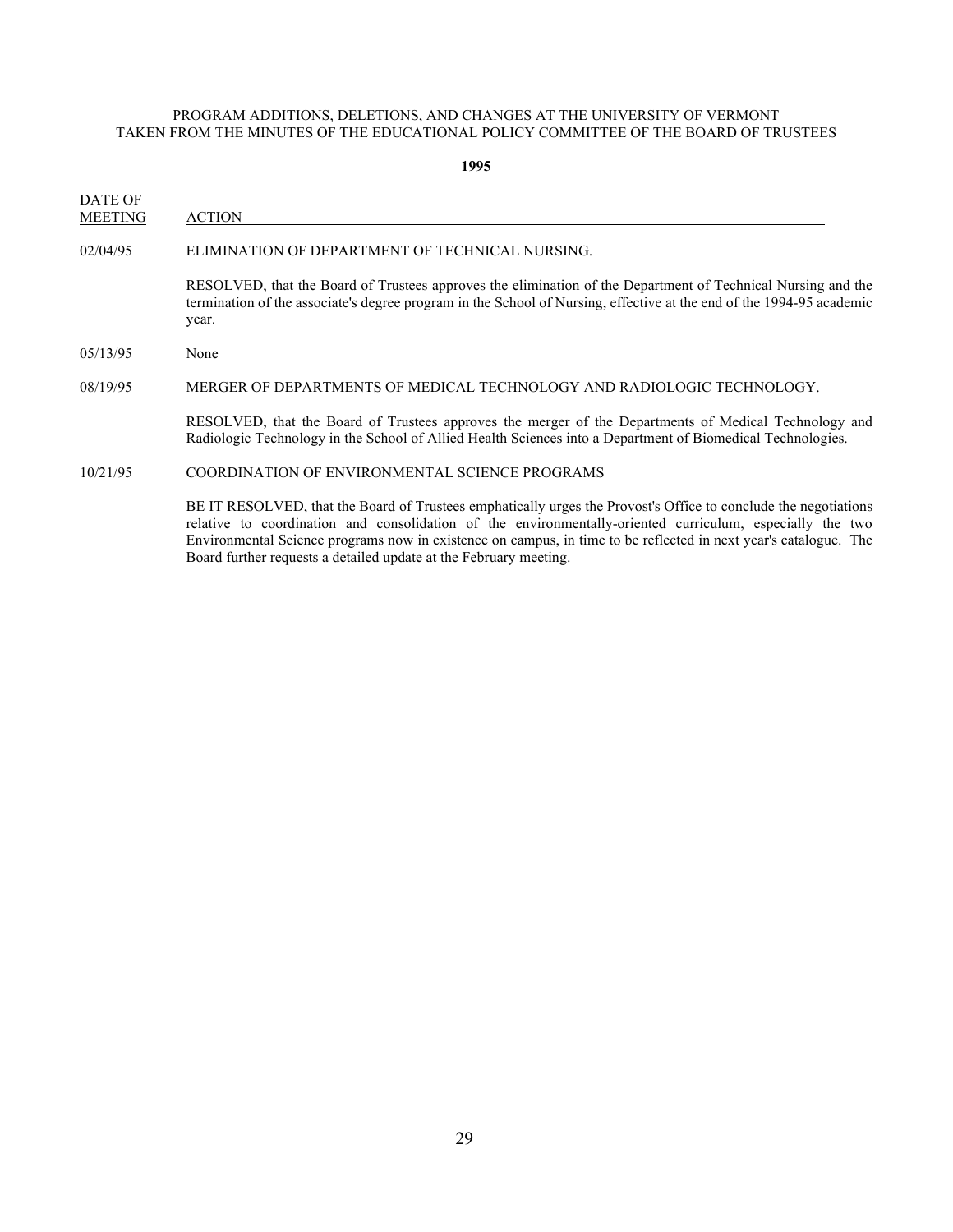**1996**

DATE OF

MEETING ACTION

# 02/03/96 CONVERSION OF TWO-YEAR TO FOUR-YEAR PROGRAMS IN NUCLEAR MEDICINE TECHNOLOGY AND RADIATION THERAPY TECHNOLOGY.

RESOLVED, that the Board of Trustees approves the change of two-year Associate in Science programs in Nuclear Medicine Technology and Radiation Therapy to four-year Bachelor of Science programs.

#### 05/11/96 CHANGE IN THE NAME OF THE VERMONT REHABILITATION ENGINEERING CENTER TO VERMONT BACK RESEARCH CENTER.

RESOLVED, that the Board of Trustees approves the renaming of the Vermont Rehabilitation Engineering Center to the Vermont Back Research Center.

ELIMINATION OF SCHOOL OF NURSING DEPARTMENT STRUCTURE.

RESOLVED, that the Board of Trustees approves the elimination of the Department of Professional Nursing in the School of Nursing, effective June 30, 1996.

CHANGE IN NAME OF INTERNATIONAL STUDIES PROGRAM TO AREA AND INTERNATIONAL STUDIES PROGRAM.

RESOLVED, that the Board of Trustees approves the renaming of the International Studies Program in the College of Arts and Sciences to the Area of International Studies Program.

#### 08/17/96 ESTABLISHMENT OF ALANA STUDIES PROGRAM.

RESOLVED, that the Board of Trustees approves the establishment of an ALANA Studies Program in the College of Arts and Sciences beginning with the fall 1996 semester, with the understanding that the approval does commit any additional University general funds.

ESTABLISHMENT OF NATURAL AREAS CENTER.

RESOLVED, that the Board of Trustees approves the establishment of the Natural Areas Center within the Environmental Program, with the understanding that the approval does commit any additional University general funds.

10/19/96 None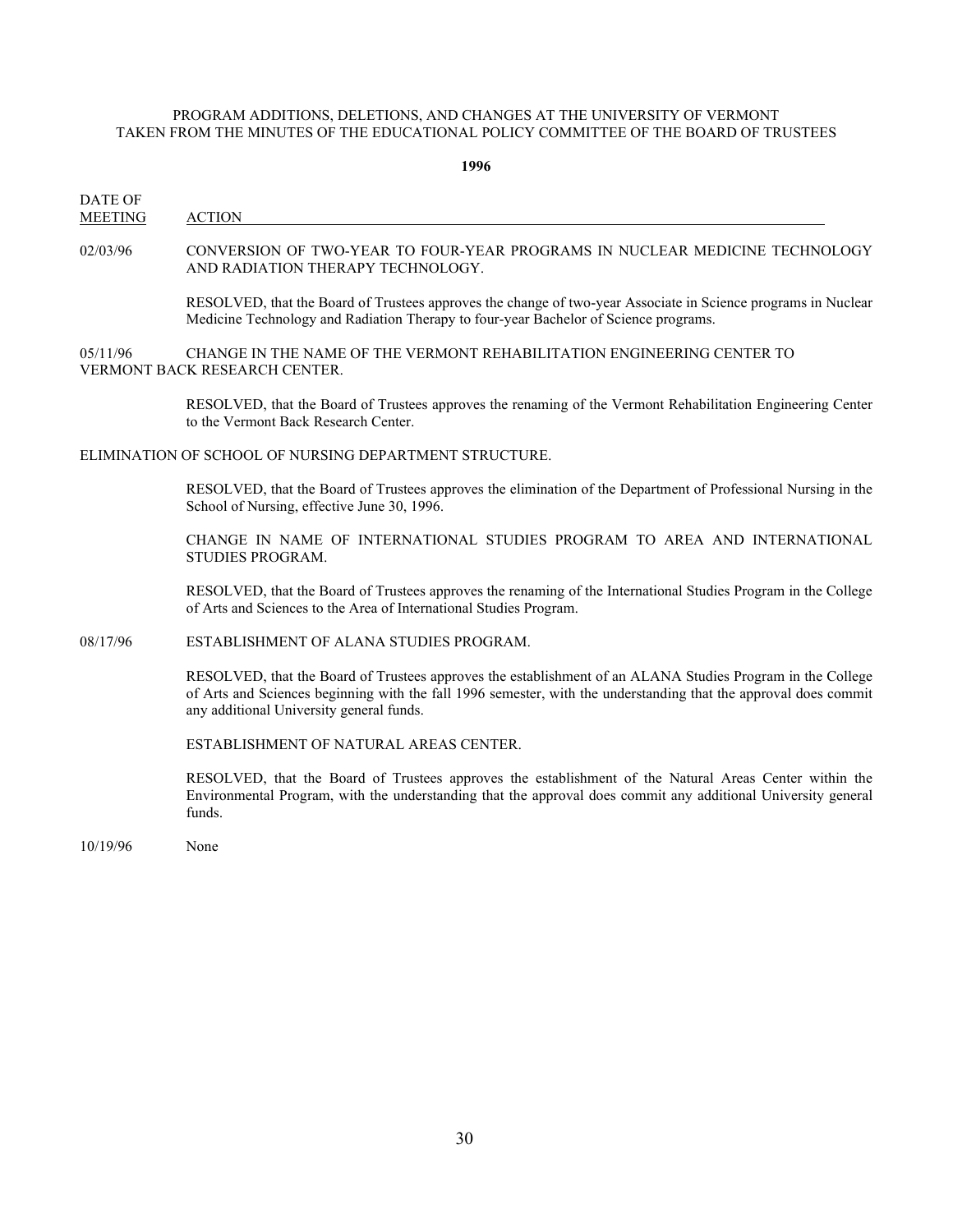**1997**

- DATE OF MEETING ACTION
- 02/01/97 ESTABLISHMENT OF WOMEN'S CENTER.

RESOLVED, that the Board of Trustees approves the creation of the Women's Center, with the understanding that the approval does commit any additional University general funds.

05/10/97 SEPARATION OF DEPARTMENT OF COMPUTER SCIENCE AND ELECTRICAL ENGINEERING

RESOLVED, that the Board of Trustees approves the separation of the Department of Computer Science and Electrical Engineering into two departments: the Department of Computer Science and the Department of Electrical and Computer Engineering.

- 08/16/97 None
- 10/25/97 None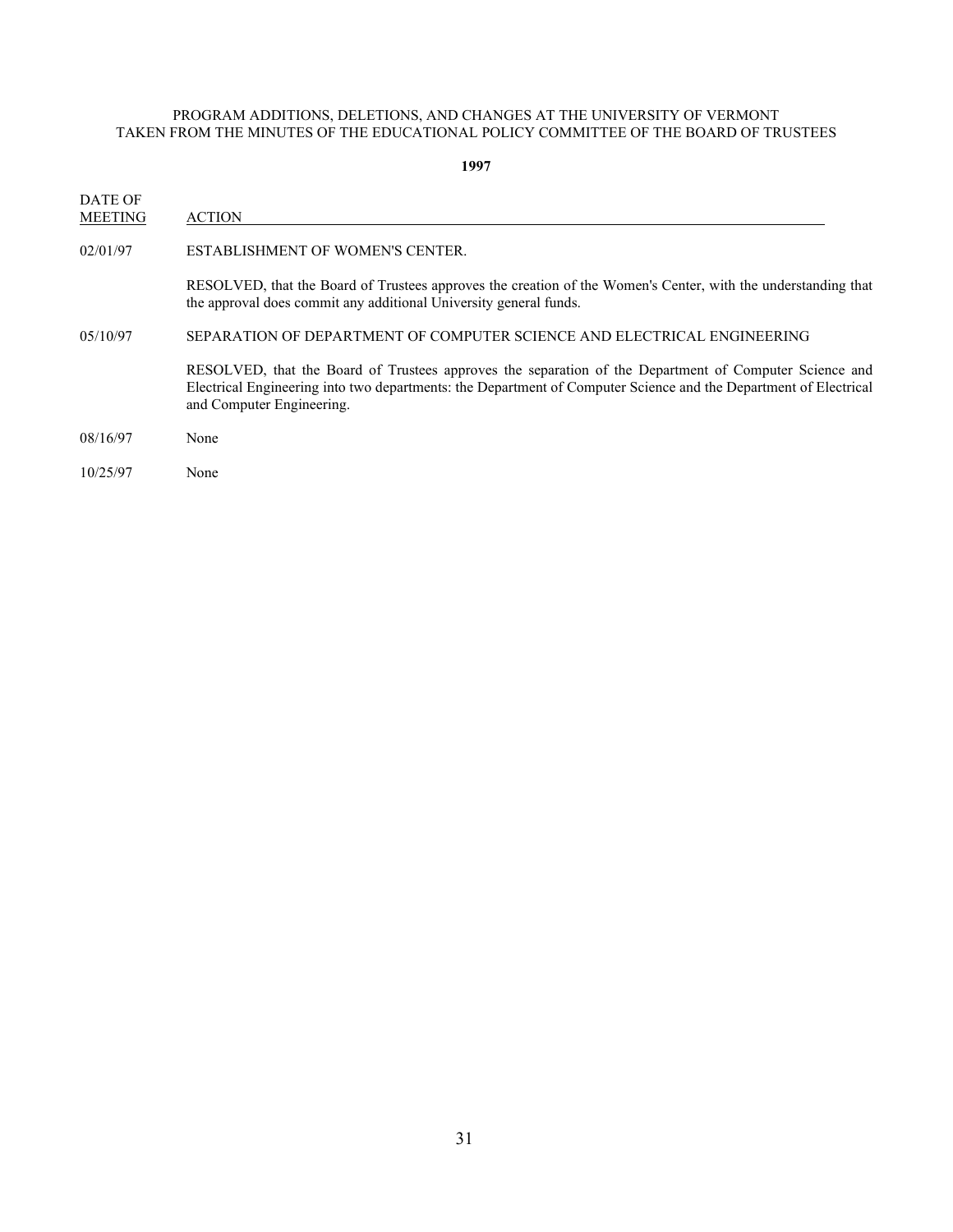**1998**

| DATE OF<br><b>MEETING</b> | <b>ACTION</b>                                                                                                                                                                                                                                      |
|---------------------------|----------------------------------------------------------------------------------------------------------------------------------------------------------------------------------------------------------------------------------------------------|
| 02/07/98                  | None                                                                                                                                                                                                                                               |
| 05/02/98                  | ESTABLISHMENT OF CENTER FOR HOLOCAUST STUDIES.                                                                                                                                                                                                     |
|                           | RESOLVED, that the Board of Trustees approves the establishment of a Center for Holocaust Studies in the College<br>of Arts and Sciences with the understanding that approval does not commit any additional University general funds.             |
| 08/15/98                  | CHANGE IN PHYSICAL THERAPY PROGRAM.                                                                                                                                                                                                                |
|                           | RESOLVED, that the Board of Trustees approves a change in the physical therapy program by replacing the existing<br>baccalaureate degree program with a three-year curriculum leading to the degree of Master of Science in Physical<br>Therapy.   |
| 08/15/98                  | CHANGE IN NAME OF DEPARTMENT OF ANIMAL AND FOOD SCIENCES, AND NUTRITIONAL<br><b>SCIENCES.</b>                                                                                                                                                      |
|                           | RESOLVED, that the Board of Trustees approves a change in the name of two departments in the College of<br>Agriculture and Life Sciences: Animal and Food Sciences to Animal Sciences, and Nutritional Sciences to Nutrition<br>and Food Sciences. |
|                           | CHANGE IN NAME OF UNIVERSITY AFFILIATED PROGRAM OF VERMONT.                                                                                                                                                                                        |
|                           | RESOLVED, that the Board of Trustees approves a change in the name of the University Affiliated Program of<br>Vermont to the Center for Disability and Community Inclusion.                                                                        |
|                           | CHANGE IN NAME OF BACHELOR OF SCIENCE IN COMPUTER SCIENCE DEGREE.                                                                                                                                                                                  |
|                           | RESOLVED, that the Board of Trustees approves a change in the degree Bachelor of Science in Computer Science<br>to a Bachelor of Science with two majors – Computer Science, and Computer Science and Information Systems.                         |

10/24/98 None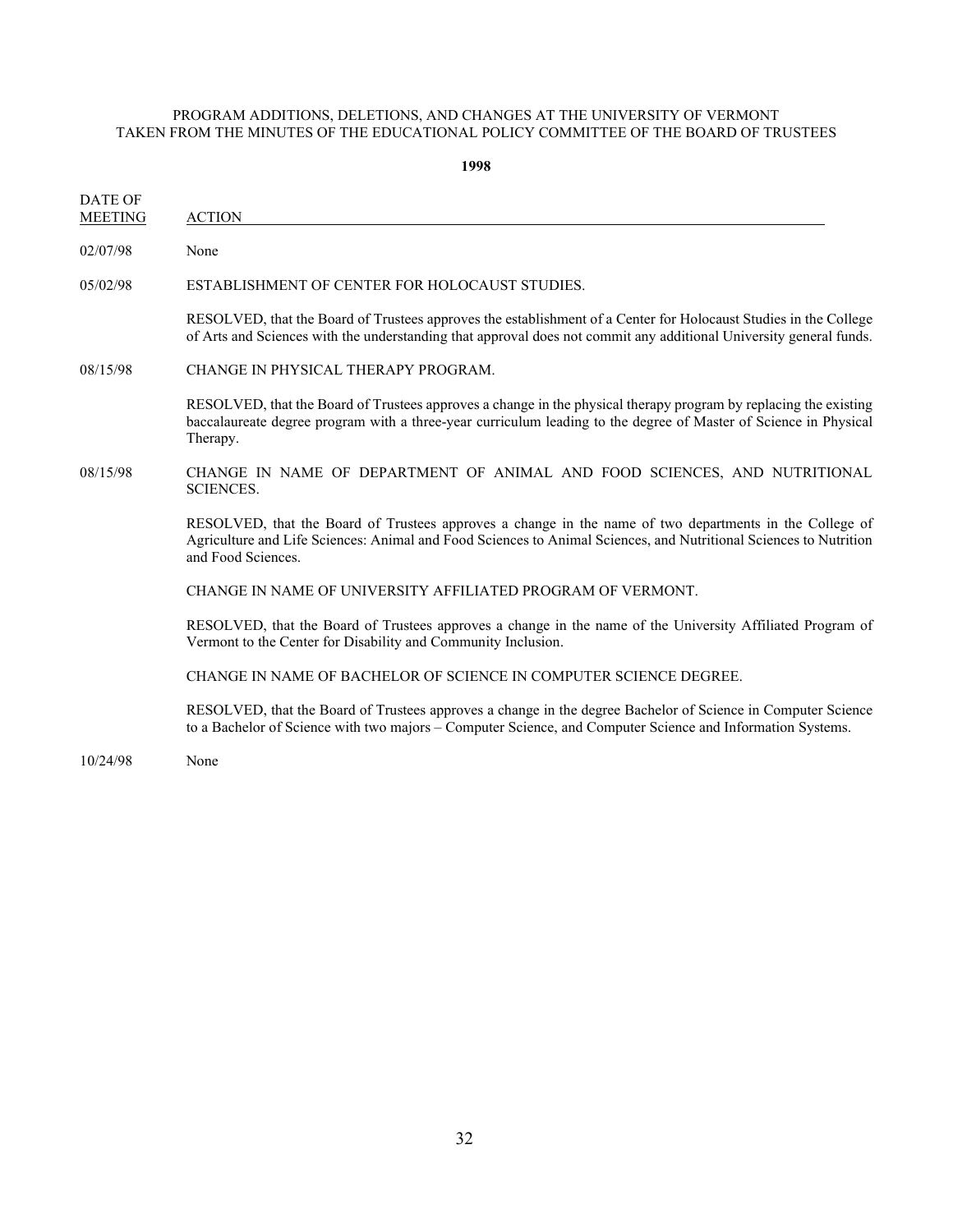- DATE OF MEETING ACTION 02/27/99 APPROVAL OF BACHELOR OF ARTS DEGREE IN COMPUTER SCIENCE. RESOLVED, that the Board of Trustees approves the establishment of a new degree program, the Bachelor of Arts Degree in Computer Science, through the College of Arts and Sciences and the College of Engineering and Mathematics. CHANGE IN NAME OF MASTER OF SCIENCE DEGREE IN PHYSICAL THERAPY. RESOLVED, that the Board of Trustees approves the change in the degree of Master of Science in Physical Therapy to Master of Science in Movement Sciences and Rehabilitation. 05/15/99 None 08/21/99 None 10/15/99 None 12/10/99 None
- *NOTE: Name of the Educational Policy Committee of the Board of Trustees was changed to Academic and Student Programs at the May 15th meeting of the Board.*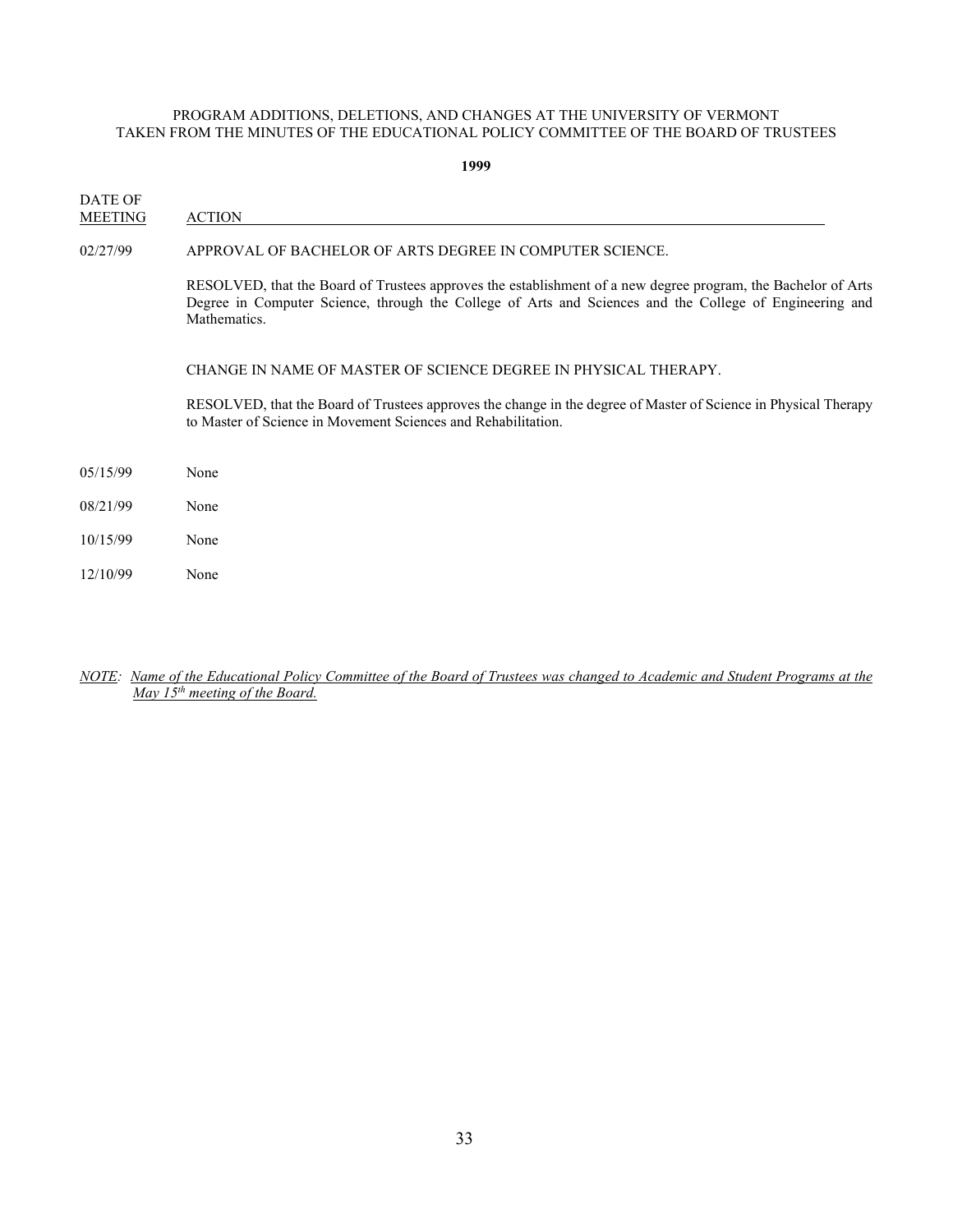#### PROGRAM ADDITIONS, DELETIONS, AND CHANGES AT THE UNIVERSITY OF VERMONT TAKEN FROM THE MINUTES OF THE ACADEMIC AND STUDENT PROGRAMS COMMITTEE OF THE BOARD OF TRUSTEES

**2000**

| <b>DATE OF</b><br><b>MEETING</b> | <b>ACTION</b>                                                                                                                                  |
|----------------------------------|------------------------------------------------------------------------------------------------------------------------------------------------|
| 02/26/00                         | TERMINATION OF THE MASTERS OF EXTENSION EDUCATION.                                                                                             |
|                                  | RESOLVED, that the Board of Trustees approves the termination of the Masters of Extension Education program.                                   |
| 05/13/00                         | TERMINATION OF THE BACHELOR OF SCIENCE DEGREE IN DAIRY FOODS.                                                                                  |
|                                  | RESOLVED, that the Board of Trustees approves the termination of the Bachelors of Science degree in Dairy Foods.                               |
| 08/19/00                         | None                                                                                                                                           |
| 10/14/00                         | TERMINATION OF MASTER OF ARTS IN POLITICAL SCIENCE                                                                                             |
|                                  | RESOLVED, that the Board of Trustees approves the termination of the Masters of Arts in Political Science. [Note:<br>Effectively immediately.] |
|                                  | APPROVAL OF CERTIFICATE OF HEALTH CARE MANAGEMENT                                                                                              |
|                                  | RESOLVED, that the Board of Trustees approves the creation of a Certificate in Health Care Management. [Note:<br>Effectively immediately.]     |

# APPROVAL OF MIDDLE LEVEL TEACHER EDUCATION PROGRAM

RESOLVED, that the Board of Trustees approves the creation of a Middle Level Teacher Education Program. [Note: Effectively immediately.]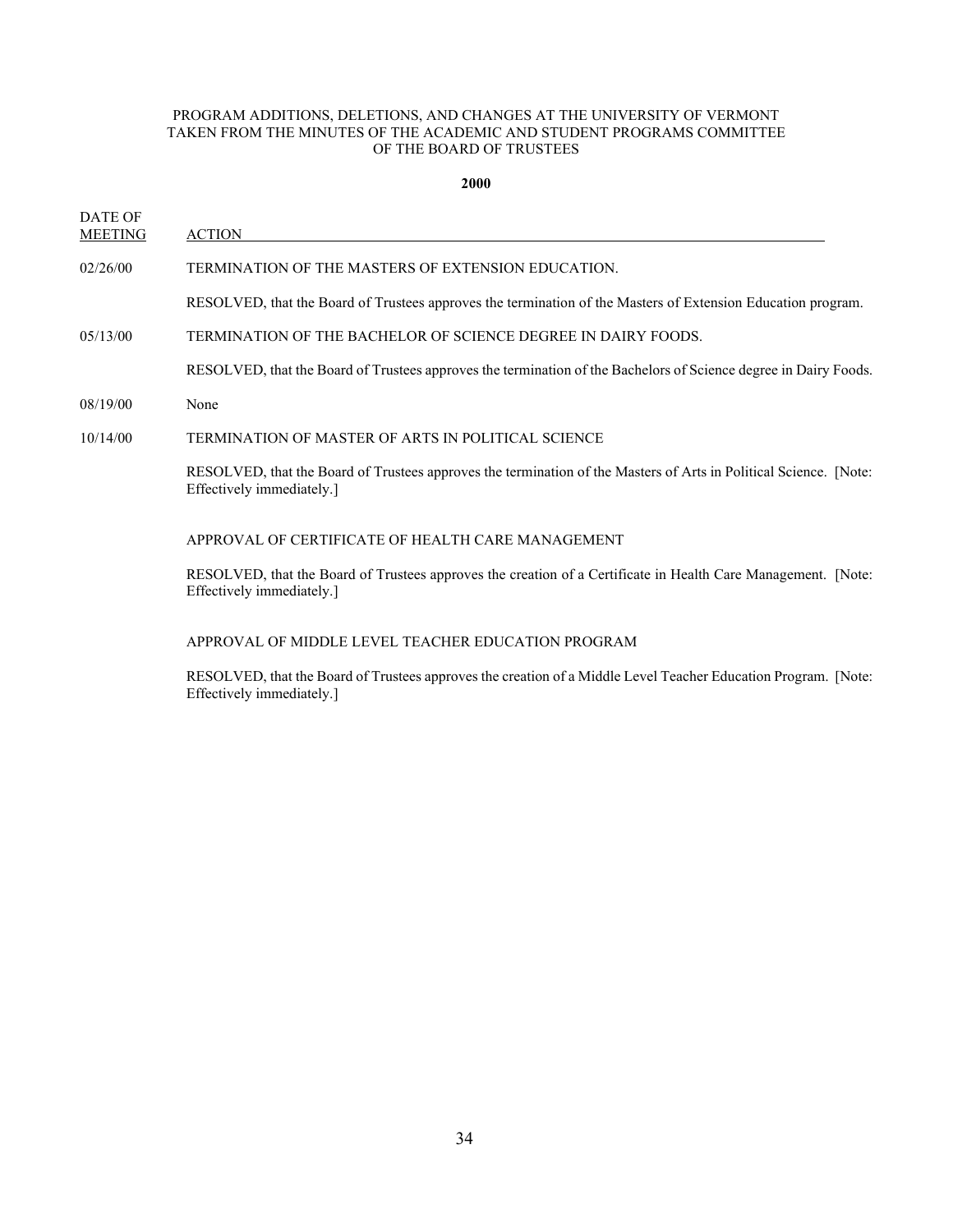### PROGRAM ADDITIONS, DELETIONS, AND CHANGES AT THE UNIVERSITY OF VERMONT TAKEN FROM THE MINUTES OF THE ACADEMIC AND STUDENT PROGRAMS COMMITTEE OF THE BOARD OF TRUSTEES

**2001**

| DATE OF<br><b>MEETING</b> | <b>ACTION</b>                                                                                                                              |
|---------------------------|--------------------------------------------------------------------------------------------------------------------------------------------|
| 02/24/01                  | None                                                                                                                                       |
| 05/18/01                  | None                                                                                                                                       |
| 08/18/01                  | None                                                                                                                                       |
| 10/20/01                  | APPROVAL TO TERMINATE THE PROGRAM IN RESOURCE ECONOMICS.                                                                                   |
|                           | RESOLVED, that the Board of Trustees approves the termination of the program in Resources Economics in the<br>School of Natural Resources. |
|                           | APPROVAL OF NAME CHANGE FOR DEPARTMENT OF ANIMAL SCIENCES.                                                                                 |

RESOLVED, that the Board of Trustees approves to change the name of the Department of Animal Sciences to the Department of Animal Science.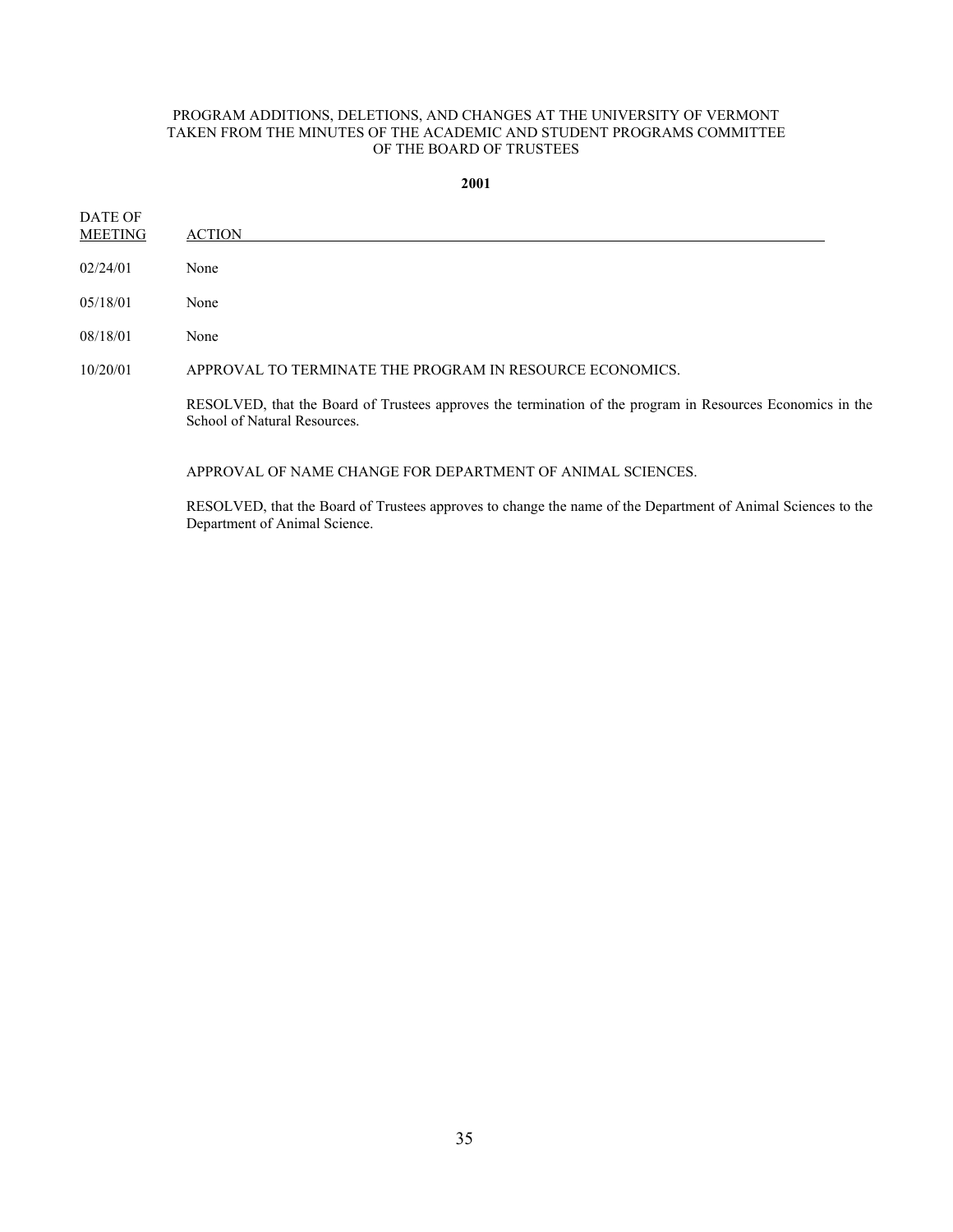# PROGRAM ADDITIONS, DELETIONS, AND CHANGES AT THE UNIVERSITY OF VERMONT TAKEN FROM THE MINUTES OF THE ACADEMIC AND STUDENT PROGRAMS COMMITTEE OF THE BOARD OF TRUSTEES

#### **2002**

DATE OF MEETING ACTION

02/23/02 APPROVAL OF A CHANGE IN THE NAME OF THE CENTER ON DISABILITY AND COMMUNITY INCLUSION/UNIVERSITY AFFILIATED PROGRAM OF VERMONT.

> RESOLVED, that the Board of Trustees approves to change the name of the Center on Disability and Community Inclusion/University Affiliated Program of Vermont to the Center on Disability and Community Inclusion/The University Center for Excellence in Development Disabilities Education, Research, and Service.

05/11/02 APPROVAL OF THE CONSOLIDATION OF SCHOOL OF NURSING AND SCHOOL OF ALLIED HEALTH SCIENCES INTO THE COLLEGE OF NURSING AND HEALTH SCIENCES.

> RESOLVED, that the Board of Trustees approves the consolidation of School of Nursing and School of Allied Health Sciences into the College of Nursing and Health Sciences.

08/22/02 APPROVAL TO ESTABLISH THE BACHELOR SCIENCE DEGREE IN ENVIRONMENTAL ENGINEERING.

RESOLVED, that the Board of Trustees approves to establish the Bachelor of Science Degree in Environmental Engineering as approved by the Provost and President on July 2, 2002

APPROVAL TO ESTABLISH THE BACHELOR SCIENCE DEGREE IN BIOCHEMISTRY.

RESOLVED, that the Board of Trustees approves to establish the Bachelor of Science Degree in Biochemistry as approved by the Provost on June 26, 2002 and President on July 18, 2002.

10/12/02 None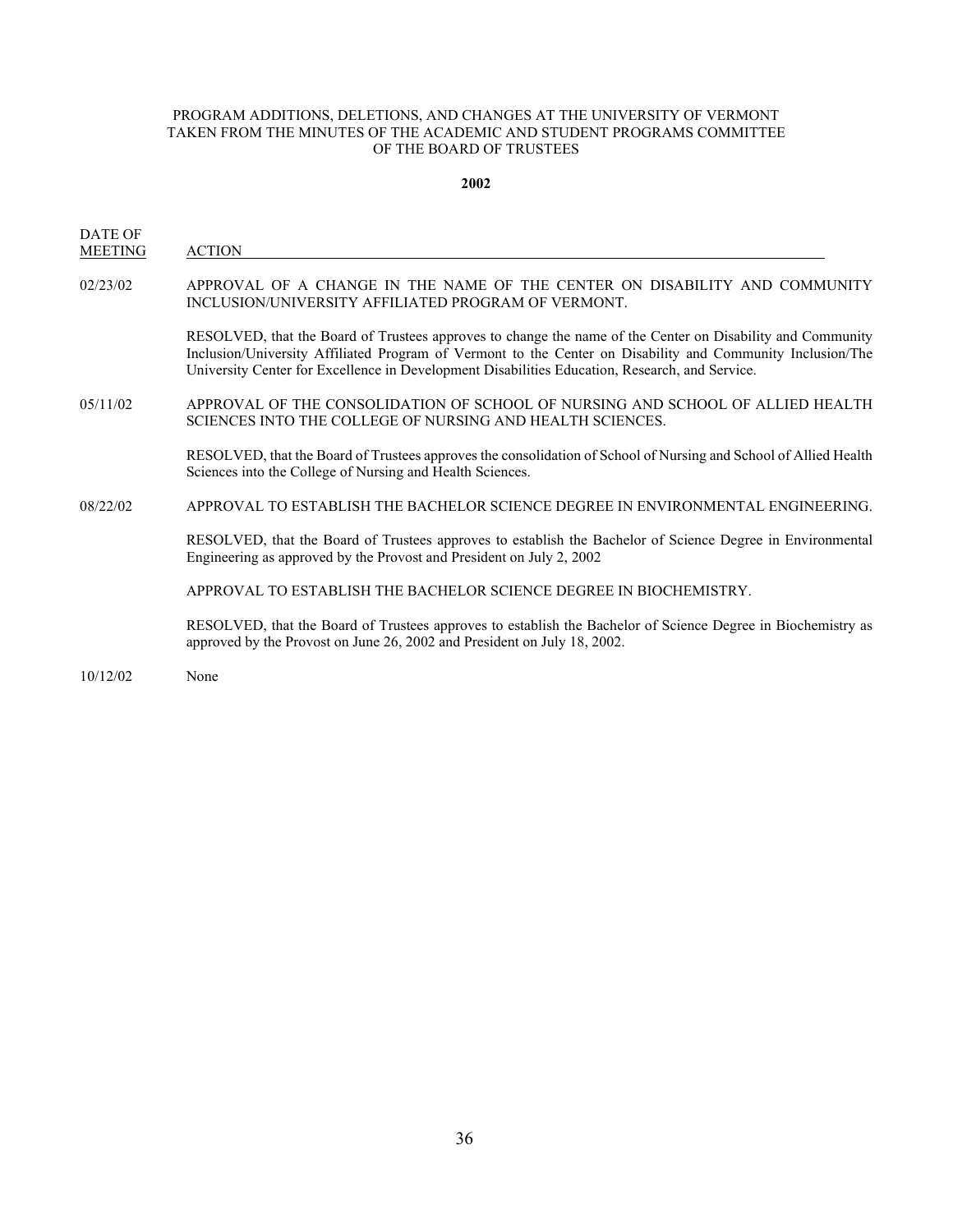#### **2003**

DATE OF MEETING ACTION

STUDIES.

02/08/03 APPROVAL TO CHANGE THE NAME OF THE ALANA STUDIES PROGRAM TO ALANA U.S. ETHNIC

RESOLVED, that the Board of Trustees approves to change the name of the ALANA Studies Program to ALANA U.S. Ethnic Studies as approved by the Provost and President November 8, 2002.

APPROVAL TO ESTABLISH A PROGRAM IN HOLOCAUST STUDIES.

RESOLVED, that the Board of Trustees approves to establish a Program in Holocaust Studies as approved by the Provost and President November 8, 2002.

APPROVAL TO CREATE A MASTER OF SCIENCE COMPLETION PROGRAM FOR CERTIFICATE-PREPARED ADVANCE PRACTICE NURSES.

RESOLVED, that the Board of Trustees approves to create a Master of Science Completion Program for Certificate-Prepared Advanced Practice Nurses as approved by the Provost on November 12, 2002 and President December 10, 2002.

04/03/03 RESOLUTION AUTHORIZING CREATION OF A UNIVERSITY HONORS COLLEGE.

WHEREAS, by its resolution of February 8, 2003, the Board enthusiastically endorsed the concept of the creation of a University Honors College; and

WHEREAS, the Faculty Senate, at its meeting on March 10, 2003, voted to recommend the creation of a Universitywide Honors College "with all the rights, privileges, and obligations of a college except the right to award degrees";

THEREFORE, BE IT RESOLVED, that the Board hereby approves the creation of a University Honors College, with all the rights, privileges, and obligations of a college, except the right to award degrees.

BE IT FURTHER RESOLVED, that the President and Provost are hereby authorized to appoint a Dean and appoint Honors College faculty, and in consultation with the Faculty Senate take any necessary steps to develop the program of the Honors College.

### 05/17/03 APPROVAL OF IMPLEMENTATION OF THE VERMONT INTEGRATED CURRICULUM IN THE COLLEGE OF MEDICINE.

RESOLVED, that the Board of Trustees approves the implementation of the Vermont Integrated Curriculum in the College of Medicine as approved by the Provost on April 17, 2003 and President on April 22, 2003.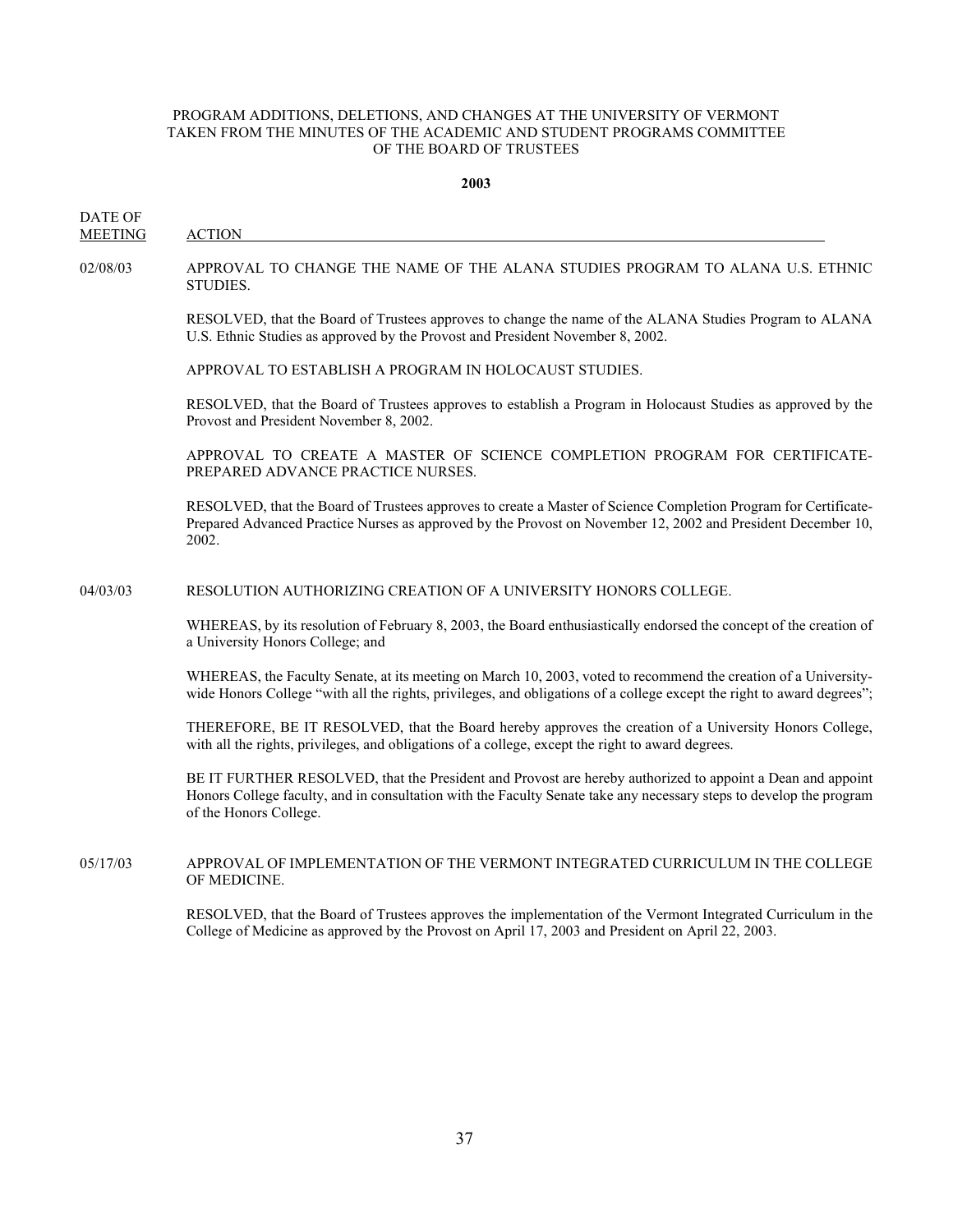#### **2003 (Continued)**

DATE OF

MEETING ACTION

05/17/03 (Continued)

### APPROVAL TO ESTABLISH THE BACHELOR OF ARTS DEGREE IN ITALIAN STUDIES

RESOLVED, that the Board of Trustees approves the establishment of the Bachelor of Arts Degree in Italian Studies as approved by the Provost on April 17, 2003 and President on April 22, 2003.

APPROVAL TO ESTABLISH THE INTERDISCIPLINARY DOCTOR OF PHILOSOPY DEGREE IN COMPUTER SCIENCE

RESOLVED, that the Board of Trustees approves the establishment of the Interdisciplinary Doctor of Philosophy Degree in Computer Science as approved by the Provost on April 17, 2003 and President on April 22, 2003.

APPROVAL TO THE CHANGES TO THE FARMS DAIRY MANAGEMENT OPTION FOR THE BACHELOR OF SCIENCE DEGREE IN ANIMAL SCIENCE

RESOLVED, that the Board of Trustees approves the changes to the FARMS Dairy Management option for the Bachelor of Science Degree in animal Science as approved by the Provost on April 17, 2003 and President on April 22, 2003.

APPROVAL OF THE CONSOLIDATION OF MASTERS DEGREES IN FORESTRY, NATURAL RESOURCE PLANNING, WATER RESOURCES, AND WILDLIFE AND FISHERIES BIOLOGY INTO ONE M.S. IN NATURAL RESOURCES IN THE SCHOOL OF NATURAL RESOURCES

RESOLVED, that the Board of Trustees approves the consolidation of masters degrees in Forestry, Natural Resources Planning, Water Resources, and Wildlife and Fisheries Biology into one Master of Science degree in Natural Resources in the School of Natural Resources as approved by the Provost on May 15, 2003 and President on May 15, 2003.

09/13/03 None

### 11/15/03 APPROVAL TO CHANGE THE NAME OF THE SCHOOL OF NATURAL RESOURCES.

RESOLVED, that the Board of Trustees hereby approves a change to the name of the School of Natural Resources, to The School of Environment and Natural Resources, as recommended by the President and Provost following consultation with the Faculty Senate.

APPROVAL OF THE NAMING OF THE SCHOOL OF ENVIRONMENT AND NATURAL RESOURCES.

RESOLVED, that the Board of Trustees hereby approves the naming of the School of Environment and Natural Resources to be known hereafter as The Rubenstein School of Environment and Natural Resources.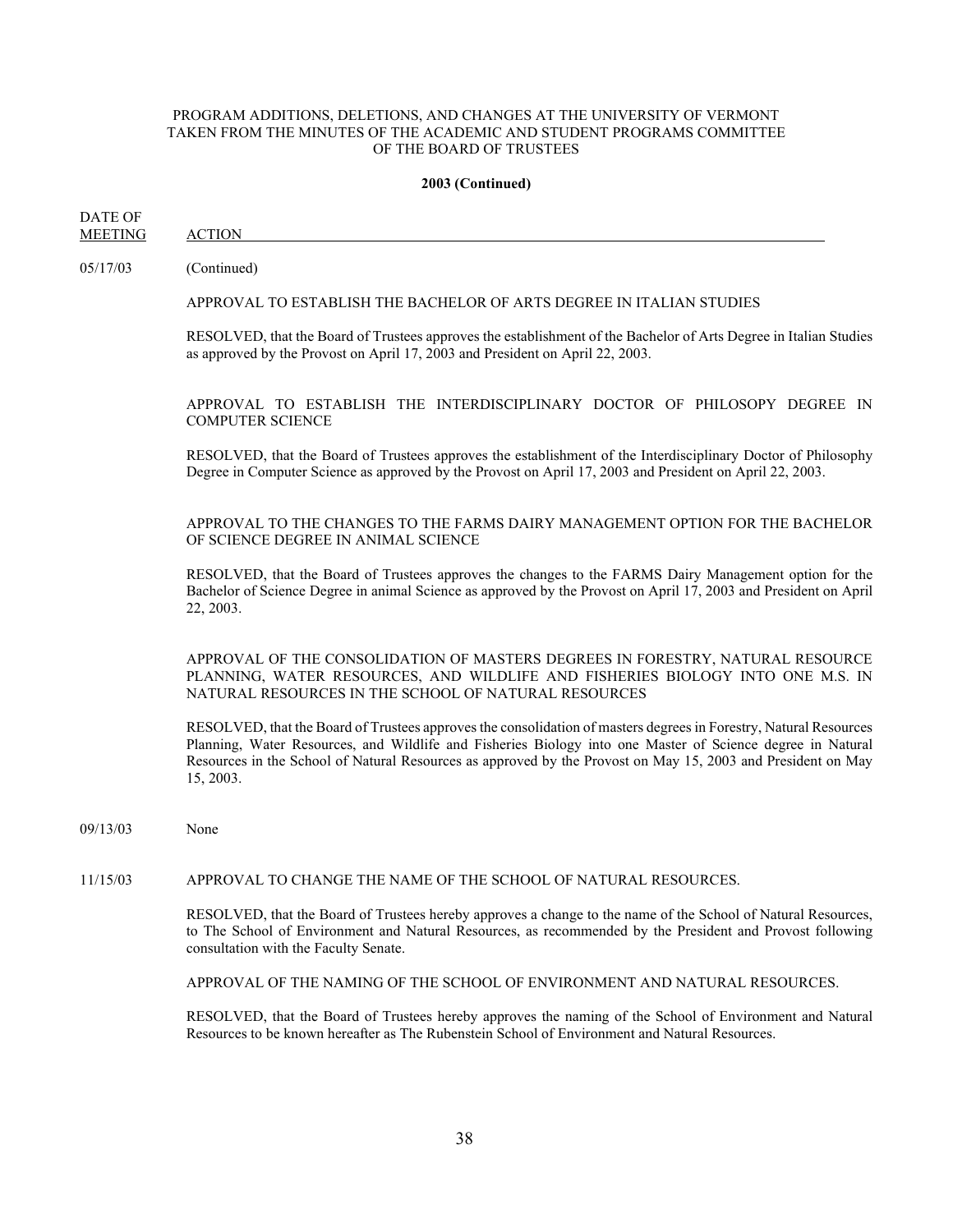#### **2004**

DATE OF

MEETING ACTION

02/07/04 APPROVAL OF THE CERTIFICATE OF GRADUATE STUDY BEING ADDED TO THE OFFICERS' HANDBOOK.

> RESOLVED, that the Board of Trustees approves the Certificate of Graduate Study being added to the Officers' Handbook as approved by the Provost and President on January 7, 2004.

### 03/15/04 APPROVAL TO ESTABLISH THE BACHELOR OF SCIENCE DEGREE IN BIOLOGICAL SCIENCES.

RESOLVED, that the Board of Trustees approves the establishment of the Bachelor of Science Degree in Biological Sciences as approved by the Provost on March 9, 2004 and by the President on March 11, 2004.

#### 05/22/2004 APPROVAL TO ESTABLISH THE BACHELOR OF SCIENCE DEGREE ATHLETIC TRAINING EDUCATION.

RESOLVED, that the Board of Trustees approves the establishment of the Bachelor of Science Degree Athletic Training as approved by the Provost on March 24, 2004 and by the President on March 26, 2004.

APPROVAL TO ESTABLISH THE JOINT DOCTORATE OF PHILOSOPHY DEGREE IN ANIMAL SCIENCES AND FOOD AND NUTRITION SCIENCES.

RESOLVED, that the Board of Trustees approves the establishment of a joint Doctorate of Philosophy Degree in Animal Sciences and Food and Nutrition Sciences as approved by the Provost on March 24, 2004 and by the President on March 26, 2004.

APPROVAL TO ESTABLISH THE BACHELOR OF SCIENCE DEGREE IN EARLY CHILDHOOD SPECIAL EDUCATION.

RESOLVED, that the Board of Trustees approves the establishment of the Bachelor of Science Degree in Early Childhood Special Education as approved by the Provost on April 2, 2004 and by the President on April 6, 2004.

APPROVAL TO CHANGE THE NAME OF THE DEGREE FROM "BACHELOR OF SCIENCE, MAJOR IN COMPUTER SCIENCE" TO BACHELOR OF SCIENCE IN COMPUTER SCIENCE.

RESOLVED, that the Board of Trustees approves changing the name of the degree from "Bachelor of Science, major in Computer Science" to Bachelor of Science in Computer Science.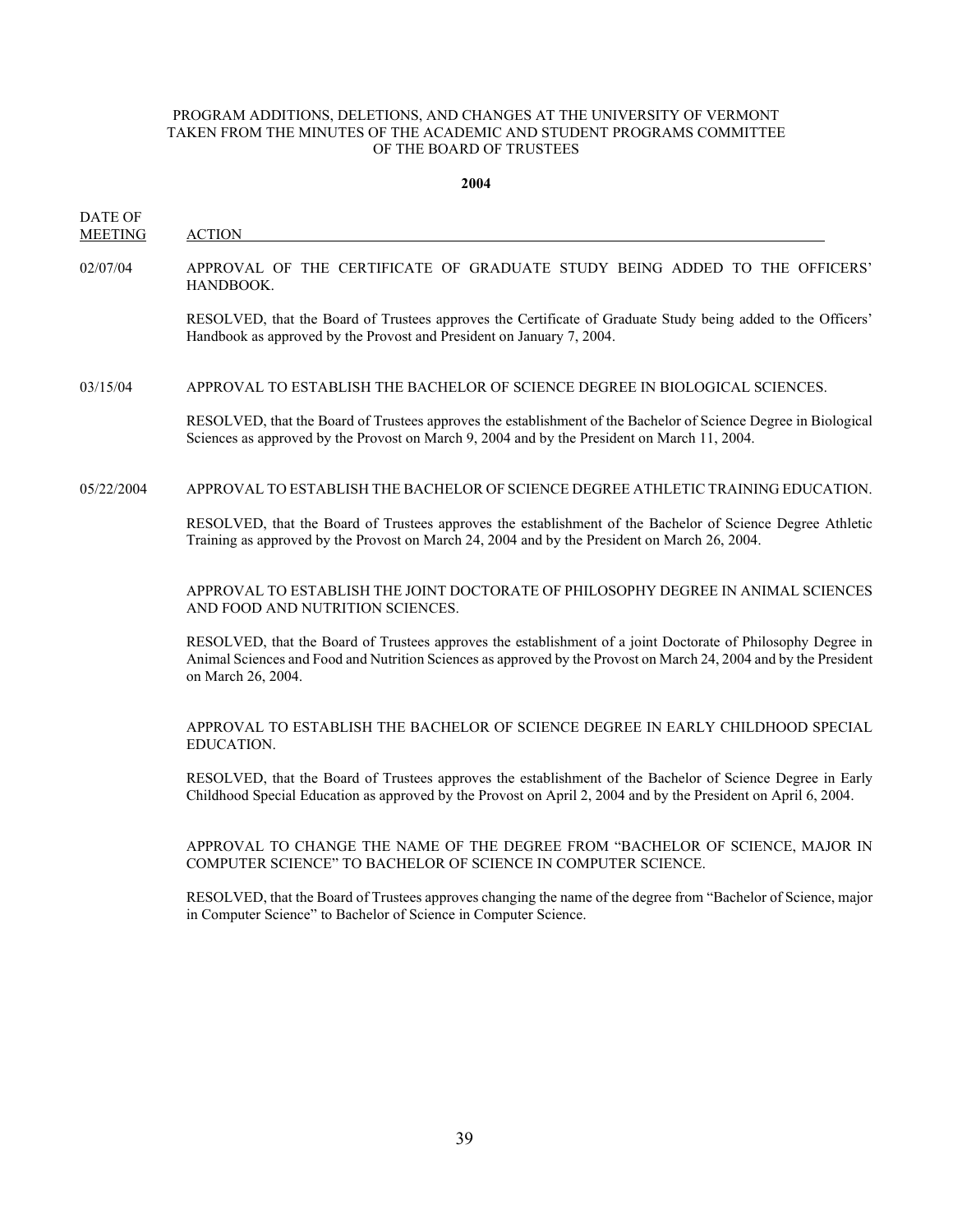#### **2004 (Continued)**

APPROVAL TO CHANGE THE NAME OF THE MINOR IN SOCIOLINGUISTICS IN ANTHROPOLOGY TO LINGUISTIC ANTHROPOLOGY.

RESOLVED, that the Board of Trustees approves changing the name of the minor in Sociolinguistics to Linguistic Anthropology.

APPROVAL OF THE CERTIFICATE OF GRADUATE STUDY IN ECOLOGICAL ECONOMICS.

RESOLVED, that the Board of Trustees approves the establishment of the Certificate of Graduate Study in Ecological Economics.

09/13/03 None

11/13/04 APPROVAL TO ESTABLISH THE BACHELOR OF SCIENCE DEGREE IN PUBLIC COMMUNICATION.

RESOLVED, that the Board of Trustees approves the establishment of the Bachelor of Science Degree in Public Communication as approved by the Provost on November 10, 2004 and by the President on November 10, 2004.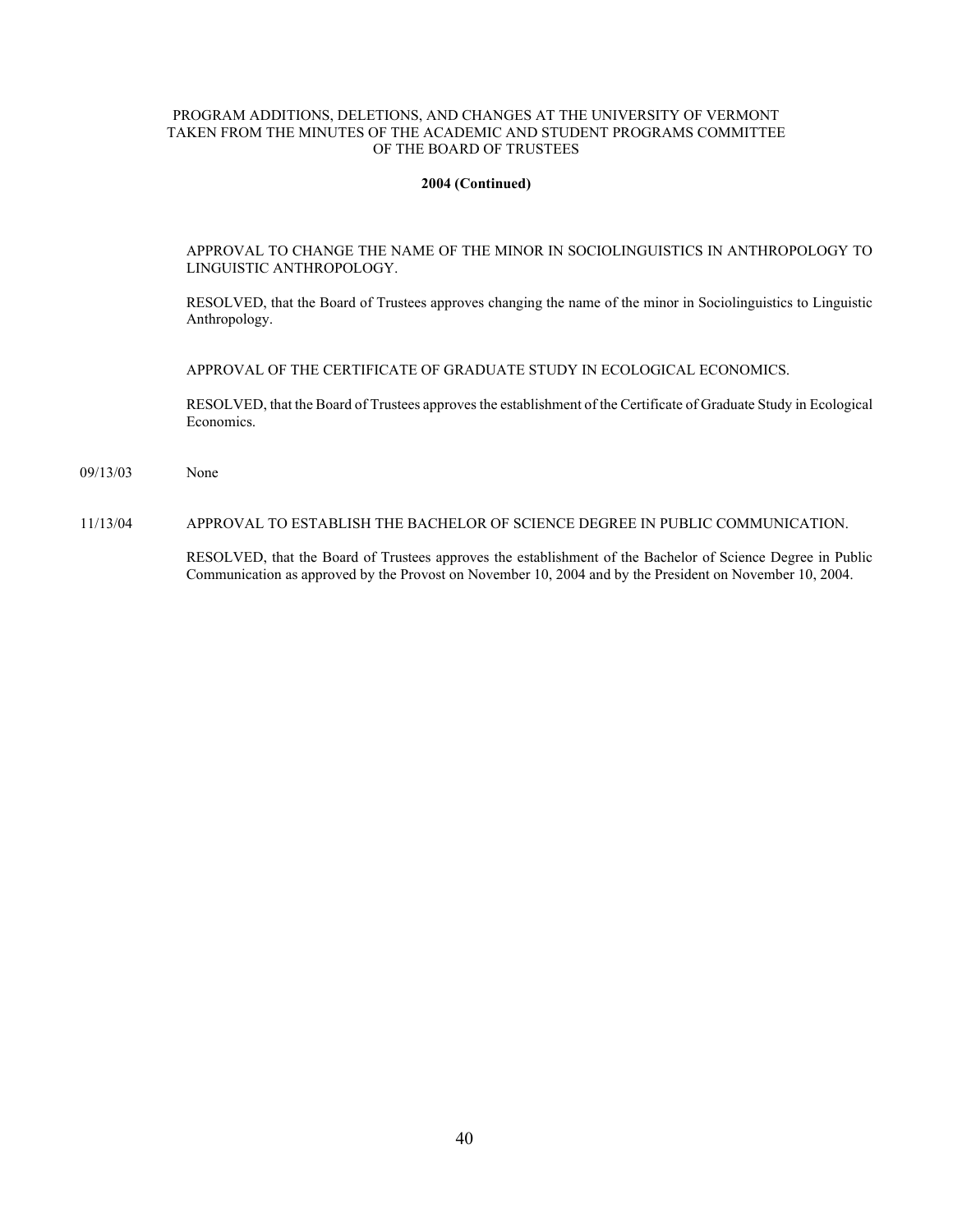#### **2005**

DATE OF MEETING ACTION

### 02/12/05 APPROVAL TO CHANGE THE MASTER OF PHYSICAL THERAPY DEGREE TO A DOCTOR OF PHYSICAL THERAPY DEGREE.

RESOLVED, that the Board of Trustees approves the changing the Master of Physical Therapy Degree to a Doctor of Physical Therapy Degree as approved by the Provost on January 13, 2005 and by the President on January 18, 2005.

#### APPROVAL TO ESTABLISH THE MASTER'S ENTRY PROGRAM IN NURSING.

RESOLVED that the Board of Trustees approves the establishment of the Master's Entry Program in Nursing as approved by the Provost on January 13, 2005 and by the President on January 18, 2005.

APPROVAL TO CHANGE THE NAME OF THE WOMEN'S STUDIES PROGRAM TO WOMEN'S AND GENDER STUDIES PROGRAM.

RESOLVED that the Board of Trustees approves the changing of he name of the Women's Studies Program to Women's and Gender Studies Program as approved by the Provost on January 13, 2005 and by the President on January 18, 2005.

### APPROVAL TO ESTABLISH THE MAJOR IN FILM AND TELEVISION STUDIES IN THE DEPARTMENT OF ENGLISH.

RESOLVED that the Board of Trustees approves the establishment of a major in Film and Television Studies in the Department of English as approved by the Provost on January 24, 2005 and by the President on January 27, 2005.

APPROVAL TO ESTABLISH THE INTEGRATED BACHELOR OF SCIENCE PROGRAM IN ENVIRONMENTAL SCIENCES.

RESOLVED that the Board of Trustees approves the establishment of Integrated Bachelor of Science program in Environmental Sciences as approved by the Provost on January 24, 2005 and by the President on January 27, 2005.

APPROVAL TO TERMINATE THE BACHELOR OF SCIENCE PROGRAM IN BIOMEDICAL TECHNOLOGIES.

RESOLVED that the Board of Trustees approves the termination of the Bachelor of Science program in Biomedical Technologies as approved by the Provost on January 24, 2005 and by the President on January 27, 2005.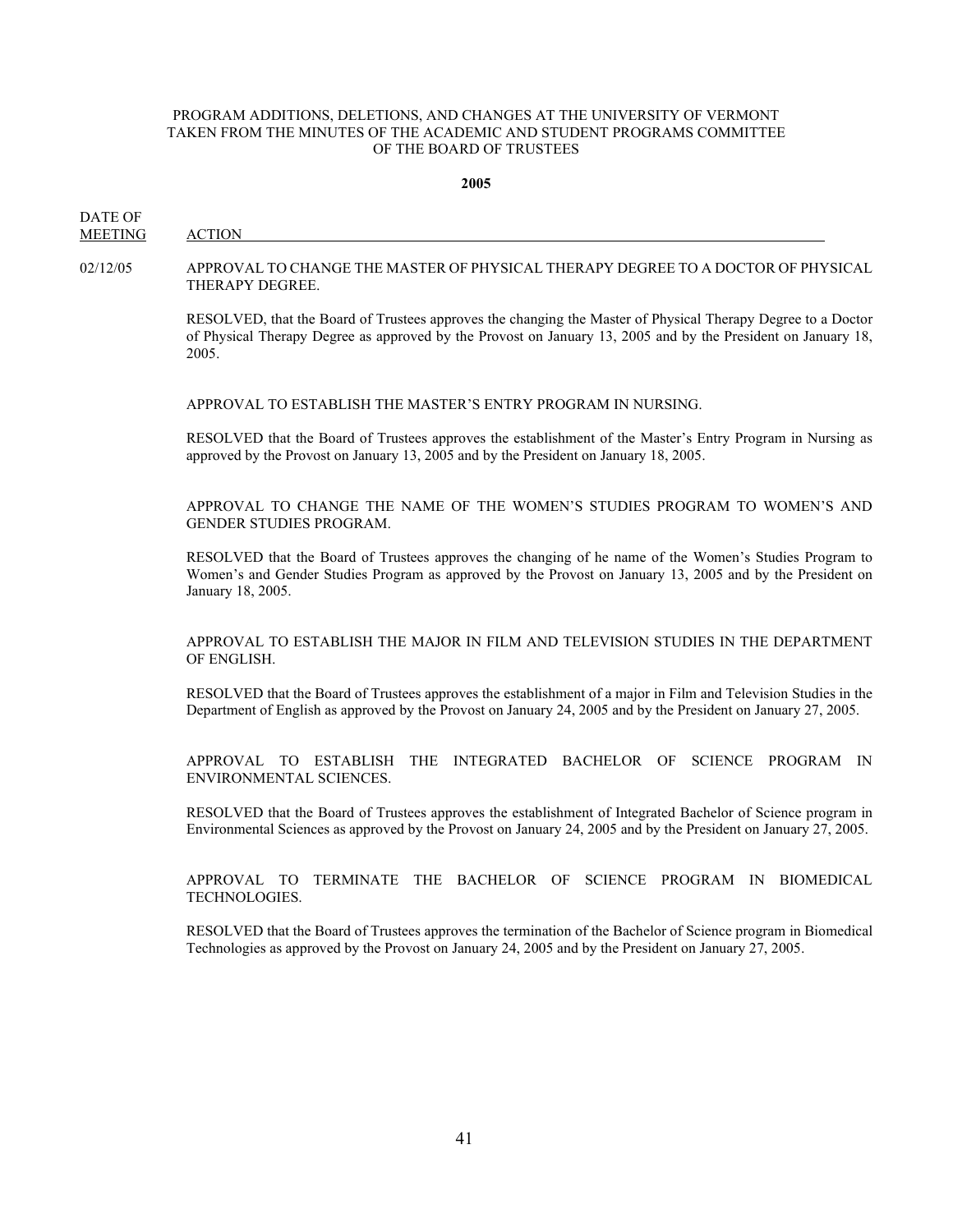#### 05/21/2005 APPROVAL TO RENAME THE LICENSURE OPTION IN THE M.Ed. IN CURRICULUM AND INSTRUCTION DEGREE TO AN MAT DEGREE.

RESOLVED, that the Board of Trustees approves renaming the licensure option in the M.Ed. in Curriculum and Instruction to an MAT Degree as approved by the Provost on April 25, 2005 and by the President on April 26, 2005.

### APPROVAL TO CHANGE THE NAME OF THE DEPARTMENT OF BIOMEDICAL TECHNOLOGIES TO THE DEPARTMENT OF MEDICAL LABORATORY AND RADIATION SCIENCES.

RESOLVED that the Board of Trustees approves changing the name of the Department of Biomedical Technologies to the Department of Laboratory and Radiation Sciences as approved by the Provost on April 20, 2005 and by the President on April 26, 2005.

APPROVAL TO TERMINATE THE MA DEGREE IN GEOGRAPHY.

RESOLVED that the Board of Trustees approves the termination of the MA Degree is Geography as approved by the Provost on April 20, 2005 and by the President on April 26, 2005

APPROVAL TO TERMINATE ALL MAT DEGREES (WITH THE EXCEPTION OF THE MAT IN CLASSICS) AND ALL MST DEGREES (WITH THE EXCEPTION OF THE MST IN BIOLOGY) IN THE COLLEGE OF ARTS AND SCIENCES, THE COLLEGE OF ENGINEERING AND MATHEMATICS (WITH THE EXCEPTION OF THE MST IN MATHEMATICS), AND THE COLLEGE OF AGRICULTURE AND LIFE SCIENCES.

RESOLVED that the Board of Trustees approves the termination of all MAT Degrees (with the exception of the MAT in Classics) and all MST Degrees (with the exception of the MST in biology) in the College of Arts and Sciences, the College of Engineering and Mathematics (with the exception of the MST Degree in Mathematics), and the College of Agriculture and Life Sciences as approved by the Provost on April 20, 2005 and by the President on April 26, 2005

### APPROVAL OF THE CERTIFICATE IN MEDICAL LABORATORY SCIENCE IN THE COLLEGE OF NURSING AND HEALTH SCIENCES.

RESOLVED that the Board of Trustees approves the establishment of the Certificate in Medical Laboratory Science in the College of Nursing and Health Sciences as approved by the Provost on May 20, 2005 and by the President on May 20, 2005.

### APPROVAL OF THE RENAMING AND STRUCTURING OF THE COLLEGE OF ENGINEERING AND MATHEMATICS TO THE COLLEGE OF ENGINEERING AND MATHEMATICAL SCIENCES.

RESOLVED that the Board of Trustees approves the renaming of the College of Engineering and Mathematics to the College of Engineering and Mathematical Sciences and the restructuring of the College into the Department of Mathematics and Statistics, the Department of Computer Science, and the School of Engineering as approved by the Provost on May 20, 2005 and by the President on May 20, 2005.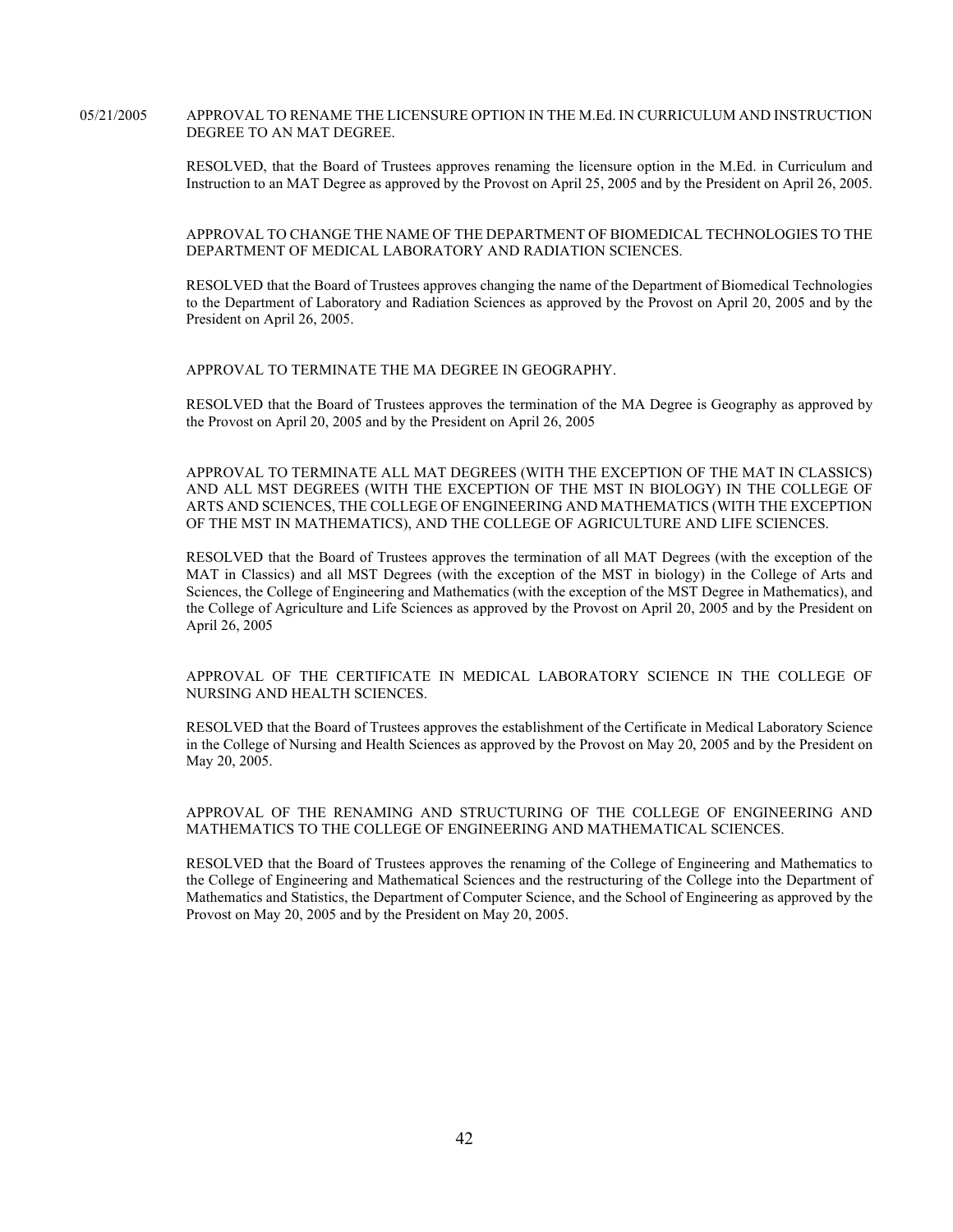### 11/19/2005 APPROVAL TO ESTABLISH THE CERTIFICATE OF PUBLIC COMMUNICATION OFFERED BY THE DIVISION OF CONTINUING EDUCATION AND THE COLLEGE OF AGRICULTURE AND LIFE SCIENCES.

RESOLVED, that the Board of Trustees approves the establishment of a Certificate of Public Communication offered by the Division of Continuing Education and the College of Agriculture and Life Sciences as approved by the Provost on October 17, 2005 and by the President on October 24, 2005.

APPROVAL TO RENAME THE DEPARTMENT OF PHYSICAL THERAPY TO THE DEPARTMENT OF REHABILITATION AND MOVEMENT SCIENCE; MOVE THE ATHLETIC TRAINING MAJOR FROM THE COLLEGE OF EDUCATION AND SOCIAL SERVICES TO THE COLLEGE OF NURSING AND HEALTH SCIENCES; ESTABLISH A NEW MAJOR IN EXERCISE AND MOVEMENT SCIENCES; AND TO ESTABLISH A NEW MINOR IN HEALTH, EXERCISE AND FITNESS.

RESOLVED, that the Board of Trustees approves the renaming of the Department of Physical Therapy to the Department of Rehabilitation and Movement Science; moving the Athletic Training major from the College of Education and Social Services to the College of Nursing and Health Sciences; establishing a new major in Exercise and Movement Sciences; and establishing a new minor in Health, Exercise and Fitness as approved by the Provost on October 17, 2005 and by the President on October 24, 2005.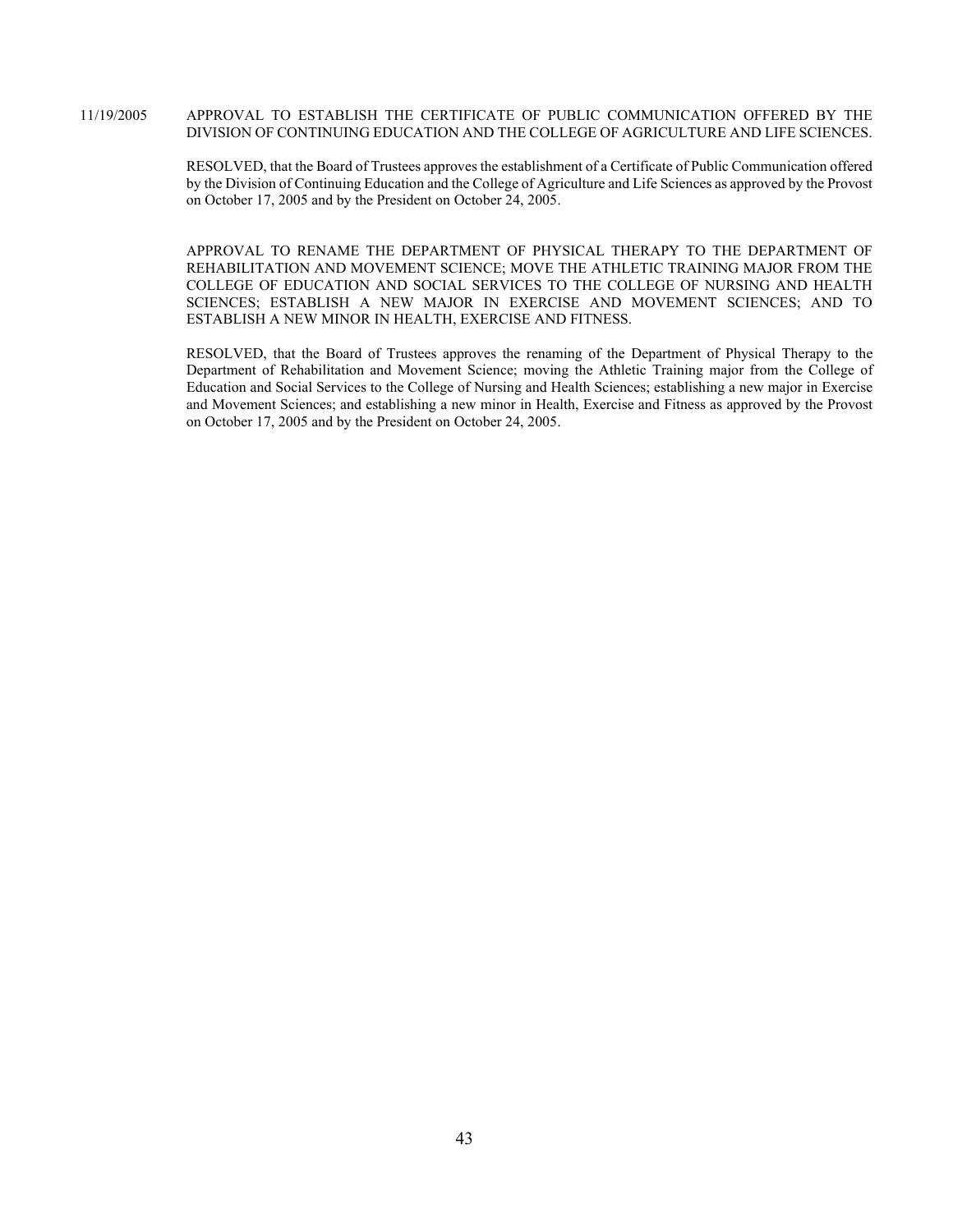#### **2006**

DATE OF MEETING ACTION

02/11/06 APPROVAL TO ESTABLISH THE DEGREES OF MASTER OF SCIENCE AND THE DOCTOR OF PHILOSOPHY IN NEUROSCIENCE.

> RESOLVED, that the Board of Trustees approves the establishment of the degrees of Master of Science in Neuroscience and the Doctor of Philosophy in Neuroscience as approved by the Provost on February 7, 2006 and by the President on February 7, 2006.

APPROVAL TO ESTABLISH THE MASTER OF SCIENCE IN DIETETICS.

RESOLVED, that the Board of Trustees approves the establishment of the degree of Master of Science in Dietetics as approved by the Provost on February 7, 2006 and by the President on February 7, 2006.

APPROVAL TO ESTABLISH A MINOR IN SEXUALITY AND GENDER IDENTITY STUDIES.

RESOLVED, that the Board of Trustees approves the establishment of a Minor in Sexuality and Gender Identity Studies as approved by the Provost on February 7, 2006 and by the President on February 7, 2006.

### 05/20/06 APPROVAL TO ESTABLISH A SIX-CREDIT UNDERGRADUATE DIVERSITY GRADUATION REQUIREMENT.

RESOLVED, that the Board of Trustees approves the establishment of six-credit undergraduate diversity graduation requirement as approved by the Provost on April 13, 2006, and by the President on April 17, 2006

### 06/12/06 APPROVAL TO RENAME THE DEPARTMENT OF BOTANY TO THE DEPARTMENT OF PLANT BIOLOGY.

RESOLVED, that the Board of Trustees approves the renaming of the Department of Botany to the Department of Plant Biology as approved by the Provost on May 30, 2006 and by the President on June 1, 2006

APPROVAL TO RENAME THE MAJOR IN COMMUNITY DEVELOPMENT AND APPLIED ECONOMICS ENTITLED AGRICULTURAL AND RESOURCE ENTREPRENEURSHIP TO COMMUNITY ENTREPRENEURSHIP.

RESOLVED, that the Board of Trustees approves the renaming of the major in Community Development and Applied Economics entitled Agricultural and Resource Entrepreneurship to Community Entrepreneurship as approved by the Provost on May 30, 2006 and by the President on June 1, 2006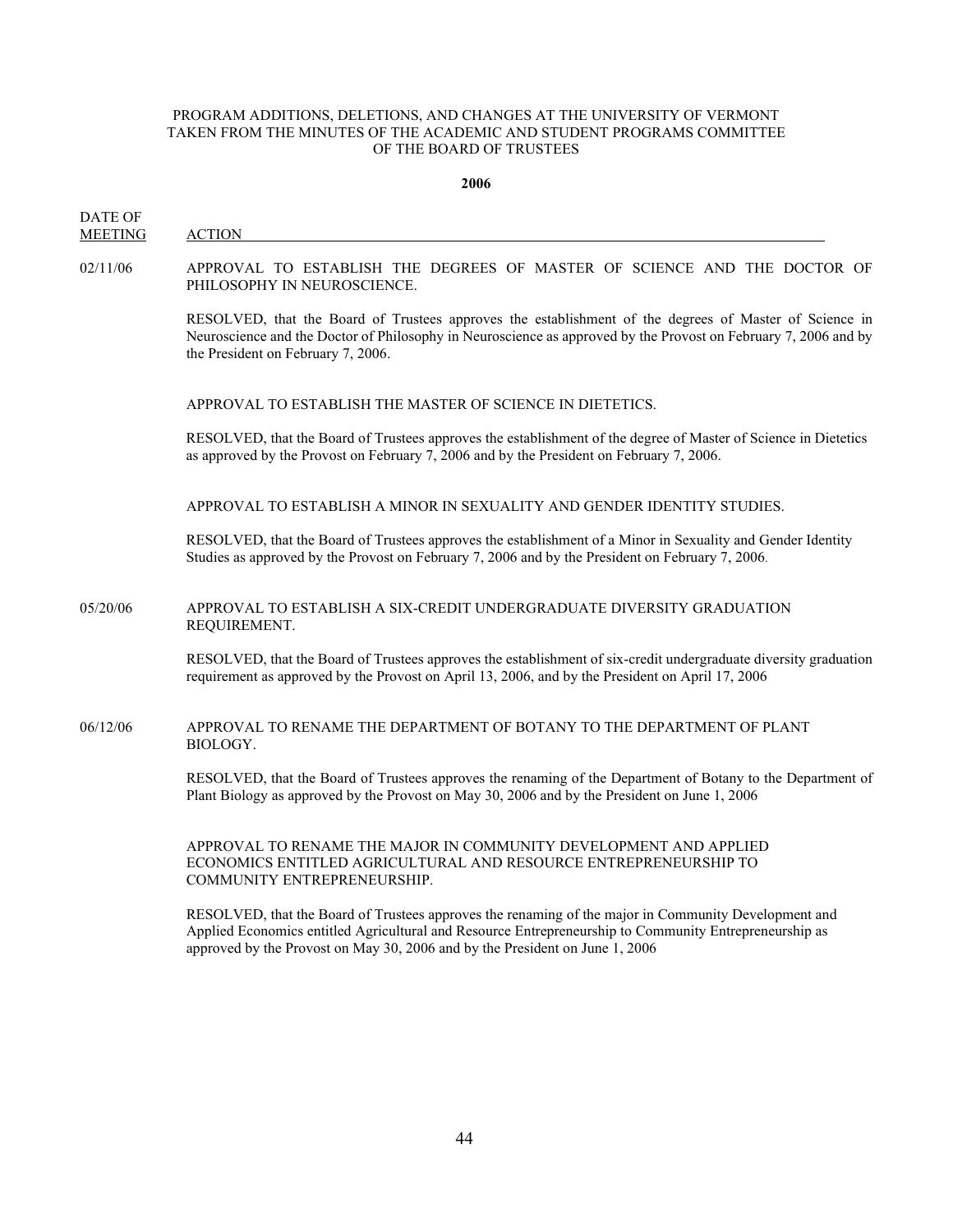### **2006 (Continued)**

DATE OF MEETING ACTION

09/09/06 None

### 11/11/06 RESOLUTION TO APPROVE A CERTIFICATE OF GRADUATE STUDY IN THE INTERDISCIPLINARY STUDY OF DISABILITIES

RESOLVED, that the Board of Trustees approves the establishment of a Certificate of Graduate Study in the Interdisciplinary Study of Disabilities as approved by the Provost on October 17, 2006, and by the President on October 22, 2006.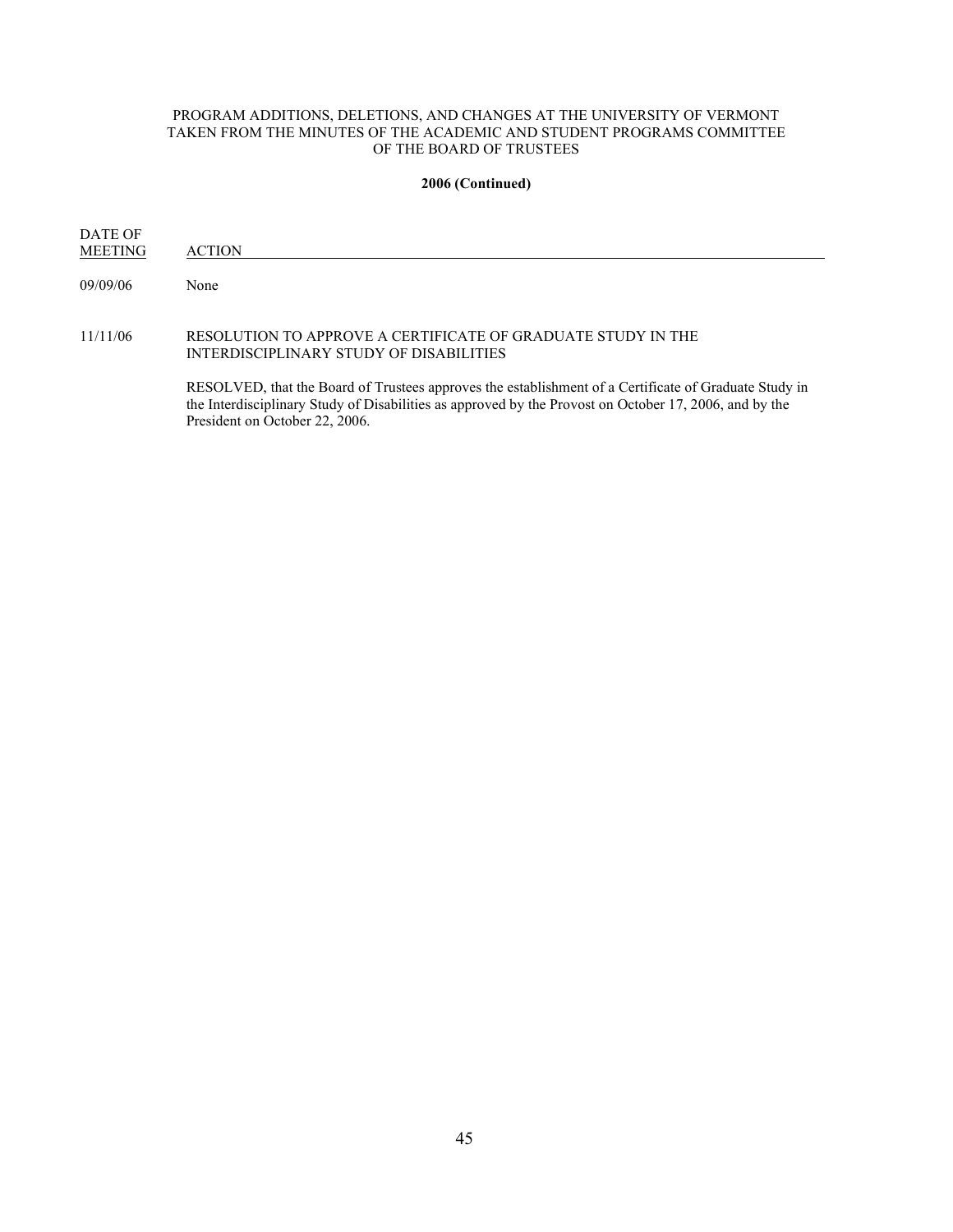**2007**

DATE OF MEETING ACTION

## 02/10/07 RESOLUTION TO APPROVE A CROSS-COLLEGE UNDERGRADUATE MINOR IN **BIOCHEMISTRY**

RESOLVED, that the Board of Trustees approves a Cross-College Undergraduate Minor in Biochemistry as approved by the Provost on November 28, 2006, and by the President on December 4, 2006

### RESOLUTION TO APPROVE A POLICY FOR OBTAINING APPROVAL TO USE ANOTHER UNIT'S COURSES FOR DEGREE REQUIREMENTS

RESOLVED, that the Board of Trustees approves a policy for obtaining approval to use another unit's courses for degree requirements as approved by the Provost on December 14, 2006, and by the President on December 18, 2006.

### RESOLUTION TO APPROVE AN UNDERGRADUATE MINOR IN PHARMACOLOGY

RESOLVED, that the Board of Trustees approves an Undergraduate Minor in Pharmacology as approved by the Provost on December 14, 2006, and by the President on December 18, 2006.

### 05/19/07 RESOLUTION TO APPROVE RECOGNITION OF MATRIX CENTERS

RESOLVED, that the Board of Trustees approves the amendment to the Officers Handbook or its Successor creating the process for review and recognition of Matrix Centers as approved by the Provost on April 24, 2007 and the President on April 25, 2007

## RESOLUTION TO APPROVE A NEW MINOR IN GEOSPATIAL TECHNOLOGIES

RESOLVED, that the Board of Trustees approves a new minor in Geospatial Technologies as approved by the Provost on April 24, 2007, and by the President on April 26, 2007.

#### RESOLUTION TO APPROVE A NAME CHANGE FOR THE DEPARTMENT OF ART

RESOLVED, that the Board of Trustees approves a name change for the Department of Art to the Department of Art and Art History as approved by the Provost on April 24, 2007, and by the President on April 25, 2007.

### 09/08/07 RESOLUTION APPROVING RECOGNITION OF THE UVM CENTER FOR CLINICAL AND TRANSLATIONAL SCIENCE AS A MATRIX CENTER

RESOLVED, that the Board of Trustees approves the creation of the UVM Center for Clinical and Translational Science as a Matrix Center as approved by the Provost on August 16, 2007, and by the President on August 16, 2007.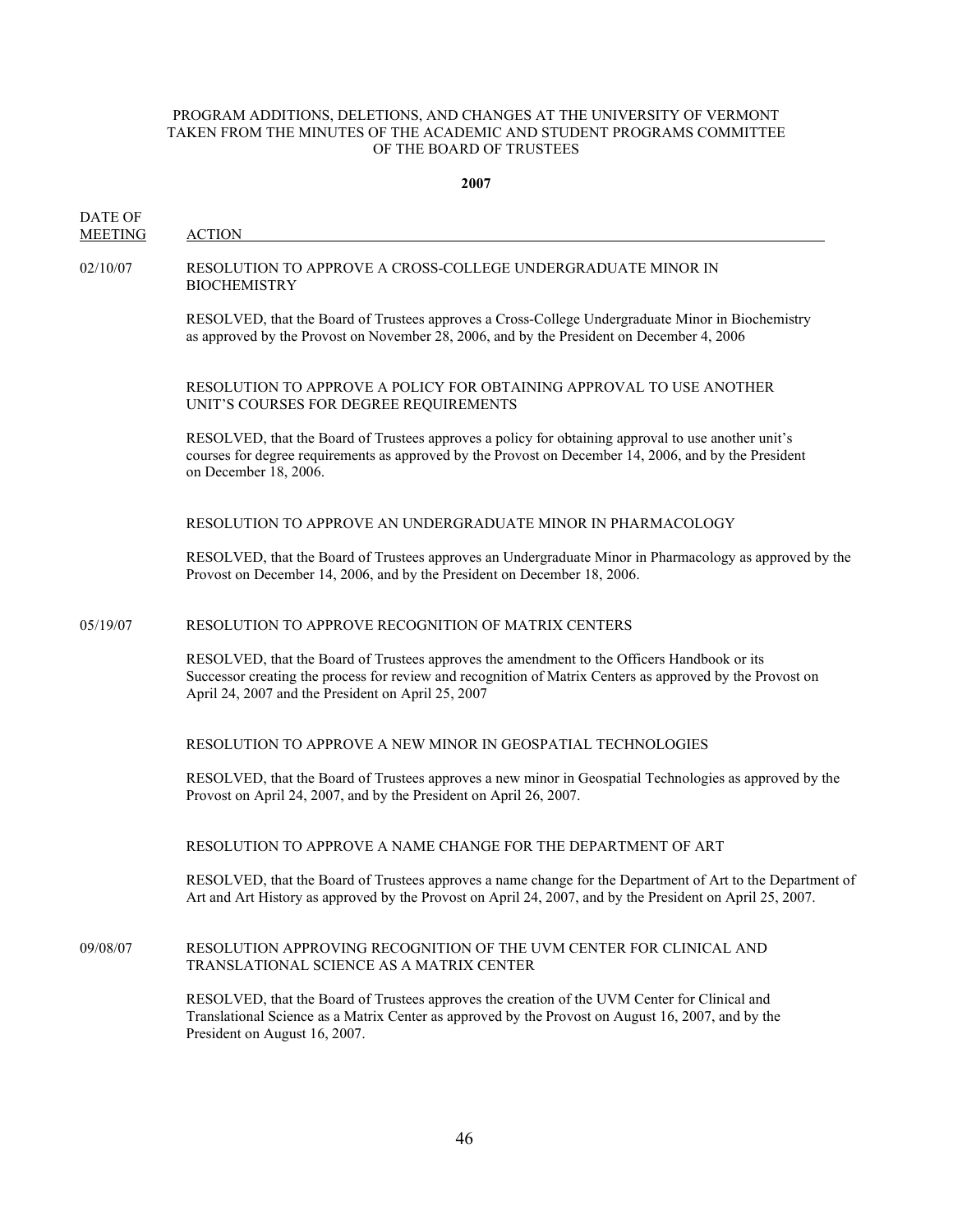#### **2007 (Continued)**

DATE OF MEETING ACTION

#### RESOLUTION APPROVING A NEW MINOR IN ECOLOGICAL AGRICULTURE

RESOLVED, that the Board of Trustees approves a new minor in Ecological Agriculture, as approved by the Provost on June 11, 2007, and by the President on June 13, 2007.

#### RESOLUTION APPROVING A NEW MINOR IN SOIL SCIENCE

RESOLVED, that the Board of Trustees approves a new minor in Soil Science as approved by the Provost on June 11, 2007, and by the President on June 13, 2007.

### RESOLUTION APPROVING A NEW MINOR IN SUSTAINABLE LANDSCAPE HORTICULTURE

RESOLVED, that the Board of Trustees approves a new minor in Sustainable Landscape Horticulture as approved by the Provost on June 11, 2007, and by the President on June 13, 2007.

#### RESOLUTION APPROVING A NEW MINOR IN FOOD SYSTEMS

RESOLVED, that the Board of Trustees approves a new minor in Food Systems as approved by the Provost on June 28, 2007, and by the President on June 28, 2007.

#### RESOLUTION APPROVING THE ESTABLISHMENT OF A DEPARTMENT OF ASIAN LANGUAGES AND LITERATURES

RESOLVED, that the Board of Trustees approves the establishment of a Department of Asian Languages and Literatures in the College of Arts and Sciences as approved by the Provost on June 28, 2007, and by the President on June 28, 2007

#### RESOLUTION APPROVING A NAME CHANGE FOR THE DIETETICS MAJOR IN NUTRITION AND FOOD SCIENCES

RESOLVED, that the Board of Trustees approves changing the name of the Dietetics major in Nutrition and Food Sciences to Dietetics, Nutrition and Food Sciences as approved by the Provost on June 28, 2007, and by the President on June 28, 2007.

### RESOLUTION AUTHORIZING AWARD OF DEGREES

RESOLVED, that the Board delegates to the President and, in the event of his absence or unavailability, to the Provost, each *ex officio*, the authority to award academic degrees following Faculty Senate approval of the award of those degrees; and

BE IT FURTHER RESOLVED that this authority will be for the academic year 2007 – 2008 or until the Board revokes its delegation.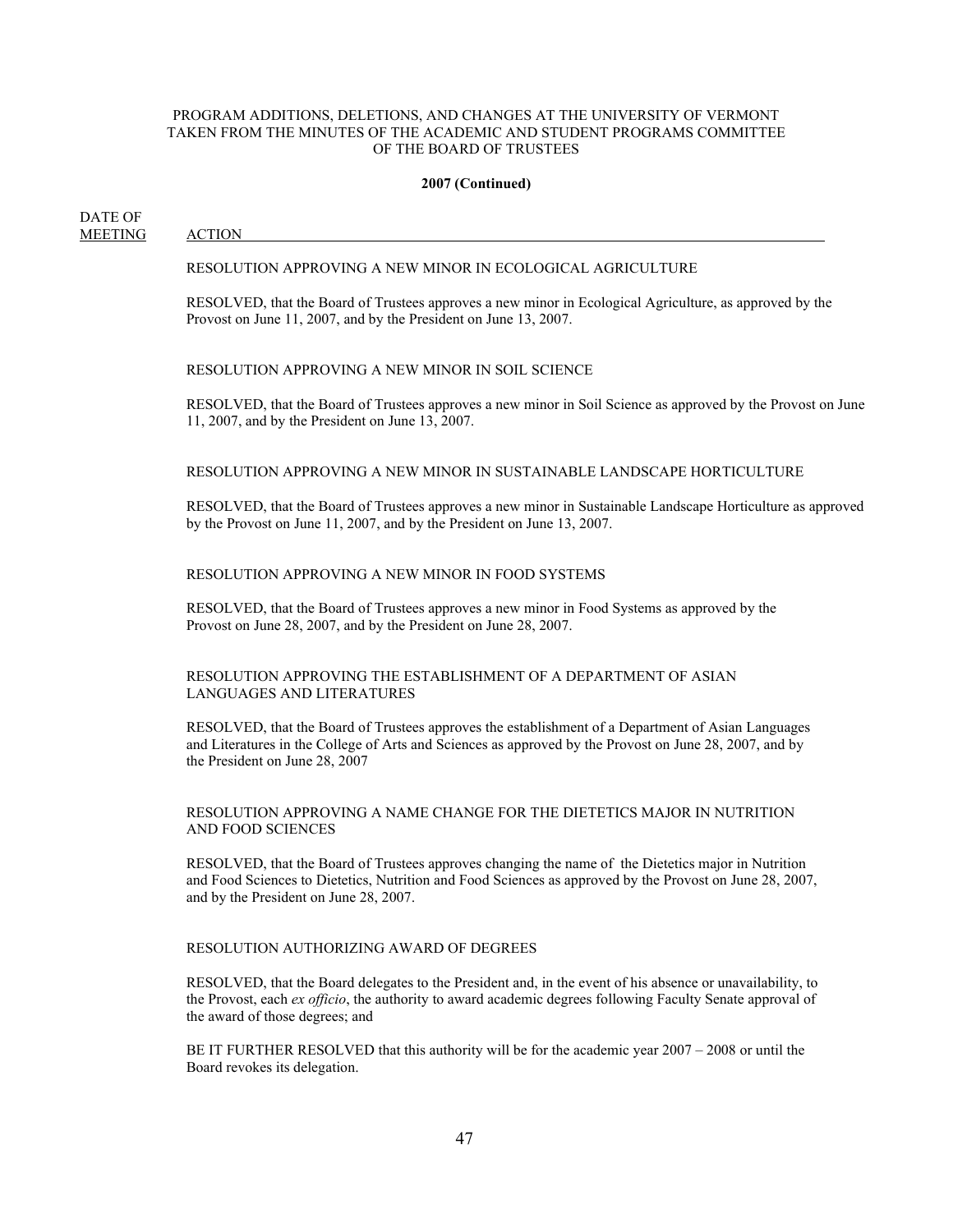#### **2007 (Continued)**

DATE OF MEETING ACTION

### 12/01/07 RESOLUTION APPROVING A POLICY TO AWARD CONJOINT DEGREES

RESOLVED, that the Board of Trustees approves the Conjoint Degree Policy as approved and advanced by the Faculty Senate on September 10, 2007, the Provost on September 19, 2007, and the President on September 21, 2007.

#### RESOLUTION APPROVING A NEW MINOR IN ANTHROPOLOGY

RESOLVED, that the Board of Trustees approves a new minor in Anthropology that would replace three existing subfield specific minors, as approved and advanced by the Provost on October 5, 2007, and the President on October 10, 2007.

### RESOLUTION APPROVING A NAME CHANGE FOR THE DEPARTMENT OF OBSTETRICS AND **GYNECOLOGY**

RESOLVED, that the Board of Trustees approves changing the name of the Department of Obstetrics and Gynecology to the Department of Obstetrics, Gynecology and Reproductive Sciences, as approved and advanced by the Provost on November 2, 2007, and the President on November 7, 2007.

## RESOLUTION APPROVING THE CREATION OF A BACHELOR OF ARTS DEGREE IN CHINESE AND A BACHELOR OF ARTS IN JAPANESE

RESOLVED, that the Board of Trustees approves the creation of a Bachelor of Arts degree in Chinese and a Bachelor of Arts degree in Japanese, as approved and advanced by the Provost on November 14, 2007, and the President on November 16, 2007.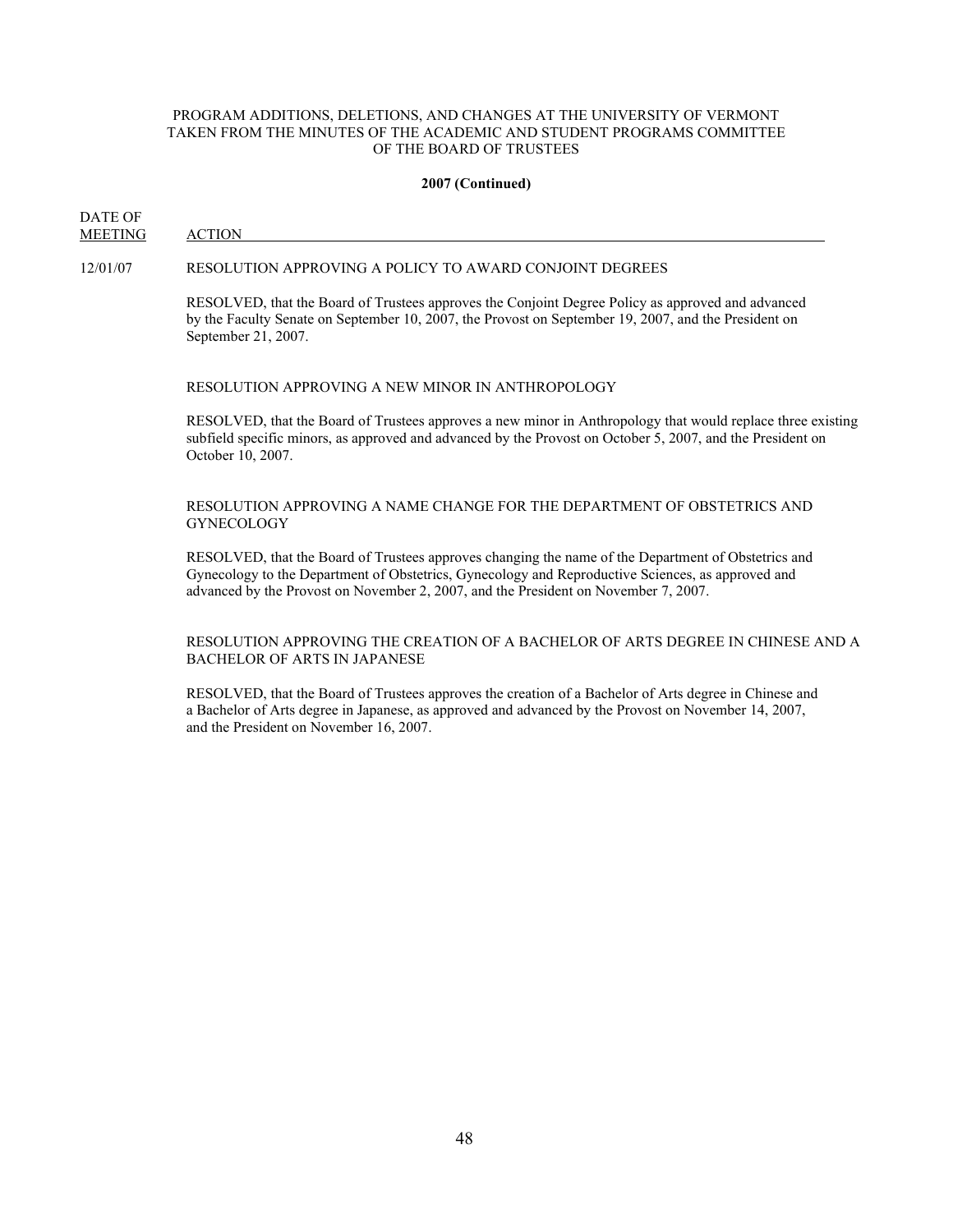#### **2008**

DATE OF MEETING ACTION

### 02/23/08 RESOLUTION APPROVING THE CREATION OF A CERTIFICATE OF GRADUATE STUDY IN CLINICAL AND TRANSLATIONAL SCIENCE

RESOLVED, that the Board of Trustees approves the creation of a Certificate of Graduate Study in Clinical and Translational Science, as approved and advanced by the Provost on February 12, 2008, and the President on February 12, 2008.

### RESOLUTION APPROVING THE CREATION OF A MASTER OF SCIENCE IN CLINICAL AND TRANSLATIONAL SCIENCE

RESOLVED, that the Board of Trustees approves the creation of a Master of Science in Clinical and Translational Science, as approved and advanced by the Provost on February 12, 2008, and the President on February 12, 2008.

## RESOLUTION APPROVING THE CREATION OF A DOCTORATE OF PHILOSOPHY IN CLINICAL AND TRANSLATIONAL SCIENCE

RESOLVED, that the Board of Trustees approves the creation of a Doctorate of Philosophy in Clinical and Translational Science, as approved and advanced by the Provost on February 12, 2008, and the President on February 12, 2008.

### RESOLUTION APPROVING A NEW MINOR IN LINGUISTICS

RESOLVED, that the Board of Trustees approves a new minor in Linguistics as approved and advanced by the Provost on February 12, 2008, and the President on February 12, 2008.

#### RESOLUTION APPROVING A NEW MINOR IN GREEN BUILDING AND COMMUNITY DESIGN

RESOLVED, that the Board of Trustees approves a new minor in Green Building and Community Design as approved and advanced by the Provost on February 12, 2008, and the President on February 12, 2008.

### RESOLUTION APPROVING A CERTIFICATE OF GRADUATE STUDY IN ECOLOGICAL DESIGN

RESOLVED, that the Board of Trustees approves a Certificate of Graduate Study in Ecological Design as approved and advanced by the Provost on June 11, 2007, and the President on June 13, 2007.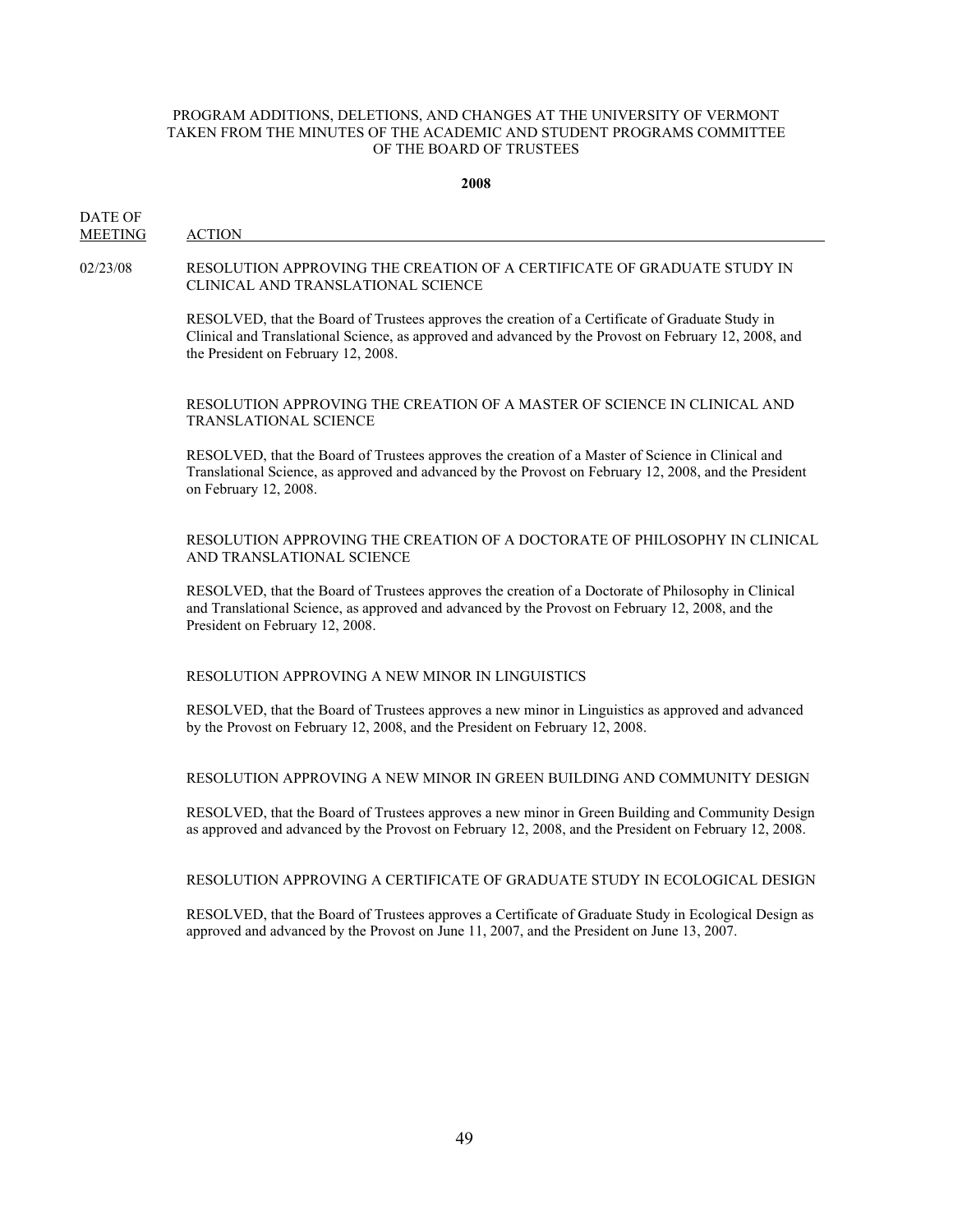#### **2008 (Continued)**

DATE OF

MEETING ACTION

### 05/17/08 RESOLUTION APPROVING A NAME CHANGE OF THE M.S. AND PH.D IN BOTANY

RESOLVED, that the Board of Trustees approves changing the name of the M.S. and Ph.D. in Botany to the M.S. and Ph.D. in Plant Biology, as approved by the Provost on May 5, 2008, and by the President on May 5, 2008.

### 09/05/08 RESOLUTION TO APPROVE A MASTER'S DEGREE IN ACCOUNTANCY

RESOLVED, that the Board of Trustees approves the establishment of a Master's Degree in Accountancy as approved and advanced by the Provost on May 30, 2008 and by the President on June 2, 2008.

RESOLUTION APPROVING RECOGNITION OF THE UNIVERSITY TRANSPORTATION RESEARCH CENTER AS A MATRIX CENTER.

RESOLVED, that the Board of Trustees recognizes the University Transportation Center as a Matrix Center as approved by the Provost on August 21, 2008 and by the President on August 21, 2008.

### 12/05/08 RESOLUTION APPROVING THE CREATION OF A CERTIFICATE OF GRADUATE STUDY IN COMPLEX SYSTEMS

RESOLVED, that the Board of Trustees approves the creation of a Certificate of Graduate Study in Complex Systems as approved and advanced by the Provost on October 13, 2008, and the President on October 15, 2008.

#### RESOLUTION APPROVING A NEW MINOR IN PUBLIC COMMUNICATION.

RESOLVED, that the Board of Trustees approves a new minor in Public Communication as approved and advanced by the Provost on October 13, 2008 and by the President on October 15, 2008.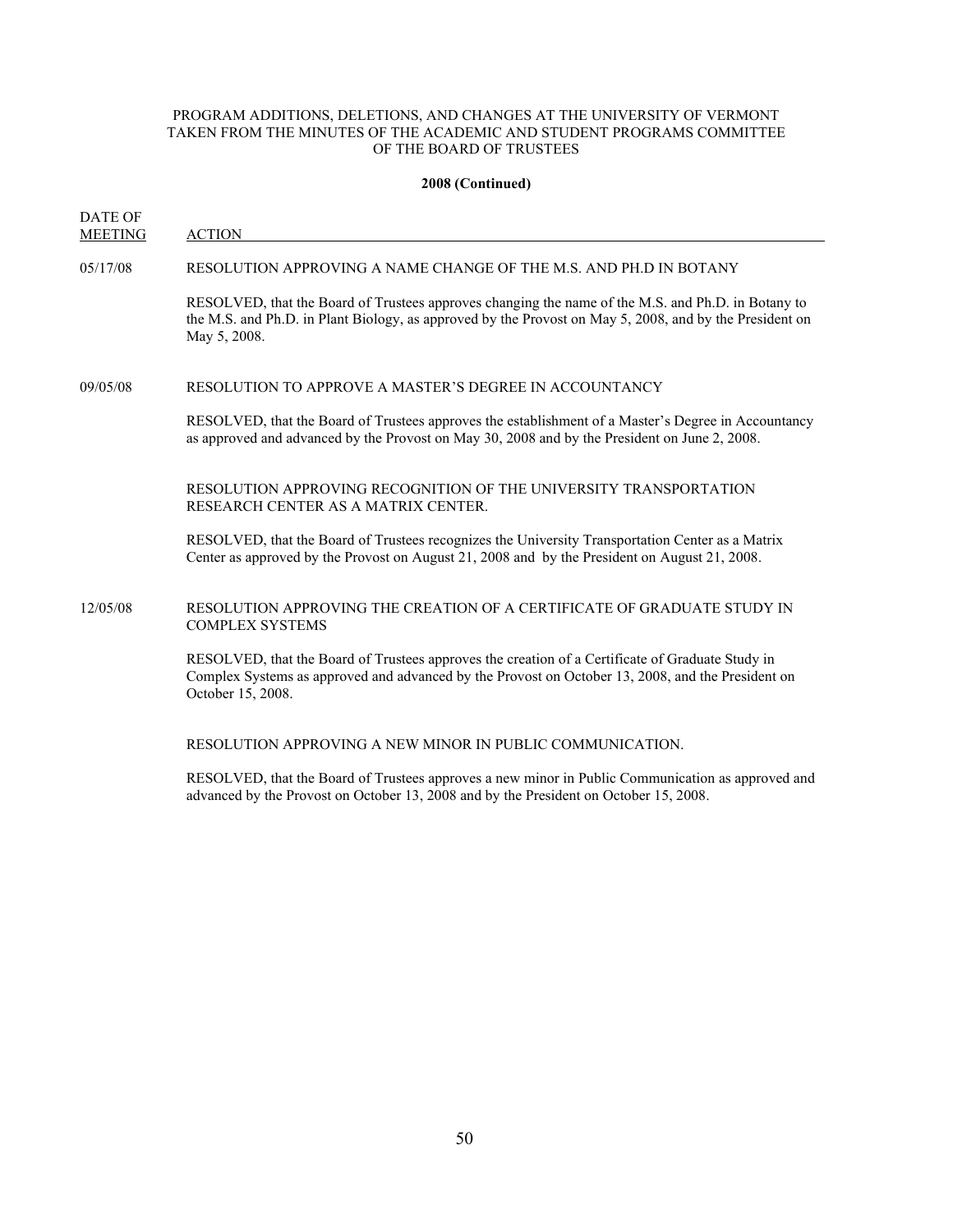**2009**

DATE OF MEETING ACTION

### 02/07/09 RESOLUTION APPROVING A NEW MAJOR IN GLOBAL STUDIES

RESOLVED, that the Board of Trustees approves a new major in Global Studies, leading to the Bachelor of Arts degree, as approved and advanced by the Provost on January 15, 2009, and the President on January 16, 2009.

### RESOLUTION APPROVING A NEW MINOR IN GLOBAL STUDIES

RESOLVED, that the Board of Trustees approves a new minor in Global Studies, as approved and advanced by the Provost on January 15, 2009, and the President on January 16, 2009.

### RESOLUTION APPROVING A NAME CHANGE FOR THE AREA AND INTERNATIONAL STUDIES PROGRAM

RESOLVED, that the Board of Trustees approves changing the name of the Area and International Studies Program to the Global and Regional Studies Program, as approved and advanced by the Provost on January 15, 2009, and the President on January 16, 2009.

### 05/15/09 RESOLUTION APPROVING THE ELIMINATION OF THE PHYSICAL EDUCATION REQUIREMENT

RESOLVED, that the Board of Trustees approves the elimination of the University-wide two-credit Physical Education requirement, as approved and advanced by the Provost on April 3, 2009, and the President on April 6, 2009.

RESOLUTION APPROVING THE CREATION OF A BACHLOR OF ARTS IN ENGINEERING

RESOLVED, that the Board of Trustees approves the creation of a Bachelor of Arts in Engineering, as approved and advanced by the Provost on April 30, 2009, and the President on April 30, 2009.

### 10/23/09 RESOLUTION APPROVING THE ESTABLISHMENT OF A MINOR IN DANCE

RESOLVED, that the Board of Trustees approves the establishment of a Minor in Dance, as approved and advanced by the Provost on May 29, 2009, and the President on June 3, 2009.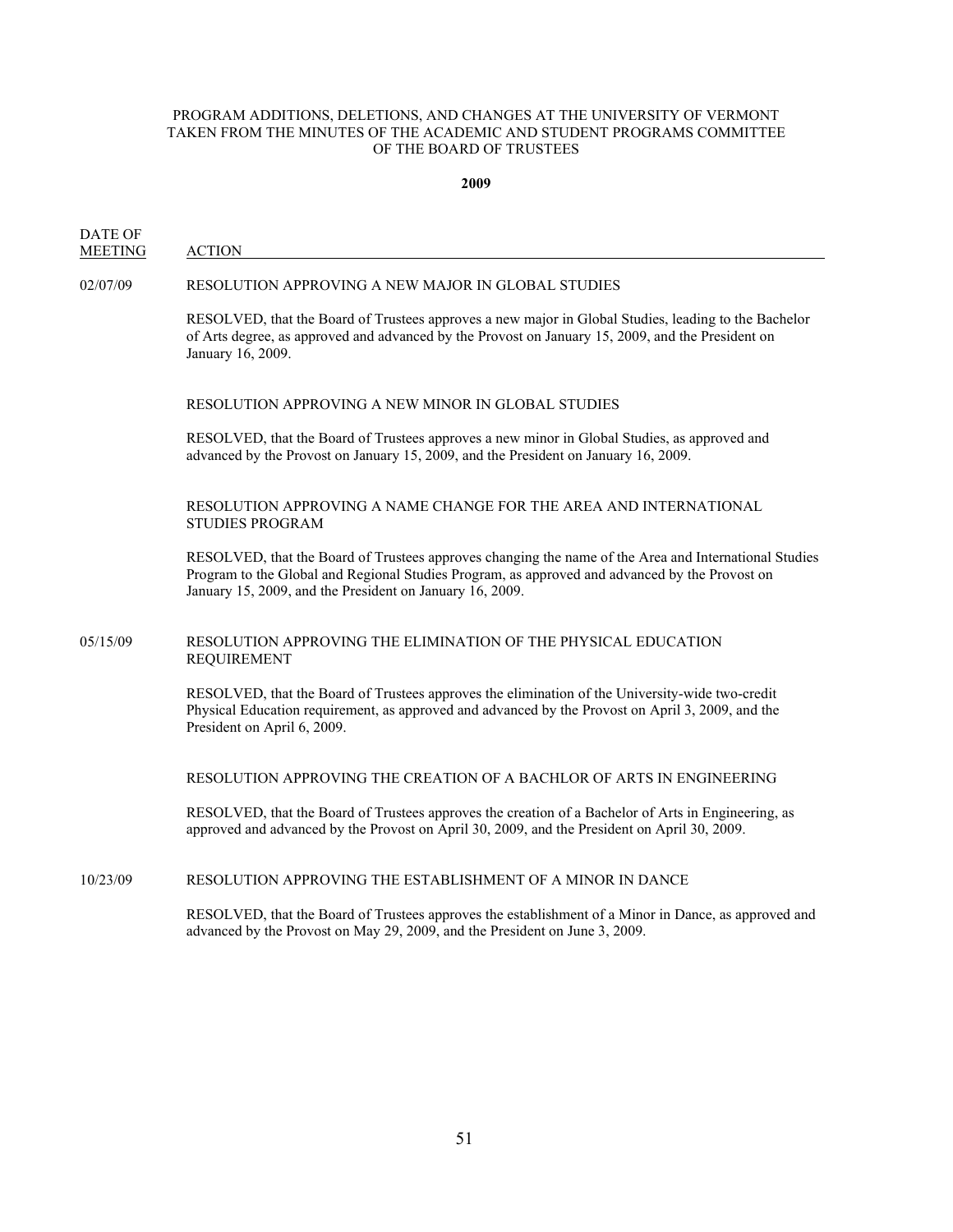#### **2009 (Continued)**

DATE OF MEETING ACTION

#### RESOLUTION APPROVING THE TERMINATION OF THE BIOBEHAVIORAL CONCENTRATION FOR THE PSYCHOLOGY BACHELOR OF SCIENCE

RESOLVED, that the Board of Trustees approves the termination of the Biobehavioral concentration for the Psychology Bachelor of Science, as approved and advanced by the Provost on May 29, 2009, and the President on June 3, 2009.

### RESOLUTION AUTHORIZING AGREEMENT TO ESTABLISH U.S. SINO PATHWAYS PROGRAM AT UNIVERSITY OF VERMONT

RESOLVED, that the Board of Trustees hereby authorizes the President and/or Vice President for Enrollment Management to enter into a contract with Northeastern University and Shanghai Kai Bo Education Investment Management Co., Ltd, for the purpose of establishing a multi-component pathways program for students from the Peoples Republic of China (PRC) to begin studies in the PRC and complete them at the University of Vermont;

BE IT FURTHER RESOLVED, that the initial agreement shall be for a term of one year, with the parties' intent to develop a multi-year program of students completing their studies at the University of Vermont.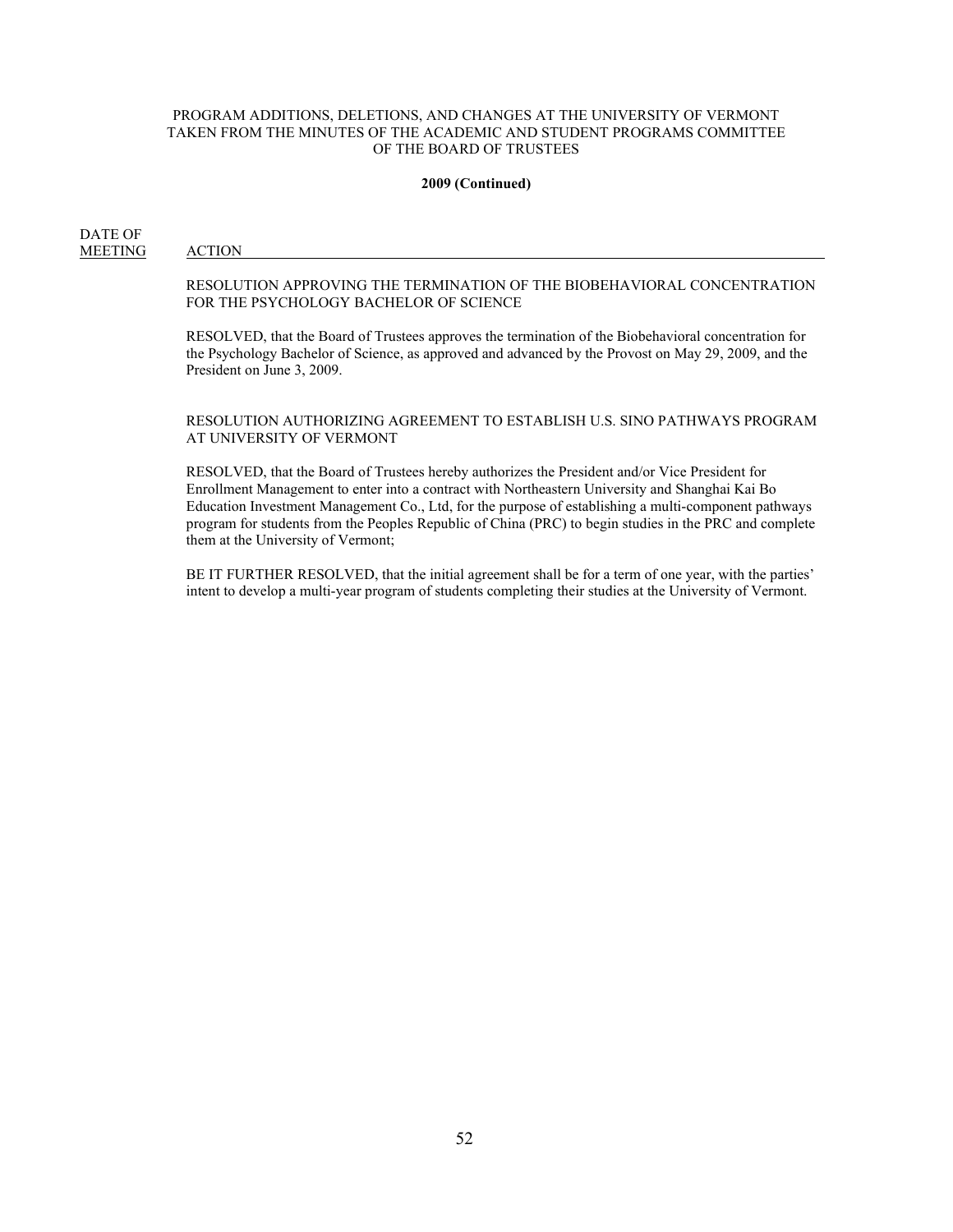**2010**

DATE OF MEETING ACTION

## 01/22/10 RESOLUTION APPROVING THE CREATING AND NAMING OF THE TARRANT INSTITUTE FOR INNOVATIVE EDUCATION IN THE COLLEGE OF EDUCATION AND SOCIAL SERVICES

RESOLVED, that the Board of Trustees approved, pending final approval by the Faculty Senate, the creation of the Institute for Innovative Education in the College of Education and Social Services and further approved naming the Institute the Tarrant Institute for Innovative Education. The Institute was approved by the President on January 22, 2010.

### 02/06/10 RESOLUTION APPROVING THE CREATION OF A BACHELOR OF SCIENCE IN NEUROSCIENCE

RESOLVED, that the Board of Trustees approves the creation of a Bachelor of Science in Neuroscience, as approved and advanced by the Provost on January 19, 2010, and the President on January 21, 2010.

RESOLUTION APPROVING THE CREATION OF A CERTIFICATE OF GRADUATE STUDIES IN GREEK AND LATIN LANGUAGES

RESOLVED, that the Board of Trustees approves the creation of a Certificate of Graduate Studies in Greek and Latin Languages, as approved and advanced by the Provost on January 19, 2010, and the President on January 21, 2010.

### 05/22/10 RESOLUTION REGARDING TRANSDISICPLINARY RESEARCH INITIATIVE

WHEREAS, it is the mission of the University to create, evaluate, share, and apply knowledge and to prepare students to be accountable leaders who will bring to their work dedication to the global community, a grasp of complexity, effective problem-solving and communication skills, and an enduring commitment to learning and ethical conduct; and

WHEREAS, it is the vision of the University to be among the nation's premier small research universities, preeminent in our comprehensive commitment to liberal education, environment, health, and public service; and

WHEREAS, the Faculty Senate and the Board approved a University Strategic Plan ("strategic plan") for the years 2009-2013 within which the strategic plan goal as to *academic quality* is to increase the quality and stature of academic programs and align undergraduate and graduate education with institutional priorities; the strategic plan goal as to *scholarship* is to focus and strengthen research, scholarship, and the creative arts, and develop outstanding graduate programs that support the creation and sharing of knowledge; and the strategic goal as to the *student experience* is to provide a distinctive university experience that prepares students for success as accountable leaders in the 21st century; and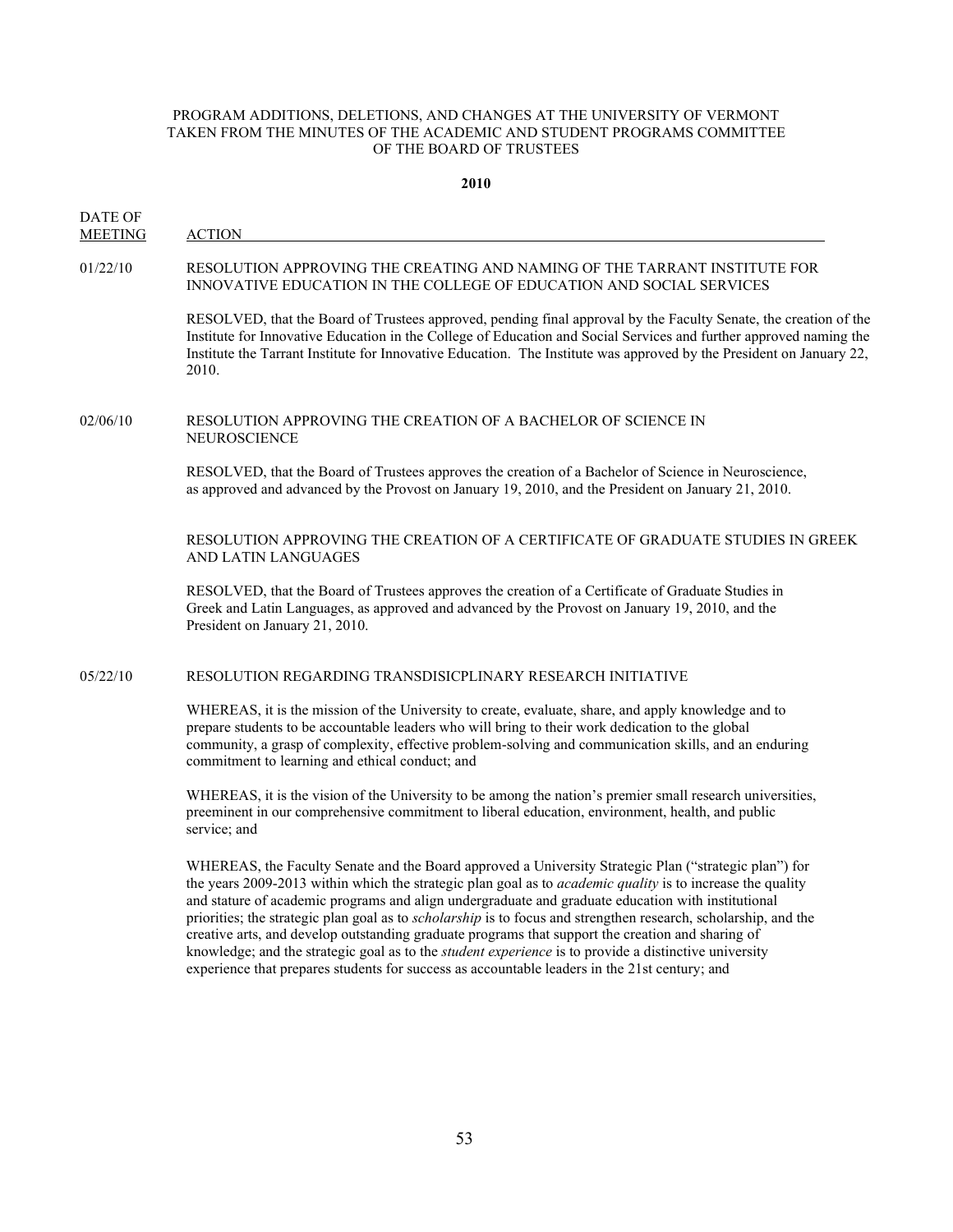#### **2010 (Continued)**

DATE OF

MEETING ACTION

WHEREAS, in a 2009 statement entitled "The Road to Excellence," the administration articulated steps designed to advance academic excellence at UVM, such steps being developed with reference to the directions outlined in the strategic plan and (a) informed by the recommendations submitted in December 2008 by Strategic Plan Action Idea Working Groups; (b) responsive to the New England Association of Schools and Colleges (NEASC) 2009 reaccreditation process and the associated report of the NEASC Evaluation Team; and (c) aligned with the 2009 recommendations of the Transformational Change Working Group chaired by Professor Robert Taylor; and

WHEREAS, the articulated steps resulted in the launch of a Transdisciplinary Research Initiative (TRI), the goals of which are to bring greater focus, distinction, and intentionality to the University's research and scholarly enterprise; to enhance opportunities for faculty to participate in quality research and graduate programs; and to energize the culture of graduate and

undergraduate education at UVM by making all of the resources of the University available to advanced students and by enriching the possibilities for undergraduate research and Transdisciplinary teaching;

THEN, BE IT RESOLVED, that the Board accepts the report from the administration on the status and progress of the TRI, and authorizes the administration to proceed with next steps consistent with the report and as required by customary governance channels; and

BE IT FURTHER RESOLVED, that the Board requests and directs that the administration report at each regular meeting, until otherwise directed, on progress on the TRI to the Educational Policy and Institutional Resources Committee and at meetings of the full Board.

#### RESOLUTION APPROVING BACHELOR OF ARTS IN LINGUISTICS

RESOLVED, that the Board of Trustees approves the creation of a Bachelor of Arts in Linguistics, as approved and advanced by the Provost on April 22, 2010, and the President on April 28, 2010.

#### RESOLUTION REGARDNG THE DEPARTMENT OF COMMUNICATION SCIENCES

RESOLVED, that the Board of Trustees approves movement of the Department of Communication Sciences from the College of Arts and Sciences to the College of Nursing and Health Sciences; and

THAT, the Board of Trustees approves the Department name change to Communication Sciences and Disorders; and

THAT, the Board of Trustees approves the creation of a new Bachelor of Science in Communication Sciences and Disorders; and

BE IT FURTHER RESOLVED, that the Board of Trustees approves renaming the graduate degree to the Master of Science in Communication Sciences and Disorders, as approved and advanced by the Provost on April 22, 2010, and the President on April 28, 2010.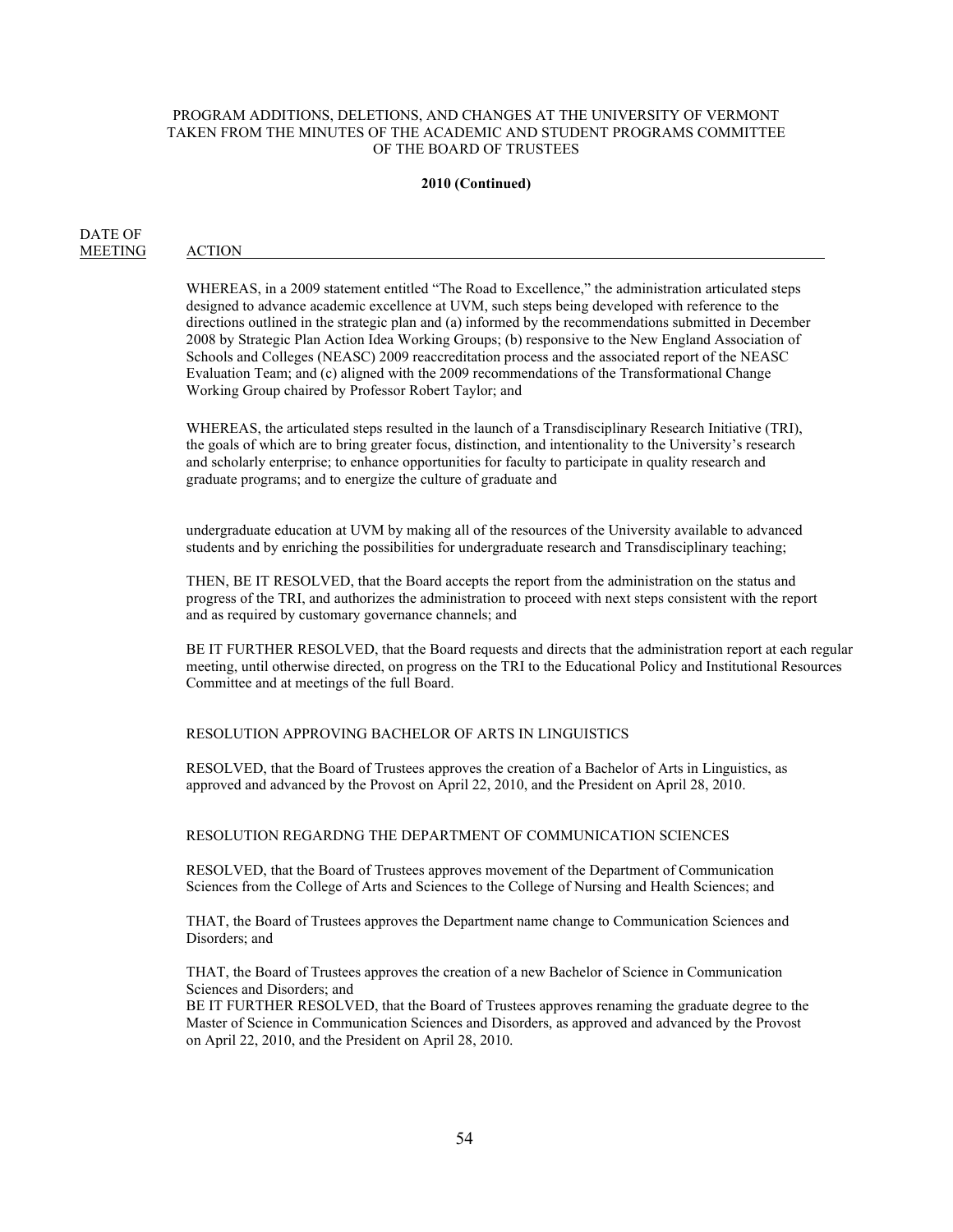#### **2010 (Continued)**

DATE OF MEETING ACTION

#### RESOLUTION APPROVING ELIMINATION OF MINOR IN STUDIO ART

RESOLVED, that the Board of Trustees approves the elimination of a minor in Studio Art, as approved and advanced by the Provost on April 22, 2010, and the President on April 28, 2010.

### 06/16/10 RESOLUTION APPROVING THE NAME CHANGE FOR THE CENTER FOR THE STUDY OF AGING TO THE CENTER ON AGING

RESOLVED, that The Faculty Senate reviewed and approved on May 20, 2010 the request to change the name of the Center for the Study of Aging to the Center on Aging. The recommendation was approved by the President on June 16, 2010.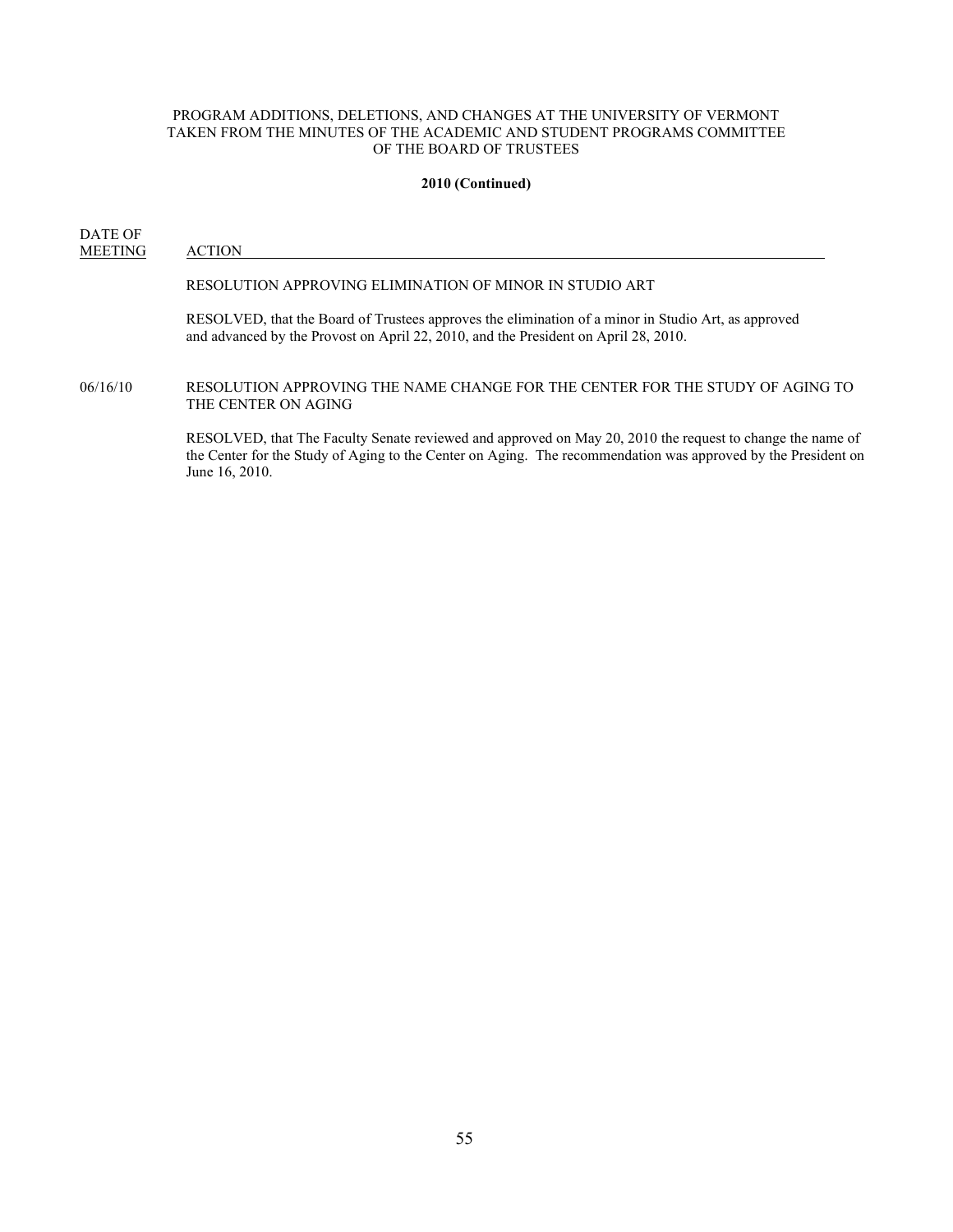**2011**

DATE OF MEETING ACTION

## 01/21/11 RESOLUTION APPROVING THE NAME CHANGE FOR THE RECREATION MANAGEMENT PROGRAM TO PARKS, RECREATION AND TOURISM PROGRAM

RESOLVED, that the Faculty Senate reviewed and approved on January 10, 2011 the request from the Rubenstein School of the Environment and Natural Resources to change the name of the Recreation Management Program to Parks, Recreation and Tourism Program. The recommendation was approved by the President on January 21, 2011.

## RESOLUTION APPROVING THE NAME CHANGE FOR THE DEPARTMENT OF INTEGRATED PROFESSIONAL STUDIES TO DEPARTMENT OF LEADERSHIP AND DEVELOPMENTAL **SCIENCES**

RESOLVED, that the Faculty Senate reviewed and approved on January 10, 2011 the request from the College of Education and Social Services to change the name of the Department of Integrated Professional Studies to Department of Leadership and Developmental Sciences. The recommendation was approved by the President on January 21, 2011.

## RESOLUTION APPROVING THE NAME CHANGE FOR THE LATIN AMERICA STUDIES PROGRAM TO THE LATIN AMERICAN AND CARIBBEAN STUDIES PROGRAM

RESOLVED, that the Faculty Senate reviewed and approved on January 10, 2011 the request from the College of Arts and Sciences to change the name of the Latin America Studies Program to the Latin American and Caribbean Studies Program. The recommendation was approved by the President on January 21, 2011.

### 02/05/11 RESOLUTION APPROVING CERTIFICATE OF GRADUATE STUDY IN SUSTAINABLE TRANSPORTATION AND MOBILITY.

RESOLVED, that the Board of Trustees approves the creation of a Certificate of Graduate Study in Sustainable Transportation and Mobility as approved and advanced by the Provost on January 25, 2011 and the President on January 25, 2011.

### 05/20/11 RESOLUTION APPROVING CREATION OF PH.D. IN EDUCATIONAL LEADERSHIP AND POLICY STUDIES

RESOLVED, that the Board of Trustees approves the creation of a Ph.D. in Educational Leadership and Policy Studies, approved and advanced by the Provost on April 18, 2011, and the President on April 20, 2011.

### RESOLUTION APPROVING CREATION OF PH.D. AND MASTERS OF SCIENCE DEGREES IN BIOENGINEERING

WHEREAS, in June 2009, the Faculty Senate approved the Curricular Affairs Committee recommendation to create Ph.D. and Masters of Science degrees in Bioengineering; and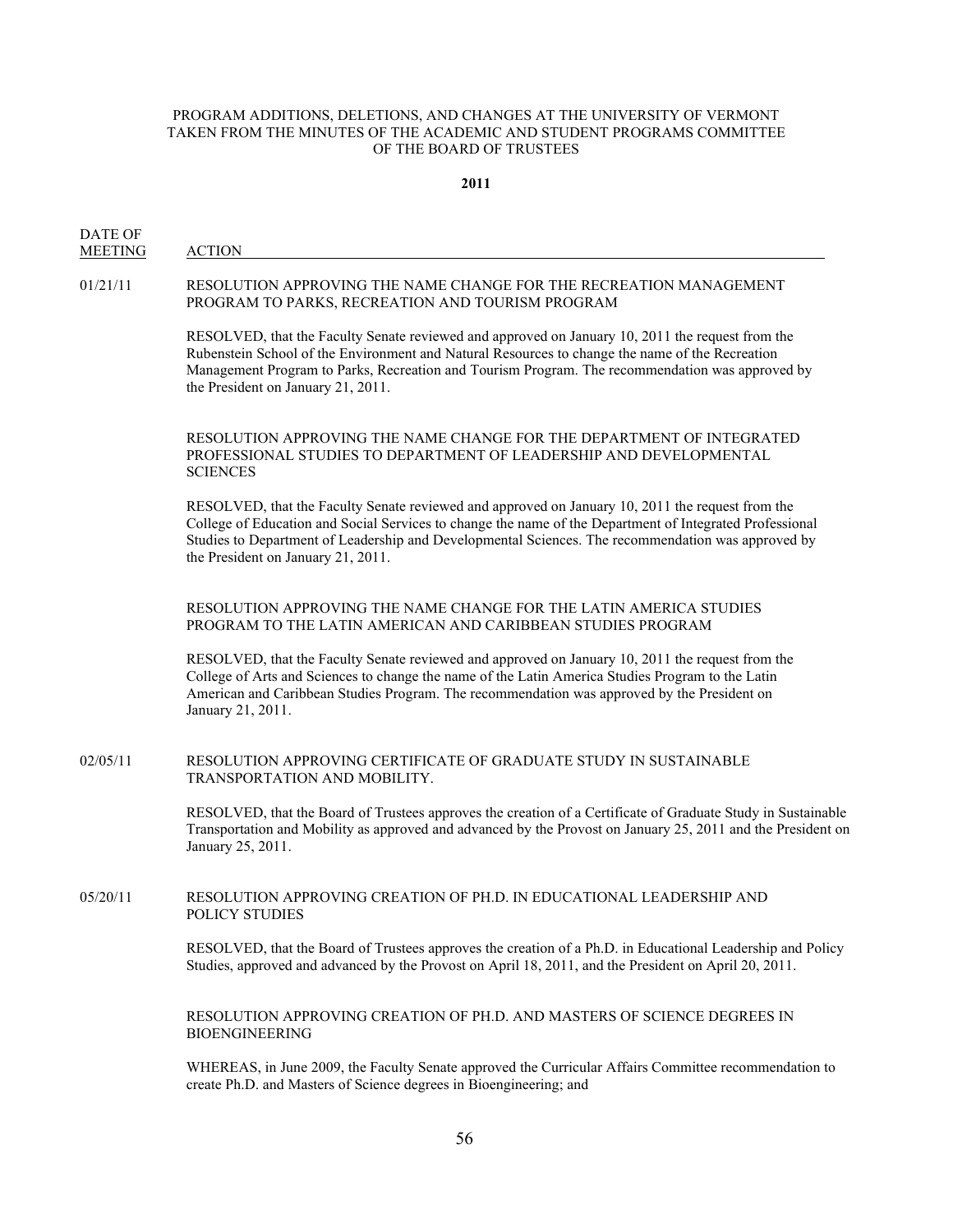#### **2011 (Continued)**

DATE OF MEETING ACTION

### 05/20/11 WHEREAS, at that time the administration deferred action to allow time to determine whether the degree programs in Bioengineering would be congruent with the strategic directions resulting from the Transdisciplinary Research Initiative; and

WHEREAS, it has now been determined that the Ph.D. and Masters of Science in Bioengineering programs will support the goals of two of the identified Spires of Excellence ("Complex Systems" and "Neuroscience, Behavior and Health"); and

WHEREAS, both the Curricular Affairs Committee and the Faculty Senate Executive Council re-examined the proposal on May 4, 2011 and reaffirmed their support for moving the proposal forward;

BE IT RESOLVED, that the Board of Trustees approves the creation of Ph.D. and Masters of Science degrees in Bioengineering, as approved and advanced by the Provost on May 29, 2009, and the President June 3, 2009.

### 05/21/11 RESOLUTION APPROVING MERGER OF DEPARTMENTS OF ANATOMY & NEUROBIOLOGY AND NEUROLOGY INTO THE DEPARTMENT OF NEUROLOGICAL SCIENCES

RESOLVED, that the Board of Trustees approves the merger of the Department of Neurology and the Department of Anatomy and Neurobiology in the College of Medicine into the Department of Neurological Sciences, as approved and advanced by the Provost on May 19, 2011, and the President on May 19, 2011.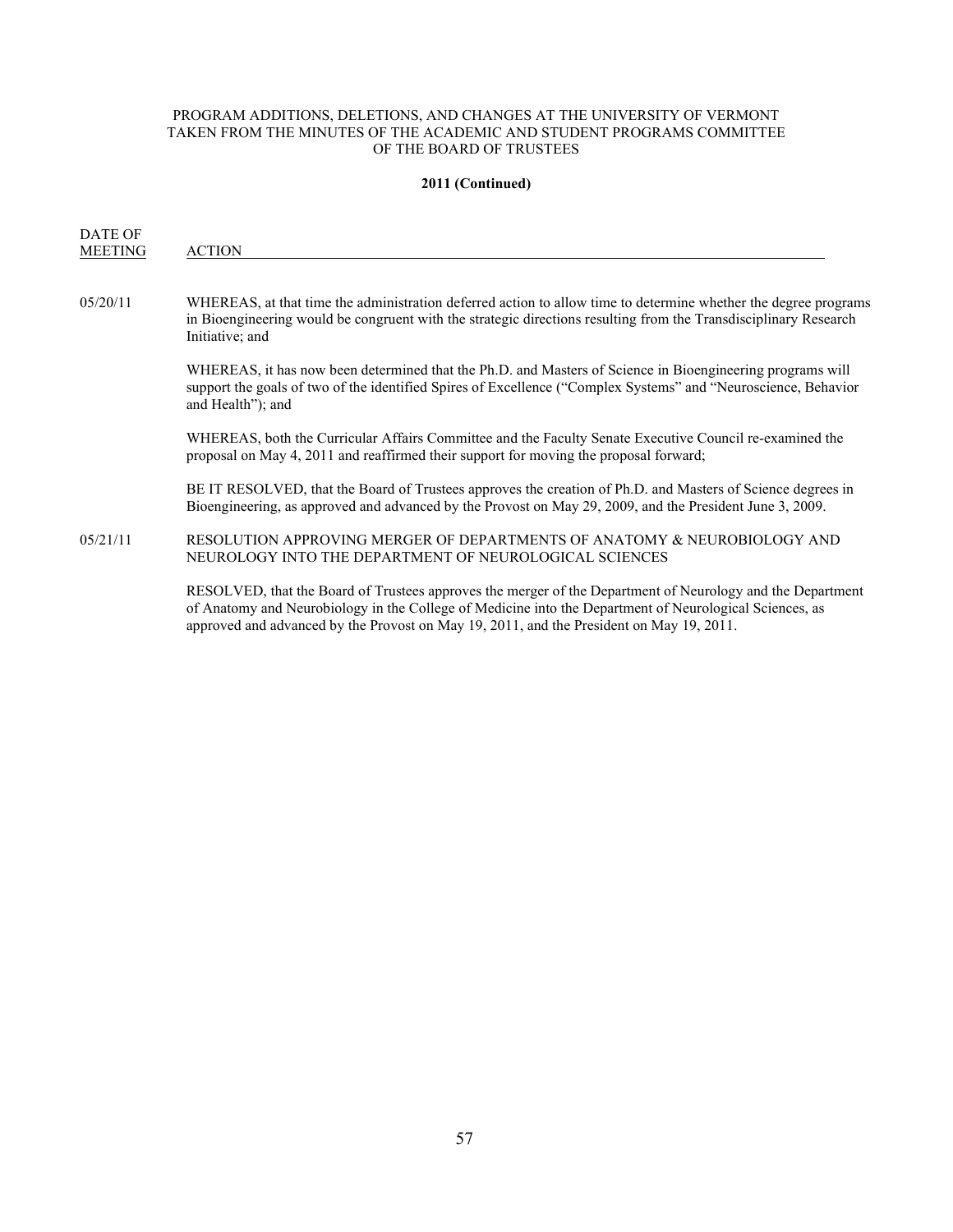**2012**

DATE OF MEETING ACTION

### 02/04/12 RESOLUTION APPROVING CREATION OF CROSS-COLLEGE MASTER OF SCIENCE PROGRAM IN FOOD SYSTEMS

RESOLVED, that the Board of Trustees approves the creation of a Cross-College Master of Science Program in Food Systems, as approved and advanced by the Provost and the President on January 19, 2011.

MINOR NAME CHANGE: SPEECH TO SPEECH AND DEBATE

RESOLVED, that the Board of Trustees approves the change in the name of the Minor in Speech in the Department of Theater to the Minor in Speech and Debate.

DEPARTMENT NAME CHANGE: MUSIC TO MUSIC AND DANCE

RESOLVED, that the Board of Trustees approves the change in the name of the Department of Music in the College of Arts and Sciences to the Department of Music and Dance.

DEPARTMENT NAME CHANGE: ROMANCE LANGUAGES TO ROMANCE LANGUAGES AND **LINGUISTICS** 

RESOLVED, that the Board of Trustees approves the change in the name of the Department of Romance Languages in the College of Arts and Sciences to the Department of Romance Languages and Linguistics.

### 04/23/12 RESOLUTION APPROVING THE NAME CHANGE OF THE CELL AND MOLECULAR BIOLOGY PROGRAM TO THE CELLULAR, MOLECULAR, AND BIOMEDICAL SCIENCES PROGRAM

RESOLVED, that the Faculty Senate approved on April 9, 2012 the name change of the Cell and Molecular Biology Program to the Cellular, Molecular, and Biomedical Sciences Program. The name change was approved by the President on April 23, 2012.

### 05/19/12 RESOLUTION APPROVING ON-LINE POST-BACCALAUREATE ACADEMIC CERTIFICATE OF STUDY FOR SPEECH-LANGUAGE PATHOLOGY ASSISTANTS

RESOLVED, that the Board of Trustees approves the creation of an on-line Post-Baccalaureate Academic Certificate of Study for Speech-Language Pathology Assistants as approved and advanced by the Provost on April 18, 2012 and the President on April 20, 2012.

RESOLUTION APPROVING ON-LINE CERTIFICATE OF GRADUATE STUDY IN PUBLIC HEALTH

RESOLVED, that the Executive Committee approves the creation of an on-line Certificate of Graduate Study in Public Health as approved and advanced by the Provost and the President on May 17, 2012, and endorsed by the Educational Policy and Institutional Resources Committee on May 18, 2012.

RESOLUTION APPROVING A NEW ASTRONOMY MINOR

RESOLVED, that the Executive Committee approves the creation of a new Astronomy Minor as approved and advanced by the Provost and President on May 17, 2012, and endorsed by the Educational Policy and Institutional Resources Committee on May 18, 2012.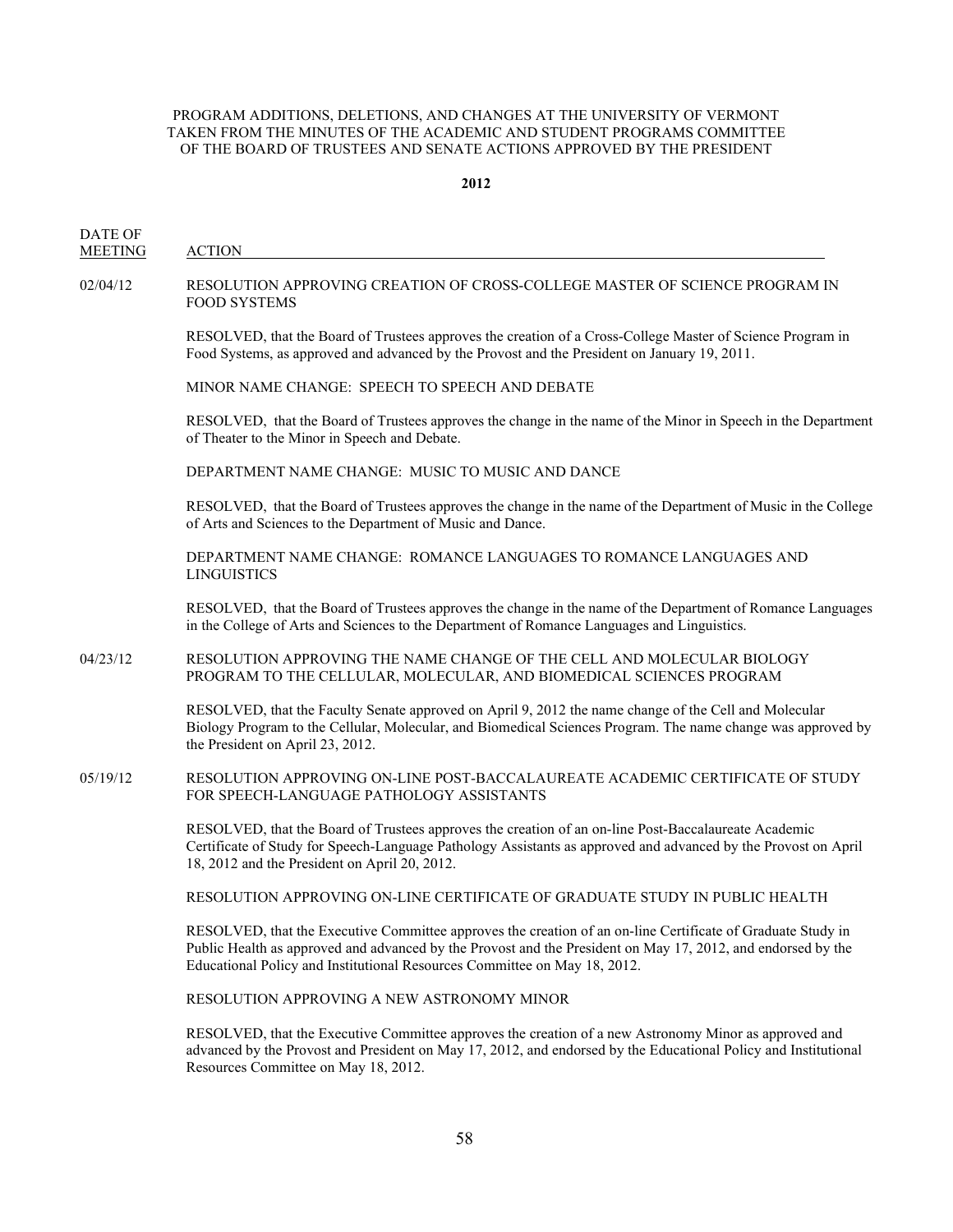#### **2012 (Continued)**

DATE OF MEETING ACTION

#### 11/08/12 **Termination of the Graduate Programs in Anatomy and Neurobiology**

The Faculty Senate reviewed and approved on October 8, 2012 the termination of graduate programs in Anatomy and Neurobiology. The terminations were approved and advanced by the President on October 15, 2012 and approved by the Board of Trustees on November 8, 2012.

#### **Reactivation of the Coaching Minor**

The Faculty Senate reviewed and approved on October 8, 2012 the reactivation of the Coaching Minor in the College of Education and Social Services. The reactivation was approved by the President on October 15, 2012.

#### **Approval of the Creation of the James M. Jeffords Center for Research and Policy Studies**

The Faculty Senate reviewed and approved on October 8, 2012 the creation of James M. Jeffords Center for Research and Policy Studies. The Center was approved and advanced by the President on October 15, 2012 and approved by the Board of Trustees on November 8, 2012.

#### **Creation of the Faculty Senate Library Advisory Committee**

The Faculty Senate approved the creation of the Faculty Senate Library Advisory Committee on October 8, 2012. The creation of the Library Advisory Committee was approved by the President on October 15, 2012.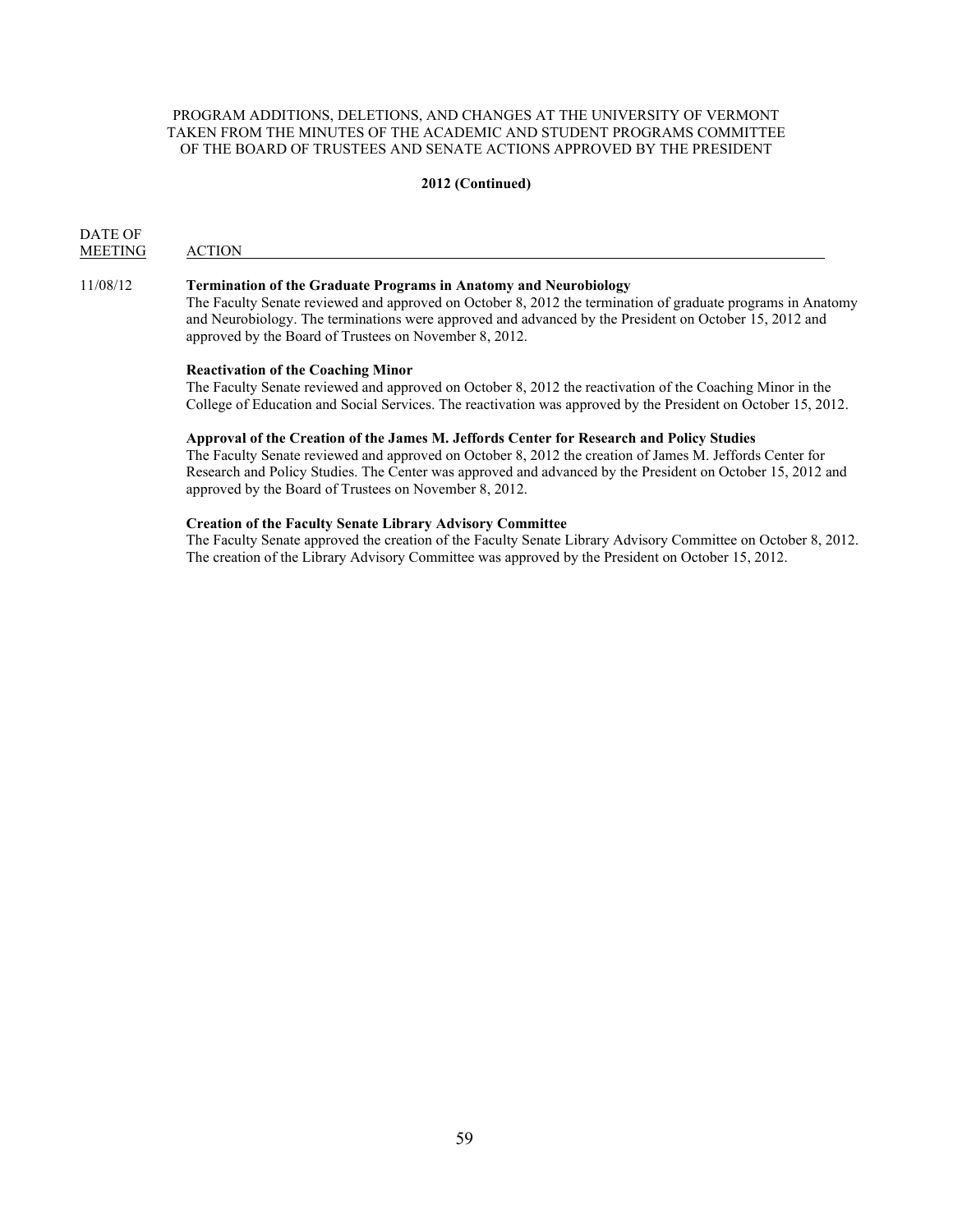## **2013**

| DATE of<br>PRESIDENT'S                           |                                                                                                                                                                                                                                                                                                                                                                   |
|--------------------------------------------------|-------------------------------------------------------------------------------------------------------------------------------------------------------------------------------------------------------------------------------------------------------------------------------------------------------------------------------------------------------------------|
| <b>APPROVAL</b>                                  | <b>ACTION</b>                                                                                                                                                                                                                                                                                                                                                     |
| 01/14/13                                         | Name Change of the Graduate Certificate in Sustainable Transportation<br>The Faculty Senate reviewed and approved on December 10, 2012 the name change of the Graduate<br>Certificate in Sustainable Transportation to the Graduate Certificate in Sustainable Transportation and<br>Planning. The name change was approved by the President on January 14, 2013. |
|                                                  | Name Change of the Women's and Gender Studies Program<br>The Faculty Senate reviewed and approved on January 14, 2013 the name change of the Women's and<br>Gender Studies Program to the Program of Gender, Sexuality, and Women's Studies. The name change<br>was approved by the President on January 23, 2013.                                                |
| DATE of BOARD<br>of TRUSTEES'<br><b>APPROVAL</b> | <b>ACTION</b>                                                                                                                                                                                                                                                                                                                                                     |
|                                                  |                                                                                                                                                                                                                                                                                                                                                                   |
| 02/09/13                                         | <b>Resolution Approving Creation of a Doctorate of Nursing Practice Degree</b><br>RESOLVED, that the Board of Trustees approves the creation of a Doctorate of Nursing Practice<br>Degree, approved and advanced by the Provost on January 22, 2013 and the President on January 23,<br>2013.                                                                     |
|                                                  | Resolution Approving Creation of Master of Science Degree in Clinical Nurse Leader<br>RESOLVED, that the Board of Trustees approves the creation of a Master of Science Degree in<br>Clinical Nurse Leader, approved and advanced by the Provost on January 22, 2013 and the President<br>on January 23, 2013.                                                    |
|                                                  | <b>Resolution Approving Termination of Canadian Studies Major</b><br>RESOLVED, that the Board of Trustees approves the termination of the Canadian Studies Major,<br>approved and advanced by the Provost on January 22, 2013 and the President on January 23, 2013.                                                                                              |
| 05/18/13                                         | <b>Creation of a Formal Writing Requirement as outlined by the General Education Committee on</b><br><b>Writing and Information Literacy</b>                                                                                                                                                                                                                      |
|                                                  | The Faculty Senate reviewed and approved on April 8, 2013, the creation of a formal writing<br>requirement as outlined by the General Education Committee on Writing and Information Literacy.<br>The requirement was approved and advanced by the President on April 30, 2013 and approved by the<br>Board of Trustees on May 18, 2013.                          |
|                                                  | Revision of the RN-BS degree in the Department of Nursing in the College of<br><b>Nursing and Health Sciences</b>                                                                                                                                                                                                                                                 |
|                                                  | The Faculty Senate reviewed and approved on March 11, 2013 revisions to the RN-BS degree in the<br>Department of Nursing in the College of Nursing and Health Sciences. The revisions were approved<br>and advanced by the President on March 13, 2013 and approved by the Board of Trustees on May 18,<br>2013.                                                  |
|                                                  | <b>Creation of an Online Post-Baccalaureate Pre-Masters Certificate of Study</b><br>in Speech Language Pathology                                                                                                                                                                                                                                                  |
|                                                  | The Faculty Senate reviewed and approved on May 16, 2013, the creation of an online Post-<br>Baccalaureate Pre-Masters Certificate of Study in Speech Language Pathology. The Certificate of<br>Study was approved and advanced by the President on May 16, 2013 and approved by the Board of<br>Trustees on May 18, 2013.                                        |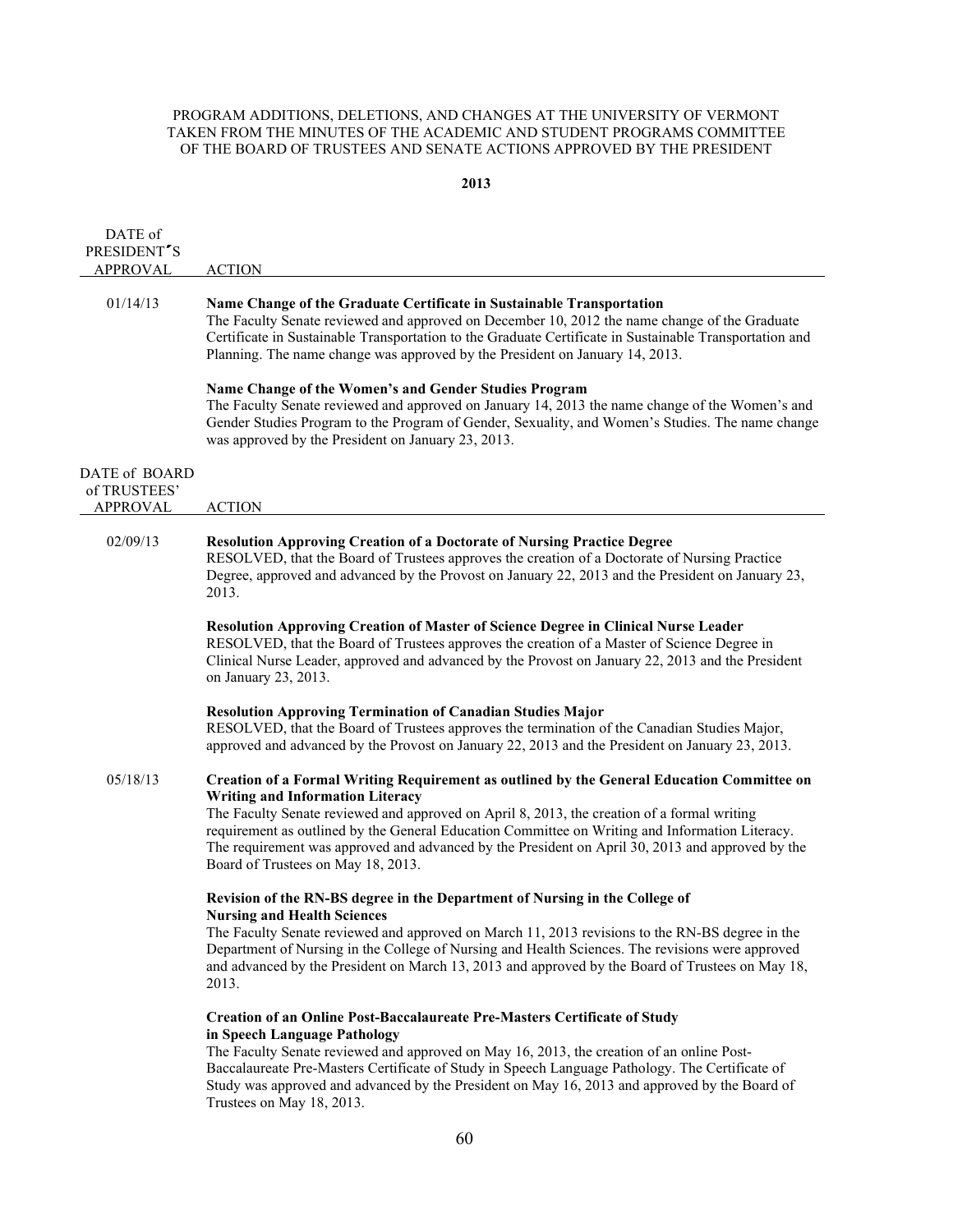## **2014**

| DATE of<br>PRESIDENT'S        |                                                                                                                                                                                                                                                                                                                                                                                                                                                                                                                                                                  |
|-------------------------------|------------------------------------------------------------------------------------------------------------------------------------------------------------------------------------------------------------------------------------------------------------------------------------------------------------------------------------------------------------------------------------------------------------------------------------------------------------------------------------------------------------------------------------------------------------------|
| <b>APPROVAL</b>               | <b>ACTION</b>                                                                                                                                                                                                                                                                                                                                                                                                                                                                                                                                                    |
| 01/17/14                      | Name Change for the Department of Psychology to the Department of Psychological Science and<br>the renaming of the Psychological Science major leading to a Bachelor of Arts or a Bachelor of<br>Sciences.<br>The Faculty Senate reviewed and approved on January 13, 2014 the name change of the Department<br>of Psychology to the Department of Psychological Science and the renaming of the Psychological<br>Science major leading to a Bachelor of Arts or a Bachelor of Sciences. The name changes were<br>approved by the President on January 17, 2014. |
| DATE of BOARD<br>of TRUSTEES' |                                                                                                                                                                                                                                                                                                                                                                                                                                                                                                                                                                  |
| <b>APPROVAL</b>               | <b>ACTION</b>                                                                                                                                                                                                                                                                                                                                                                                                                                                                                                                                                    |
| 02/08/14                      | <b>Approval of the Online Master of Public Health Degree</b><br>The Faculty Senate reviewed and approved on January 13, 2014 the creation of an online Master of<br>Public Health Degree. The degree was approved and advanced by the President on January 17,<br>2014 and approved by the Board of Trustees on February 8, 2014.                                                                                                                                                                                                                                |
| DATE of<br>PRESIDENT'S        |                                                                                                                                                                                                                                                                                                                                                                                                                                                                                                                                                                  |
| <b>APPROVAL</b>               | <b>ACTION</b>                                                                                                                                                                                                                                                                                                                                                                                                                                                                                                                                                    |
|                               |                                                                                                                                                                                                                                                                                                                                                                                                                                                                                                                                                                  |
| 04/09/14                      | <b>Creation of Three Concentrations in the Medical Radiation Sciences Major</b><br>The Faculty Senate reviewed and approved on April 7, 2014 the creation of a nuclear medicine<br>concentration, a radiation therapy concentration, and a non-clinical radiation sciences concentration in<br>the Medical Radiation Sciences major in the College of Nursing and Health Sciences. The<br>concentrations were approved by the President on April 9, 2014.                                                                                                        |
| DATE of BOARD<br>of TRUSTEES' |                                                                                                                                                                                                                                                                                                                                                                                                                                                                                                                                                                  |
| <b>APPROVAL</b>               | <b>ACTION</b>                                                                                                                                                                                                                                                                                                                                                                                                                                                                                                                                                    |
| 04/14/14                      | Approval of the Major in Medical Radiation Sciences (Bachelor of Science)<br>The Faculty Senate reviewed and approved on April 7, 2014 the creation of the major in Medical<br>Radiation Sciences in the College of Nursing and Health Sciences. The degree was approved and<br>advanced by the President on April 9, 2014 and approved by the Executive Committee of the Board of<br>Trustees on April 14, 2014.                                                                                                                                                |
|                               | <b>Termination of the Major in Nuclear Medicine Technology</b><br>The Faculty Senate reviewed and approved on April 7, 2014 the termination of the major in Nuclear<br>Medicine Technology in the College of Nursing and Health Sciences. The terminations were approved<br>and advanced by the President on April 9, 2014 and approved by the Board of Trustees on April 14,<br>2014.                                                                                                                                                                           |
|                               | <b>Termination of the Major in Radiation Therapy</b><br>The Faculty Senate reviewed and approved on April 7, 2014 the termination of the major in Radiation<br>Therapy in the College of Nursing and Health Sciences. The terminations were approved and advanced<br>by the President on April 9, 2014 and approved by the Board of Trustees on April 14, 2014.                                                                                                                                                                                                  |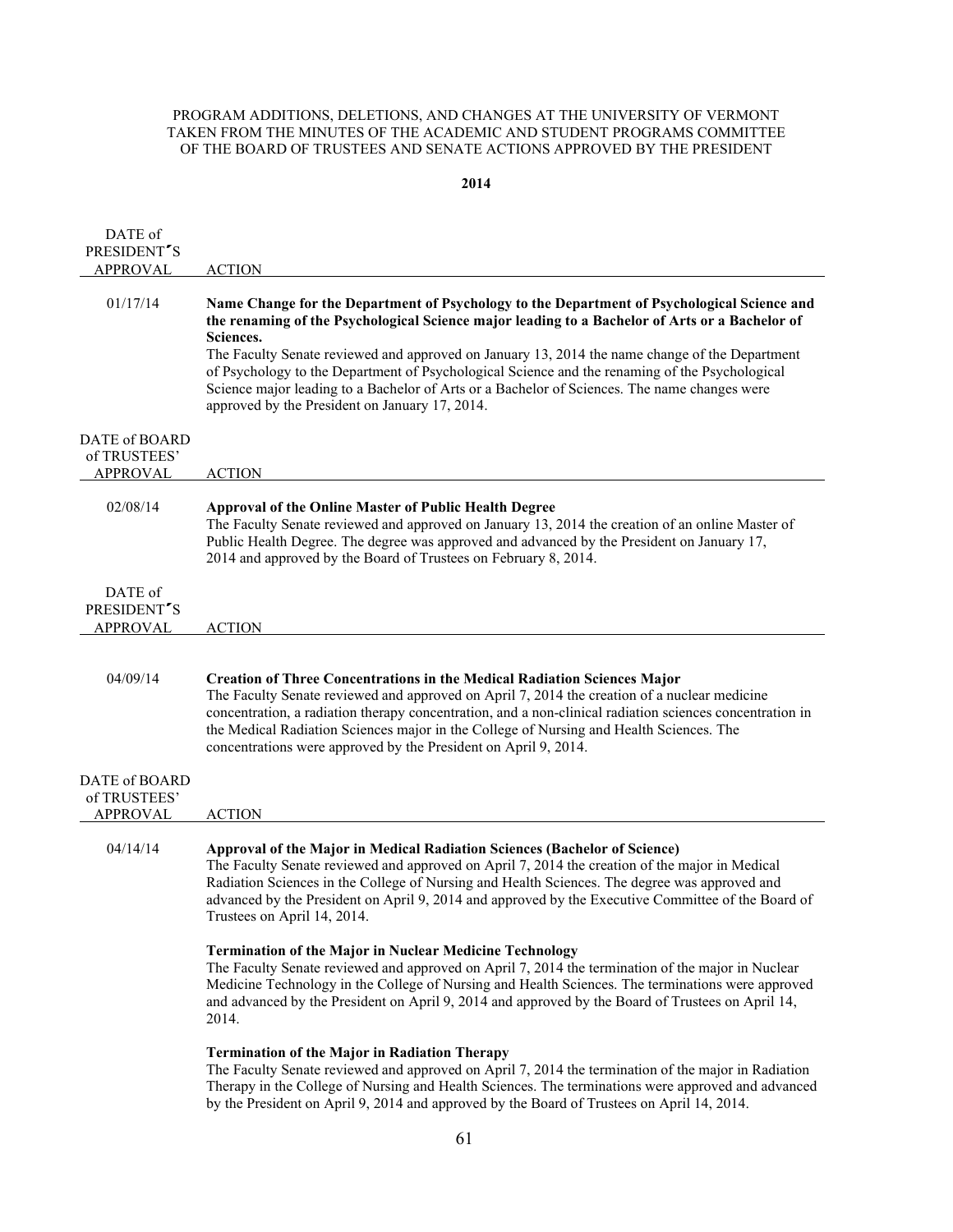## **2014 (Continued)**

| DATE of BOARD                                    |                                                                                                                                                                                                                                                                                                                                                                                                                |
|--------------------------------------------------|----------------------------------------------------------------------------------------------------------------------------------------------------------------------------------------------------------------------------------------------------------------------------------------------------------------------------------------------------------------------------------------------------------------|
| of TRUSTEES'<br><b>APPROVAL</b>                  | <b>ACTION</b>                                                                                                                                                                                                                                                                                                                                                                                                  |
| 05/17/14                                         | Resolution Approving the Creation of a new Minor in Music Technology and Business in the<br>Department of Music and Dance, College of Arts & Sciences<br>RESOLVED, that the Board of Trustees approves the creation of a new minor in Music Technology<br>and Business in the Department of Music and Dance as approved and advanced by the Provost on<br>April 25, 2014, and the President on April 30, 2014. |
| DATE of<br>PRESIDENT'S<br><b>APPROVAL</b>        | <b>ACTION</b>                                                                                                                                                                                                                                                                                                                                                                                                  |
| 05/19/14                                         | Name Change of the ALANA U.S. Ethnic Studies Program to the Critical Race and Ethnic<br><b>Studies Program</b><br>The Faculty Senate approved the name change on March 13, 2014. The President approved the name<br>change on May 19, 2014.                                                                                                                                                                    |
| 06/04/14                                         | Name Change of the Department of Pathology to the Department of Pathology and Laboratory<br><b>Medicine</b><br>The Faculty Senate approved the name change on May 15, 2014. The President approved the name<br>change on June 4, 2014.                                                                                                                                                                         |
| DATE of BOARD<br>of TRUSTEES'<br><b>APPROVAL</b> | <b>ACTION</b>                                                                                                                                                                                                                                                                                                                                                                                                  |
| 06/16/14                                         | Approval of the Online Certificate of Graduate Study in Environmental Public Health<br>The Board of Trustees approved the creation of a Certificate of Graduate Study in Environmental<br>Public Health as approved by the Faculty Senate on May 15, 2014, and approved by the President on<br>June 4, 2014.                                                                                                   |
| DATE of<br>PRESIDENT'S<br>APPROVAL               | <b>ACTION</b>                                                                                                                                                                                                                                                                                                                                                                                                  |
| 11/07/14                                         | Name Change of the Vermont Cancer Center to the University of Vermont Cancer Center<br>The Faculty Senate approved the name change on October 13, 2014. The President approved the name<br>change on November 7, 2014.                                                                                                                                                                                         |
| 11/19/14                                         | Approval of the Online Concentration in Leadership for Sustainability in the Master of Science<br>in Natural Resources<br>The Faculty Senate approved the concentration on September 8, 2014. The President approved the<br>concentration on November 19, 2014.                                                                                                                                                |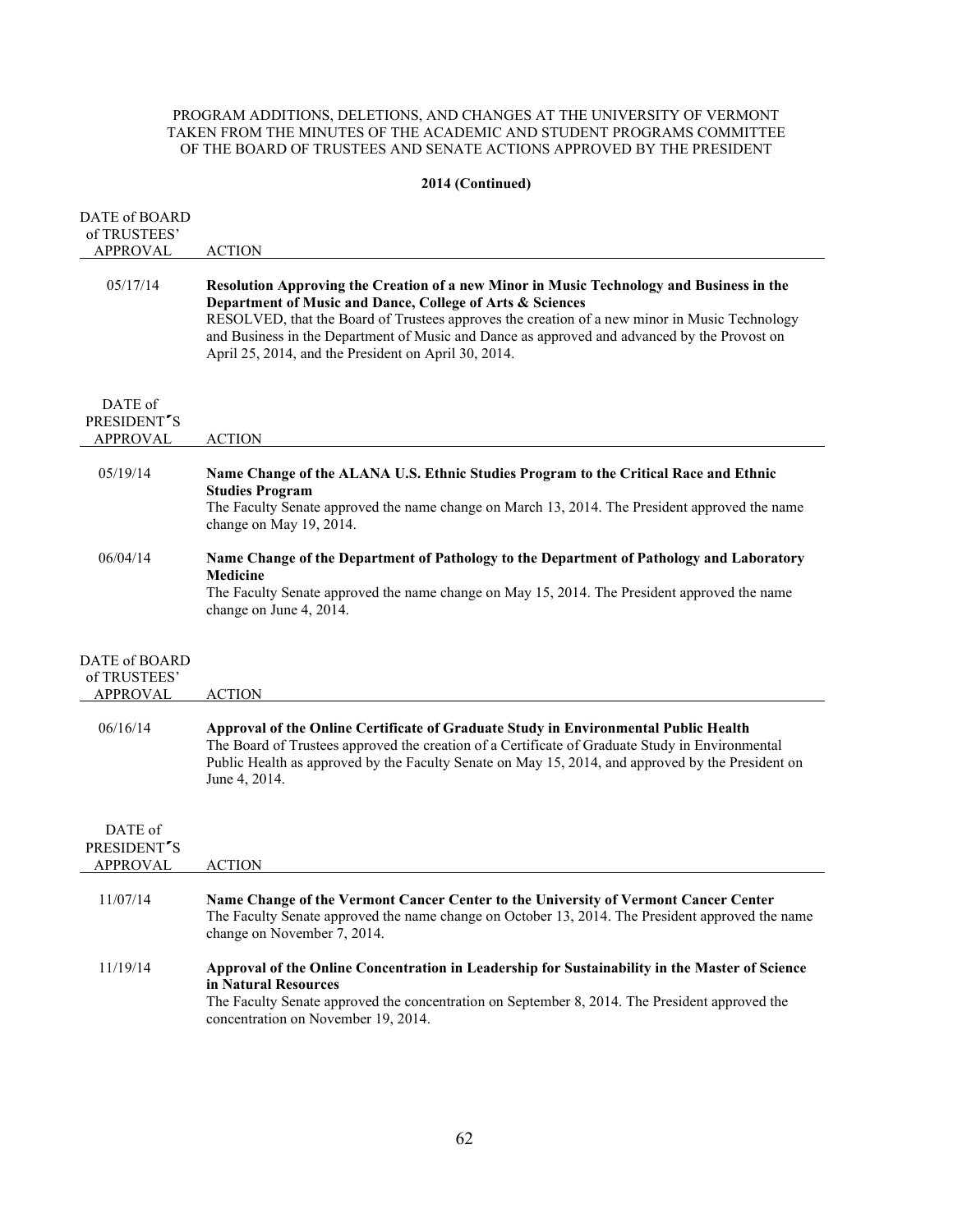**2015**

| DATE of BOARD<br>of TRUSTEES'                    |                                                                                                                                                                                                                                                                                                                                                                                                                                                                                                 |
|--------------------------------------------------|-------------------------------------------------------------------------------------------------------------------------------------------------------------------------------------------------------------------------------------------------------------------------------------------------------------------------------------------------------------------------------------------------------------------------------------------------------------------------------------------------|
| <b>APPROVAL</b>                                  | <b>ACTION</b>                                                                                                                                                                                                                                                                                                                                                                                                                                                                                   |
| 02/06/15                                         | Approval of a Minor in Musical Theatre in the Department of Theatre and the Department of Music and<br>Dance in the College of Arts and Sciences<br>The Faculty Senate approved the minor on December 8, 2014. The President approved the minor on December<br>16, 2014.                                                                                                                                                                                                                        |
| 02/06/15                                         | Termination of the Post Master's Certificate in Nursing Practice in the College of Nursing and Health<br><b>Sciences</b><br>The Faculty Senate approved the termination on December 8, 2014. The President approved the termination on<br>December 16, 2014.                                                                                                                                                                                                                                    |
| DATE of BOARD<br>of TRUSTEES'<br><b>APPROVAL</b> | <b>ACTION</b>                                                                                                                                                                                                                                                                                                                                                                                                                                                                                   |
| 03/16/15                                         | Approval of a Master of Science Degree Program in Medical Science in the College of Medicine.<br>The Faculty Senate approved the program on February 9, 2015. The President approved the program on<br>February 12, 2015.                                                                                                                                                                                                                                                                       |
| 03/16/15                                         | Approval of the Establishment of the Sustainability Learning Outcome as a General Education<br>Requirement.<br>WHEREAS on May 21, 2011 the Board of Trustees approved the General Education proposal as approved by<br>the Curricular Affairs Committee of the Faculty Senate on April 14, 2011;<br>the Executive Council of the Faculty Senate on April 20, 2011;<br>the Faculty Senate on May 19, 2011;<br>and as approved and advanced by the Provost and the President on May 19, 2011; and |
|                                                  | WHEREAS on May 13, 2013 the Board of Trustees approved the establishment of a three-credit<br>undergraduate Foundational Writing and Information Literacy requirement;                                                                                                                                                                                                                                                                                                                          |
|                                                  | WHEREAS on March 9, 2015, the Faculty Senate voted approval of the proposed General Education<br>requirement for a sustainability learning outcome requirement;                                                                                                                                                                                                                                                                                                                                 |
|                                                  | THEREFORE BE IT RESOLVED that on March 16, 2015, the Board of Trustees approves the<br>establishment of a sustainability learning outcome as a General Education requirement as approved and<br>advanced by the Provost and President on March 10, 2015.                                                                                                                                                                                                                                        |
| 03/16/15                                         | Approval of an Online Bachelor of Science in Health Sciences (a tagged degree) in the College of<br><b>Nursing and Health Sciences.</b><br>The Faculty Senate approved the degree on March 9, 2015. The President approved the degree on<br>March 10, 2015.                                                                                                                                                                                                                                     |
| DATE of<br>PRESIDENT'S<br><u>APPROVAL</u>        | <b>ACTION</b>                                                                                                                                                                                                                                                                                                                                                                                                                                                                                   |
| 3/18/15                                          | Name Change of the Department of Animal Science to the Department of Animal and Veterinary                                                                                                                                                                                                                                                                                                                                                                                                      |

**Sciences**. The President approved the name change on March 18, 2015.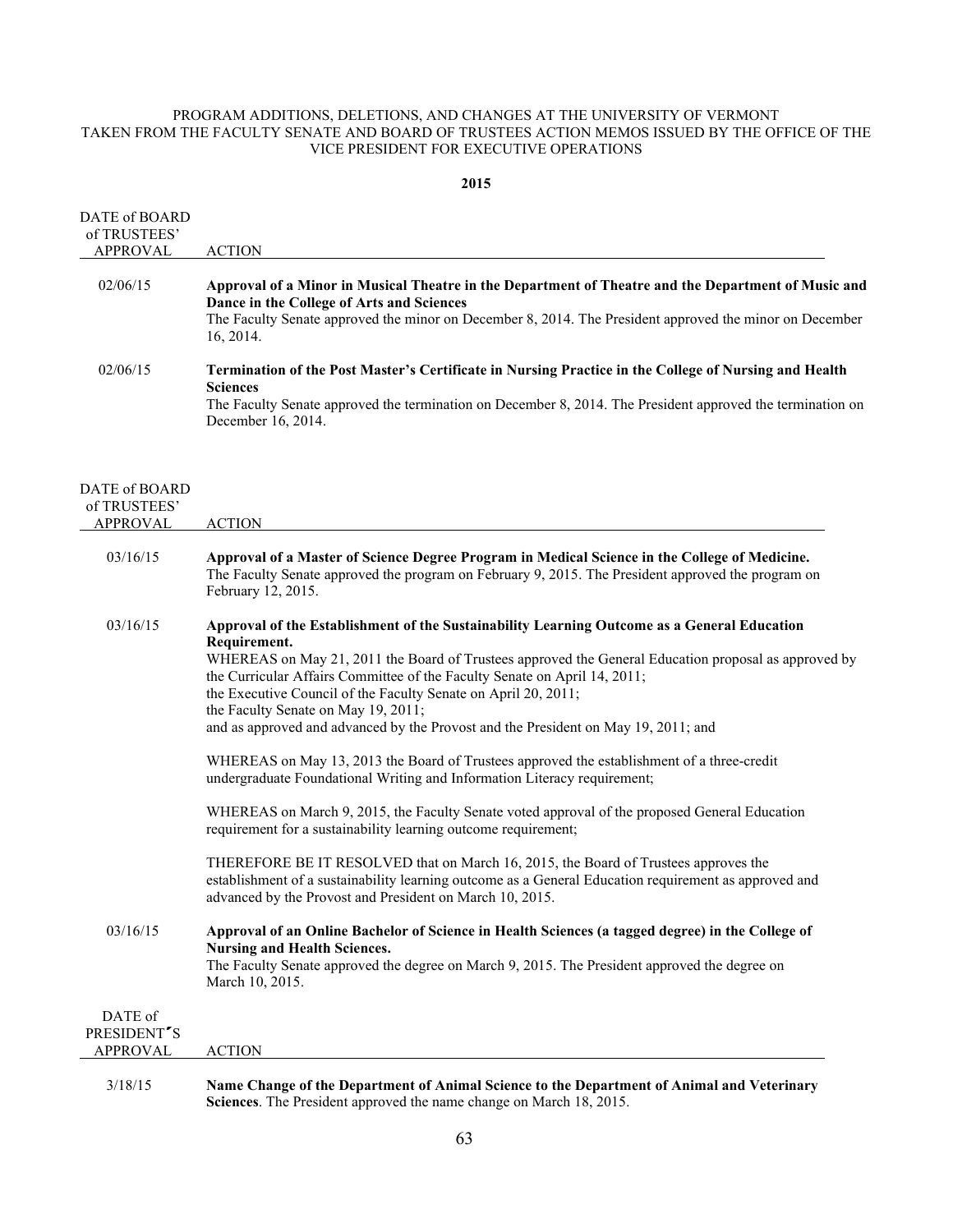## **2015 (Continued)**

| DATE of<br>PRESIDENT'S                           |                                                                                                                                                                                                                                                                                                       |
|--------------------------------------------------|-------------------------------------------------------------------------------------------------------------------------------------------------------------------------------------------------------------------------------------------------------------------------------------------------------|
| <b>APPROVAL</b>                                  | <b>ACTION</b>                                                                                                                                                                                                                                                                                         |
| 4/26/15                                          | Name Change of the Physical Education Program to the Sports Leadership and Physical<br>Education Program in the College of Education and Social Services. The Faculty Senate approved<br>the change on April 14, 2015. The President approved the change on April 26, 2015.                           |
| DATE of BOARD<br>of TRUSTEES'<br><b>APPROVAL</b> | <b>ACTION</b>                                                                                                                                                                                                                                                                                         |
| 5/16/15                                          | Approval of a Doctor of Philosophy Degree Program in Food Systems in the Graduate College.<br>The Faculty Senate approved the degree on April 14, 2015. The President approved the degree on April<br>26, 2015.                                                                                       |
| 5/16/15                                          | Approval of a Master of Science Degree Program in Complex Systems and Data Science in the<br>Graduate College. The Faculty Senate approved the degree on March 9, 2015. The President approved<br>the degree on March 18, 2015.                                                                       |
| 5/16/15                                          | Approval of an Undergraduate Certificate in Teaching English to Speakers of Other Languages<br>in the Department of Romance Languages in the College of Arts and Sciences. The Faculty Senate<br>approved the certificate on March 9, 2015. The president approved the certificate on April 26, 2015. |
| 5/16/15                                          | Approval of a Minor in Art in the Department of Art and Art History in the College of Arts and<br>Sciences. The Faculty Senate approved the minor on March 9, 2015. The President approved the minor<br>on March 18, 2015.                                                                            |
| 5/16/15                                          | Approval of a Pre-Actuarial Academic Certificate in the College of Engineering and<br>Mathematical Sciences. The Faculty Senate approved the certificate on April 14, 2015. The President<br>approved the certificate on April 26, 2015.                                                              |

| DATE of BOARD<br>of TRUSTEES'<br><b>APPROVAL</b> | <b>ACTION</b>                                                                                                                                                                                                               |
|--------------------------------------------------|-----------------------------------------------------------------------------------------------------------------------------------------------------------------------------------------------------------------------------|
| 10/3/15                                          | Approval of a Minor in Sports Management in the Rubenstein School of Environment & Natural<br><b>Resources.</b> The Faculty Senate approved the minor on May 14, 2015. The President approved the<br>minor on May 31, 2015. |
| DATE of<br>PRESIDENT'S<br><b>APPROVAL</b>        | <b>ACTION</b>                                                                                                                                                                                                               |
| 10/29/15                                         | Name Change of the tagged undergraduate degree Bachelor of Science in Mathematics to<br>Bachelor of Science in Mathematical Sciences. The Faculty Senate approved the change on May 6,<br>2015.                             |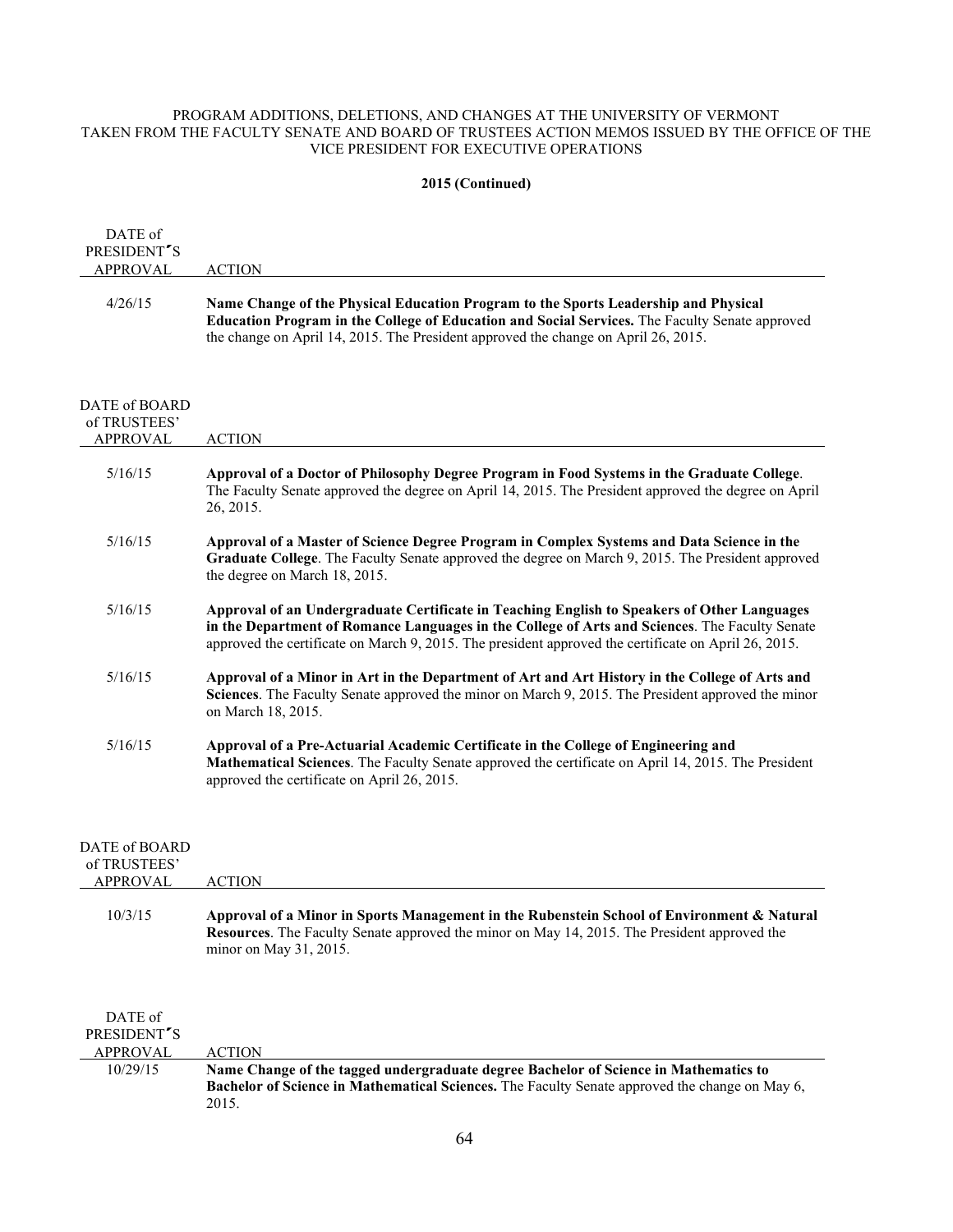### **2016**

| DATE of BOARD<br>of TRUSTEES'<br><b>APPROVAL</b> | <b>ACTION</b>                                                                                                                                                                                                                                                                                                                                     |
|--------------------------------------------------|---------------------------------------------------------------------------------------------------------------------------------------------------------------------------------------------------------------------------------------------------------------------------------------------------------------------------------------------------|
|                                                  |                                                                                                                                                                                                                                                                                                                                                   |
| 2/6/16                                           | Approval of a Bachelor of Science in Biomedical Engineering (a tagged degree) in the School of<br>Engineering in the College of Engineering and Mathematical Sciences. The Faculty Senate<br>approved the degree on October 8, 2015. The President approved the degree on November 30, 2015.                                                      |
| 2/6/16                                           | Approval of a Major in Data Science leading to the Bachelor of Science, in the Department of<br>Computer Science and the Department of Mathematics and Statistics in the College of<br>Engineering and Mathematical Sciences. The Faculty Senate approved the major on December 3,<br>2015. The President approved the major on January 12, 2016. |
| 2/6/16                                           | Approval of a Minor in International Politics in the Department of Political Science in the<br>College of Arts and Sciences. The Faculty Senate approved the minor on December 3, 2015. The<br>President approved the minor on January 12, 2016.                                                                                                  |
| 3/14/16                                          | Approval of a Minor in Neuroscience in the College of Arts and Sciences. The Faculty Senate<br>approved the minor on February 8, 2016. The president approved the minor on February 19, 2016.                                                                                                                                                     |
| 3/14/16                                          | Approval of an Undergraduate Minor in Behavioral Change Health Studies in the College of<br>Medicine. The Faculty Senate approved the minor on February 8, 2016. The President approved the<br>minor on February 19, 2016.                                                                                                                        |
| 5/21/16                                          | Approval of a Major in Food Systems leading to the Bachelor of Science in the College of<br>Agriculture and Life Sciences. The Faculty Senate approved the major on March 14, 2016. The<br>President approved the major on March 18, 2016.                                                                                                        |
| 5/21/16                                          | Approval of a Major in Economics leading to the Bachelor of Science, in the Department of<br>Economics in the College of Arts and Sciences. The Faculty Senate approved the major on March 3,<br>2016. The President approved the major on April 29, 2016.                                                                                        |
| 5/21/16                                          | Approval of a Master of Science Degree Program in Medical Laboratory Science in the College<br>of Nursing and Health Sciences. The Faculty Senate approved the degree on March 14, 2016. The<br>President approved the degree on March 18, 2016.                                                                                                  |
| 5/21/16                                          | Approval of an Online Certificate of Graduate Study in Epidemiology in the Department of<br>Medicine in the College of Medicine. The Faculty Senate approved the certificate on March 14, 2016.<br>The President approved the certificate on March 18, 2016.                                                                                      |
| 5/21/16                                          | Approval of a Minor in Writing in the Department of English in the College of Arts and Sciences.<br>The Faculty Senate approved the minor on March 14, 2016. The President approved the minor on<br>March 18, 2016.                                                                                                                               |
| 5/21/16                                          | Approval of a Minor in Jewish Studies in the Department of Religion in the College of Arts and<br>Sciences. The Faculty Senate approved the minor on March 14, 2016. The President approved the<br>minor on March 18, 2016.                                                                                                                       |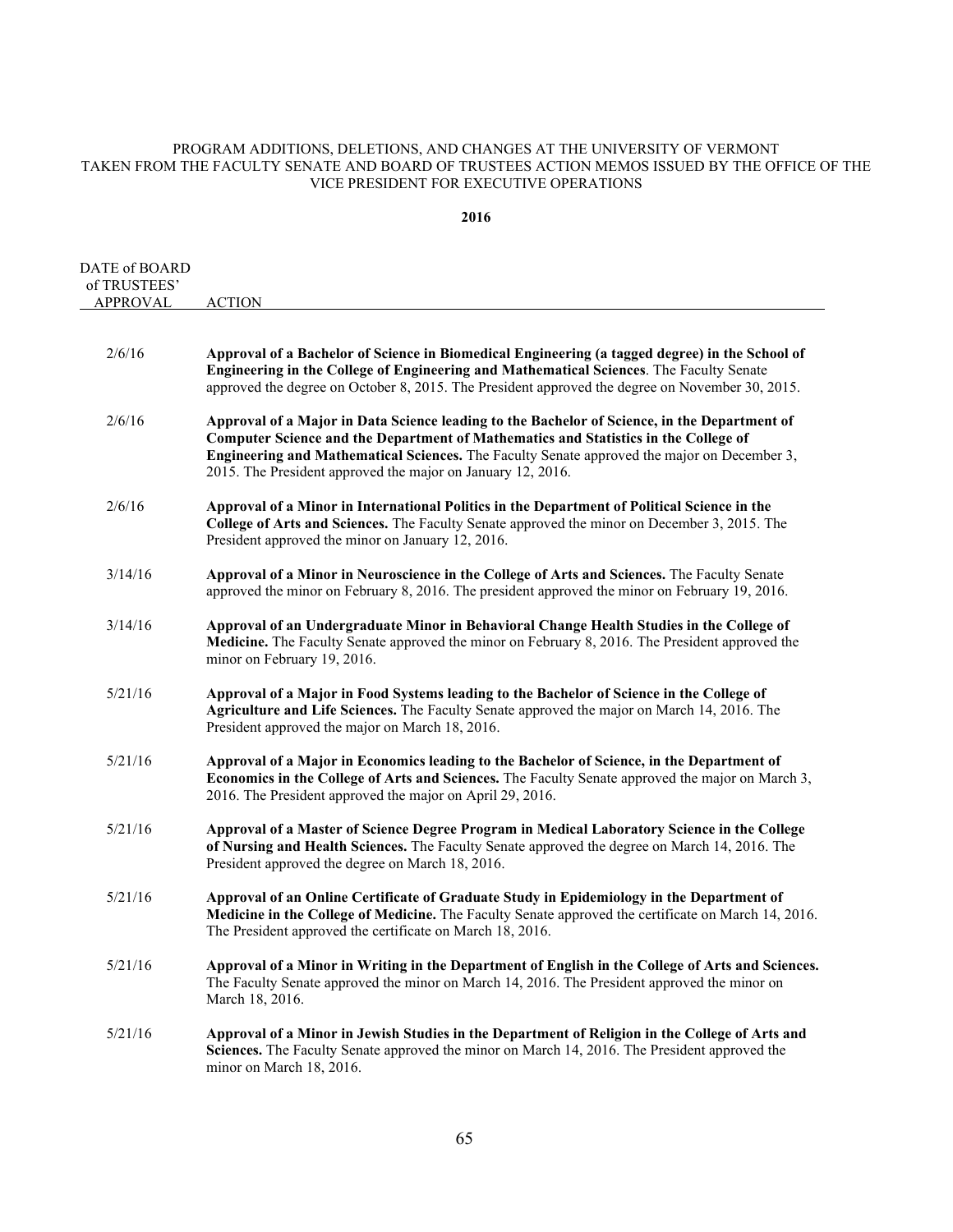## **2016 (Continued)**

| DATE of BOARD<br>of TRUSTEES'<br><b>APPROVAL</b> | <b>ACTION</b>                                                                                                                                                                                                                                                                                                                                                                                                                                                                                                                                                          |
|--------------------------------------------------|------------------------------------------------------------------------------------------------------------------------------------------------------------------------------------------------------------------------------------------------------------------------------------------------------------------------------------------------------------------------------------------------------------------------------------------------------------------------------------------------------------------------------------------------------------------------|
| 5/21/16                                          | Approval of the restructuring of the College of Engineering and Mathematical Sciences including<br>the elimination of the School of Engineering, and the creation of the Department of Civil and<br>Environmental Engineering, the Department of Electrical and Biomedical Engineering, and the<br>Department of Mechanical Engineering. The Faculty Senate Executive Council recommended<br>approval of the proposal on April 12, 2016. The proposal was presented to the Faculty Senate on April<br>11, 2016. The President approved the proposal on April 29, 2016. |
| 10/22/16                                         | Approval of the Termination of the Continuing and Distance Education Certificate of Health<br>Care Management and the creation of a Certificate of Graduate Study in Health Care<br>Management and Policy in the Graduate College. Faculty Senate reviewed and approved on<br>September 26, 2016. The President approved the termination and new certificate on September 28,<br>2016.                                                                                                                                                                                 |
| 10/22/16                                         | Approval of the creation of a university-wide Institute for Environment. The proposal was<br>recommended by the Faculty Senate on September 26, 2016. The President approved the proposal on<br>September 28, 2016.                                                                                                                                                                                                                                                                                                                                                    |
|                                                  | 2017                                                                                                                                                                                                                                                                                                                                                                                                                                                                                                                                                                   |
| 2/4/17                                           | Approval of the creation of a Doctor of Philosophy in Human Functioning and Rehabilitation<br>Science in the Graduate College. Faculty Senate approved the degree program on October 24, 2016.<br>The President approved the degree program on October 28, 2016.                                                                                                                                                                                                                                                                                                       |
| 5/20/17                                          | Approval of the creation of a Minor in Public Policy Analysis in the Department of Political<br>Science in the College of Arts and Sciences. Faculty Senate approved the proposal on January 23,<br>2017. The President approved the proposal on January 30, 2017.                                                                                                                                                                                                                                                                                                     |
| 5/20/17                                          | Approval of the creation of an Undergraduate Certificate in Physical Activity Promotion in<br>Children and Youth in the Department of Psychological Science in the College of Arts and<br>Sciences. The Faculty Senate approved the proposal on February 27, 2017. The President approved the<br>proposal on March 18, 2017.                                                                                                                                                                                                                                           |
| 5/20/17                                          | Approval of the termination of the Minor in Environmental Sciences: Biology. The proposal was<br>approved by the Faculty Senate on February 27, 2017. The President approved the proposal on March<br>18, 2017.                                                                                                                                                                                                                                                                                                                                                        |
| 5/20/17                                          | Approval of the termination of the Minor in Environmental Sciences: Geology. The proposal was<br>approved by the Faculty Senate on February 27, 2017. The President approved the proposal on March<br>18, 2017.                                                                                                                                                                                                                                                                                                                                                        |
| 5/20/17                                          | Approval of the creation of a Certificate of Graduate Study in Agroecology in the Graduate<br>College. The Faculty Senate approved the Proposal on March 27, 2017. The President approved the<br>proposal on March 29, 2017.                                                                                                                                                                                                                                                                                                                                           |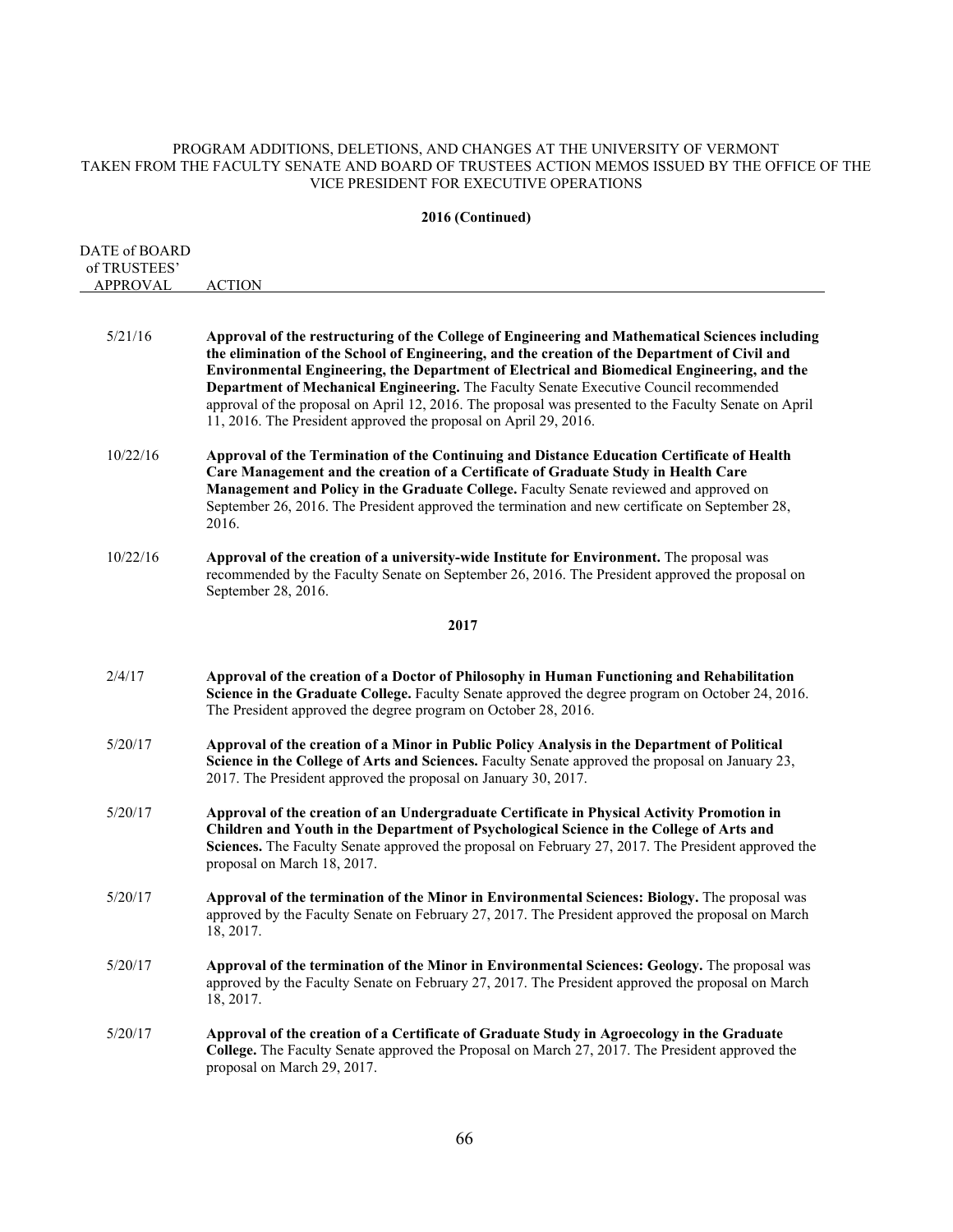# **2017 (Continued)**

| DATE of BOARD |               |
|---------------|---------------|
| of TRUSTEES'  |               |
| APPROVAL      | <b>ACTION</b> |
|               |               |

| 5/20/17  | Approval of the creation of a Minor in Cultural and Linguistic Diversity in the Department of<br>Education in the College of Education and Social Services. The Faculty Senate approved the<br>proposal on March 27, 2017. The President approved the proposal on March 28, 2017.                            |
|----------|--------------------------------------------------------------------------------------------------------------------------------------------------------------------------------------------------------------------------------------------------------------------------------------------------------------|
| 5/20/17  | Approval of the establishment of a General Education requirement in Quantitative Reasoning,<br>effective Fall 2017. The Faculty Senate approved the proposal on March 27, 2017. The President<br>approved the proposal on March 28, 2017.                                                                    |
| 5/20/17  | Approval of the creation of an Undergraduate Certificate in Computer-Aided Engineering<br>Technology in the College of Engineering and Mathematical Sciences. The Faculty Senate<br>approved the proposal on April 24, 2017. The President approved the proposal on May 5, 2017.                             |
| 10/20/17 | Approval of the creation of a Minor in Law and Society in the Department of Sociology in the<br>College of Arts and Sciences. The Faculty Senate approved the proposal on May 18, 2017. The<br>President approved the proposal on June 16, 2017.                                                             |
| 10/20/17 | Approval of the creation of a Minor in Emergency Medical Services in the Department of<br>Rehabilitation and Movement Science in the College of Nursing and Health Science. The Faculty<br>Senate approved the proposal on September 18, 2017. The President approved the proposal on<br>September 25, 2017. |
| 10/20/17 | Approval of the creation of a Master of Science in Physical Activity and Wellness Science in the<br>Graduate College. The Faculty Senate approved the proposal on September 18, 2017. The President<br>approved the proposal on September 25, 2017.                                                          |

| DATE of<br>PRESIDENT'S |                                                                                                                                                                                                                                                                   |
|------------------------|-------------------------------------------------------------------------------------------------------------------------------------------------------------------------------------------------------------------------------------------------------------------|
| <b>APPROVAL</b>        | <b>ACTION</b>                                                                                                                                                                                                                                                     |
| 3/18/17                | Name change of the Minor in Music Technology to the Minor in Music Technology and Business,<br>in the Department of Music and Dance in the College of Arts and Sciences. The Faculty Senate<br>approved the proposal on February 2, 2017.                         |
| 5/10/17                | Name change of the Certificate of Graduate Study in Environmental Public Health to the<br>Certificate of Graduate Study in Global and Environmental Health. The Faculty Senate approved<br>the proposal on April 24, 2017.                                        |
| 5/10/17                | Name change of the Sustainable Entrepreneurship MBA in the Grossman School of Business to<br>The Sustainable Innovation MBA in the Grossman School of Business. The Faculty Senate<br>approved the proposal on April 24, 2017.                                    |
| 6/16/17                | <b>Termination of the Gund Institute for Ecological Economics in the Rubenstein School of</b><br><b>Environment and Natural Resources</b> . The Faculty Senate approved the proposal on May 18, 2017.                                                             |
| 6/16/17                | Name change of the Program and Major in Exercise and Movement Science to Exercise Science<br>in the Department of Rehabilitation and Movement Science in the College of Nursing and Health<br>Sciences. The Faculty Senate approved the proposal on May 18, 2017. |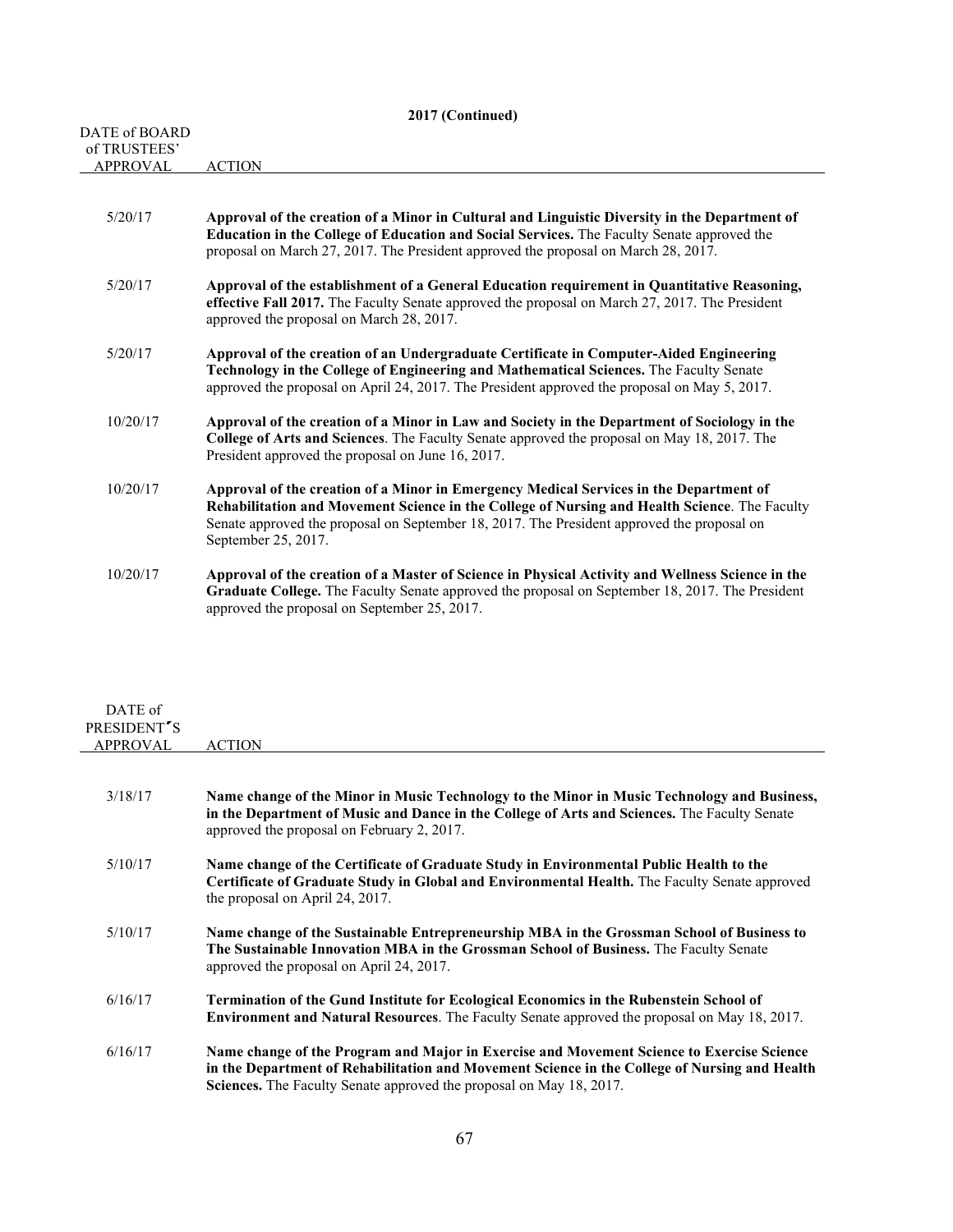| A LL VL DOARD<br>of TRUSTEES' |                                                                                                                                                                                                                                                                                                                                                                       |
|-------------------------------|-----------------------------------------------------------------------------------------------------------------------------------------------------------------------------------------------------------------------------------------------------------------------------------------------------------------------------------------------------------------------|
| <b>APPROVAL</b>               | <b>ACTION</b>                                                                                                                                                                                                                                                                                                                                                         |
| 2/3/18                        | Approval of the creation of a Master of Science in Biomedical Engineering in the Graduate College in<br>conjunction with the College of Engineering and Mathematical Sciences. The Faculty Senate approved the<br>proposal on November 27, 2017. The President approved the proposal on December 10, 2017.                                                            |
| 2/3/18                        | Approval of the creation of a Master of Science in Engineering Management in the Graduate College in<br>conjunction with the College of Engineering and Mathematical Sciences. The Faculty Senate approved the<br>proposal on December 18, 2017. The President approved the proposal on January 10, 2018.                                                             |
| 2/3/18                        | Approval of the creation of a Complex Systems and Data Science Program leading to the Doctor of<br>Philosophy Degree in the Graduate College in conjunction with the College of Engineering and<br>Mathematical Sciences. The Faculty Senate approved the proposal on December 18, 2017. The President<br>approved the proposal on January 10, 2018.                  |
| 2/3/18                        | Approval of a cross-college Major in Health and Society leading to the Bachelor of Arts, in the College of<br>Arts and Sciences. The Faculty Senate approved the proposal on December 18, 2017. The President approved<br>the proposal on January 9, 2018.                                                                                                            |
| 2/3/18                        | Approval of a cross-college Minor in Health and Society in the College of Arts and Sciences. The Faculty<br>Senate approved the proposal on December 18, 2017. The President approved the proposal on January 9, 2018.                                                                                                                                                |
| 2/3/18                        | Approval of the creation of a Master of Professional Studies Degree in the Graduate College. The Faculty<br>Senate approved the proposal on December 18, 2017. The President approved the proposal on January 10, 2018.                                                                                                                                               |
| 2/3/18                        | Approval of the creation of a Master of Professional Studies in Leadership for Sustainability in the<br>Graduate College in conjunction with the Rubenstein School of Environment and Natural Resources. The<br>Faculty Senate approved the proposal on December 18, 2017. The President approved the proposal on January<br>10, 2018.                                |
| 2/3/18                        | Approval of the creation of an Undergraduate Certificate in Integrative Healthcare in the College of<br>Nursing and Health Sciences. The Faculty Senate approved the proposal on November 27, 2017. The<br>President approved the proposal on December 20, 2017.                                                                                                      |
| 2/3/18                        | Approval of the creation of a Continuing Education Certificate in Integrative Healthcare in Continuing<br>and Distance Education. The Faculty Senate approved the proposal on November 27, 2017. The President<br>approved the proposal on December 20, 2017.                                                                                                         |
| 2/3/18                        | Termination of the Certificate of Graduate Study in Sustainable Transportation Systems and Planning in<br>the Graduate College. The Faculty Senate approved the proposal on December 18, 2017. The president<br>approved the proposal on January 10, 2018.                                                                                                            |
| 5/19/18                       | Termination of the Major in Plant Biology leading to the Bachelor of Arts and approval of the creation of<br>a Major in Plant Biology leading to the Bachelor of Science in the Department of Biology in the College of<br>Arts and Sciences. The Faculty Senate approved this proposal on March 26, 2018. The President approved this<br>proposal on March 28, 2018. |
| 5/19/18                       | Approval of the creation of a Minor in American Sign Language in the Department of Leadership and<br>Developmental Sciences in the College of Education and Social Services. The Faculty Senate approved the<br>proposal on April 23, 2018. The President approved the proposal on April 28, 2018.                                                                    |
| 5/19/18                       | Approval of the creation of a Certificate of Graduate Study in Sustainable Enterprise in the Graduate<br>College in conjunction with the Grossman School of Business. The Faculty Senate approved the proposal on<br>April 23, 2018. The President approved the proposal on April 28, 2018.                                                                           |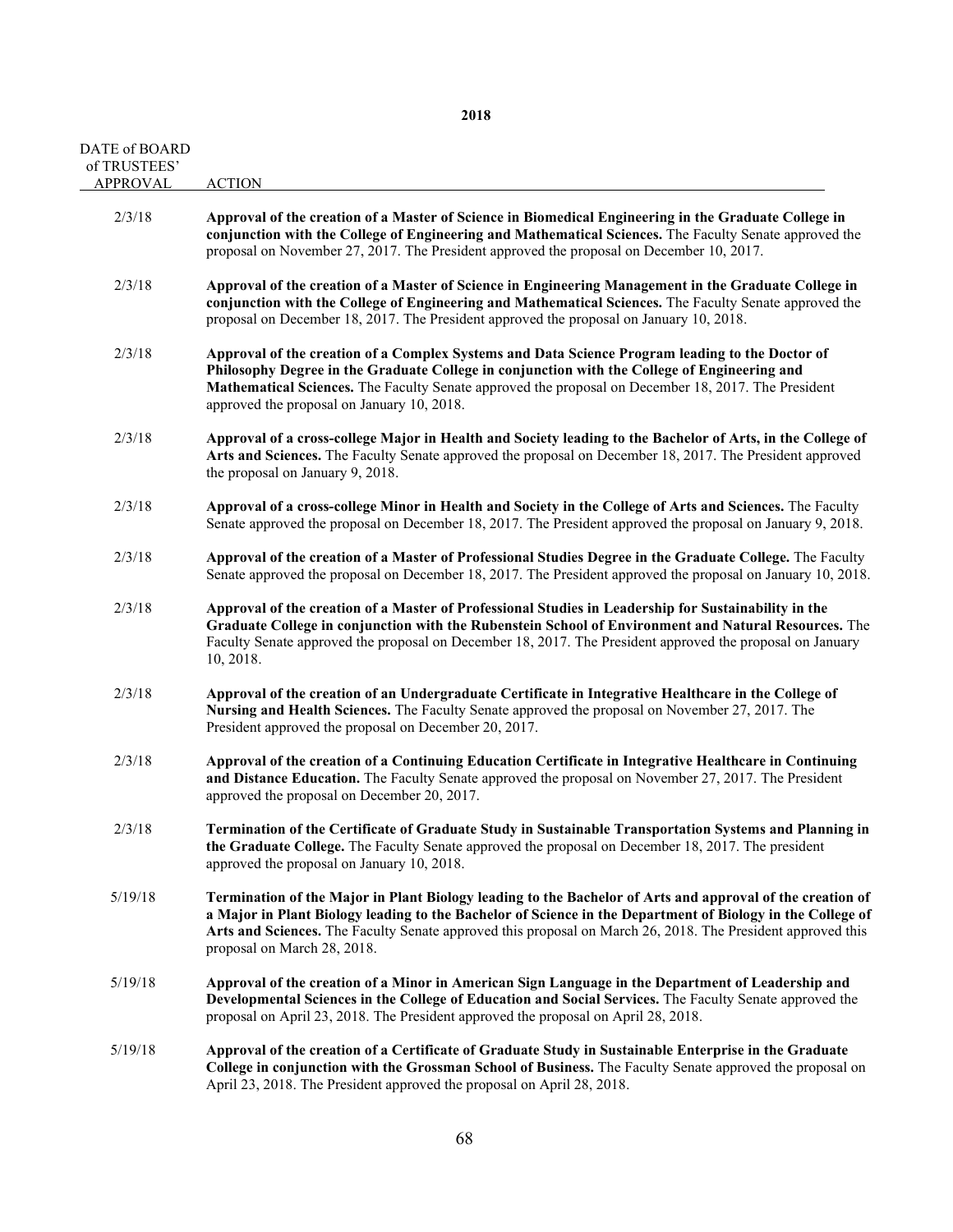### **2018 (continued)**

5/19/18 **Approval of the creation of a Certificate of Graduate Study in Community Resilience and Planning in the Graduate College in conjunction with the Department of Community Development and Applied Economics in the College of Agriculture and Life Sciences.** The Faculty Senate approved the proposal on April 23, 2018. The President approved the proposal on April 28, 2018. 5/19/18 **Approval of the creation of a Master of Science in Athletic Training in the Graduate College in conjunction with the Department of Rehabilitation and Movement Science in the College of Nursing and Health Sciences.** The Faculty Senate approved the proposal on April 23, 2018. The President approved the proposal on April 28, 2018. 5/19/18 **Approval of the creation of a Physics Program leading to the Doctor of Philosophy degree in the Graduate College in conjunction with the Department of Physics in the College of Arts and Sciences.** The Faculty Senate approved the proposal on May 17, 2018. The President approved the proposal on May 17, 2018.

| DATE of<br>PRESIDENT'S<br>APPROVAL | <b>ACTION</b>                                                                                                                                                                                                                                                                                              |
|------------------------------------|------------------------------------------------------------------------------------------------------------------------------------------------------------------------------------------------------------------------------------------------------------------------------------------------------------|
| 1/8/18                             | Termination of the Leadership for Sustainability Concentration in the Master of Science in Natural<br>Resources in the Rubenstein School of Environment and Natural Resources. The Faculty Senate approved<br>the proposal on December 18, 2017. The President approved the proposal on January 8, 2018.   |
| 1/30/18                            | Name change of the Department of Medical Laboratory and Radiation Sciences to the Department of<br>Biomedical and Health Sciences in the College of Nursing and Health Sciences. The Faculty Senate<br>approved the proposal on January 22, 2018. The President approved the proposal on January 30, 2018. |

### **2019**

| DATE of BOARD   |                                                                                                                                                                                                                                                                    |
|-----------------|--------------------------------------------------------------------------------------------------------------------------------------------------------------------------------------------------------------------------------------------------------------------|
| of TRUSTEES'    |                                                                                                                                                                                                                                                                    |
| <b>APPROVAL</b> | <b>ACTION</b>                                                                                                                                                                                                                                                      |
| 2/1/19          | Creation of a Major Anthropology leading to the Bachelor of Science, in the Department of<br>Anthropology in the College of Arts and Sciences. The Faculty Senate approved the major on<br>December 17, 2018. The President approved the major on January 2, 2019. |
| 2/1/19          | Creation of a Major in Dance leading to the Bachelor of Arts in the Department of Music and Dance in<br>the College of Arts and Sciences. The Faculty Senate approved the major on November 26, 2018. The<br>President approved the major on December 3, 2018.     |
| 2/1/19          | Creation of a Minor in Reporting and Documentary Storytelling in the Center for Research on Vermont<br>in the College of Arts and Sciences. The Faculty Senate approved the minor on January 28, 2019. The<br>President approved the minor on January 30, 2019.    |
| 2/1/19          | Creation of an Undergraduate Certificate in Community Music: Organ in the College of Arts and<br>Sciences. The Faculty Senate approved the certificate on November 26, 2018. The President approved the<br>certificate on December 3, 2018.                        |
| 2/1/19          | Creation of an Undergraduate Certificate in Integrative Health and Wellness Coaching in the<br>Department of Rehabilitation and Movement Science in the College of Nursing and Health Sciences. The                                                                |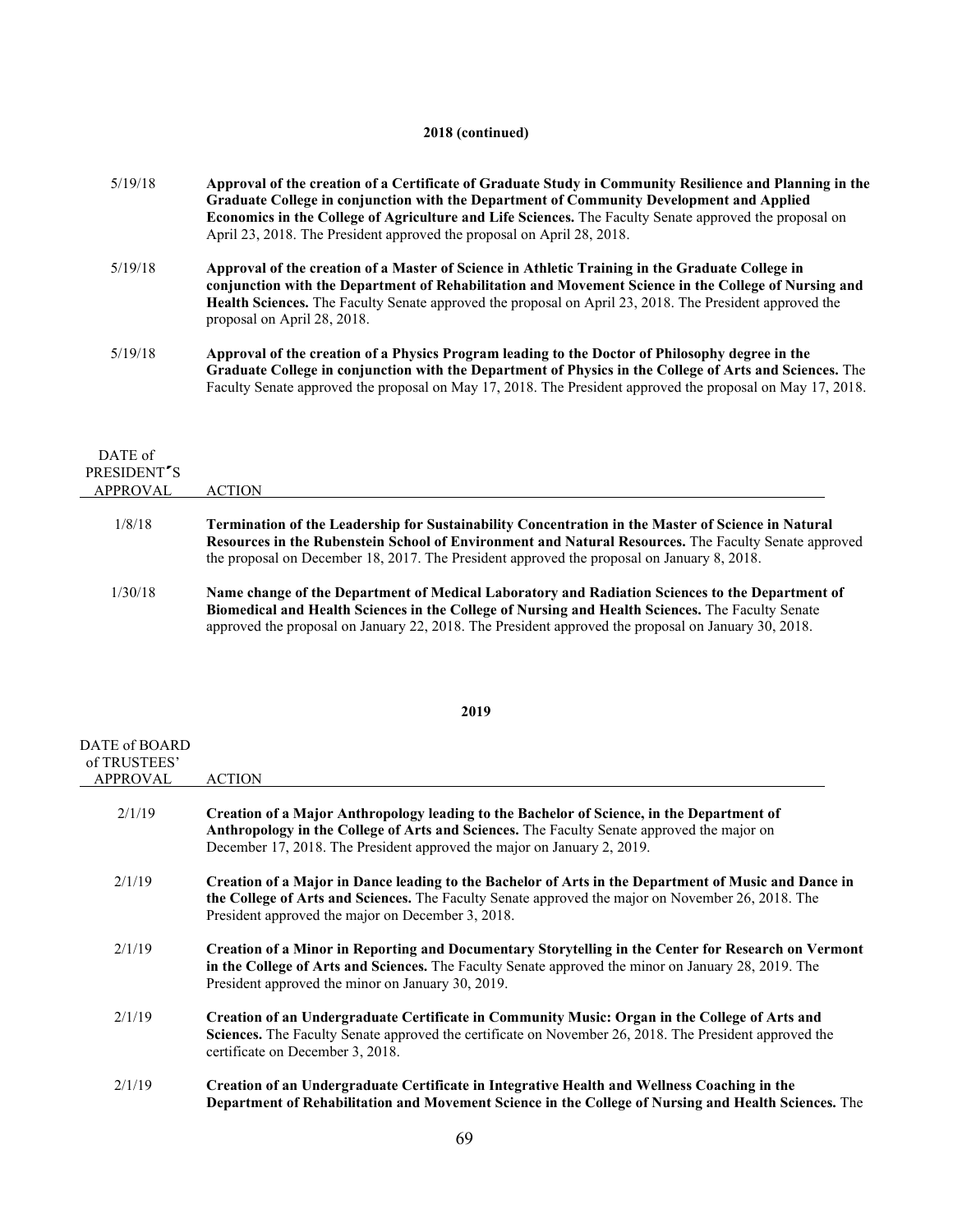#### **2019 (continued)**

Faculty Senate approved the undergraduate certificate on January 28, 2019. The President approved the undergraduate certificate on January 30, 2019.

- 2/1/19 **Creation of a Continuing Education Academic Certificate in Integrative Health and Wellness Coaching in the Division of Continuing Education.** The Faculty Senate approved the continuing education academic certificate January 28, 2019. The President approved the undergraduate certificate on January 30, 2019. 2/1/19 **Creation of an Undergraduate Certificate in Religious Literacy in Professions in the Department of Religion in the College of Arts and Sciences.** The Faculty Senate approved the undergraduate certificate on January 28, 2019. The President approved the undergraduate certificate on January 30, 2019. 5/18/19 **Creation of a Bachelor of Social Work Degree in the College of Education and Social Services effective**
- **Fall 2019.** The Faculty Senate approved the degree on April 22, 2019. The President approved the creation of the degree on April 26, 2019.
- 5/18/19 **Creation of a Minor in Computer Science Education in the Department of Education in the College of Education and Social Services.** The Faculty Senate approved the minor on March 25, 2019. The President approved the minor on April 22, 2019.

| DATE of<br>PRESIDENT'S<br><b>APPROVAL</b> | <b>ACTION</b>                                                                                                                                                                                                                                                                           |
|-------------------------------------------|-----------------------------------------------------------------------------------------------------------------------------------------------------------------------------------------------------------------------------------------------------------------------------------------|
| 1/2/19                                    | Name change of the Department of Romance Languages and Linguistics to the Department of Romance<br>Languages in the College of Arts and Sciences. The Faculty Senate approved the change on December 17,<br>2019. The President approved the change on January 2, 2019.                 |
| 1/2/19                                    | Creation of a direct entry option into the existing Master of Arts in Psychology in the Graduate College in<br>conjunction with the College of Arts and Sciences. The Faculty Senate approved the change on December 17,<br>2019. The President approved the change on January 2, 2019. |
| 1/30/19                                   | Name change of the Complex Systems Certificate of Graduate Study to the Complex Systems and Data<br>Science Certificate of Graduate Study. The Faculty Senate approved the change on January 28, 2019. The<br>President approved the change on January 30, 2019.                        |
| 6/28/19                                   | Name change of the Department of Music and Dance to the Department of Music in the College of Arts<br>and Sciences. The Faculty Senate approved the change on May 16, 2019. The President approved the change on<br>June 28, 2019.                                                      |
| 6/28/19                                   | Name change of the Department Theatre to the Department of Theatre and Dance in the College of Arts<br>and Sciences. The Faculty Senate approved the change on May 16, 2019. The President approved the change on<br>June 28, 2019.                                                     |
| 10/30/19                                  | Name change of the major and minor in Ecological Agriculture to Agroecology. The Faculty Senate<br>approved the change on October 28, 2019. The President approved the change on October 30, 2019.                                                                                      |
| 12/19/19                                  | Name change of the Ph.D. in Human Functioning and Rehabilitation Science to Interprofessional Health<br>Sciences. The Faculty Senate approved the change on November 18, 2019. The President approved the change<br>on December 19, 2019.                                               |
| 12/19/19                                  | Name change of the Department of Romance Languages to the Department of Romance Languages and<br>Cultures in the College of Arts and Sciences. The Faculty Senate approved this change on November 18, 2019.<br>The President approved this change on December 9, 2019.                 |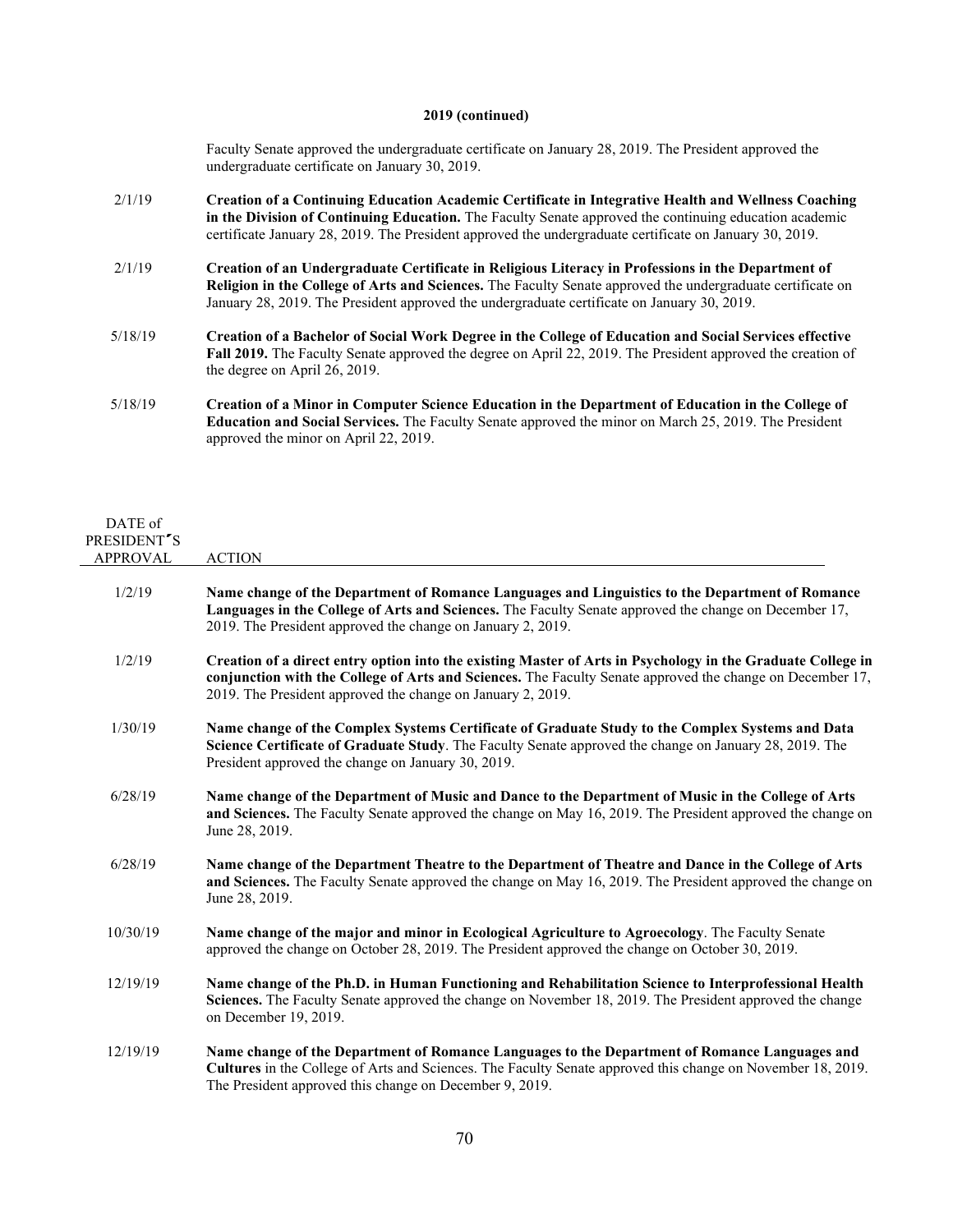| DATE of<br><b>APPROVAL</b> | <b>ACTION</b>                                                                                                                                                                                                                                                                                                                                                                                                                                                                                                           |
|----------------------------|-------------------------------------------------------------------------------------------------------------------------------------------------------------------------------------------------------------------------------------------------------------------------------------------------------------------------------------------------------------------------------------------------------------------------------------------------------------------------------------------------------------------------|
| 1/31/20                    | Termination of the Master of Education in Reading and Language Arts in the College of Education and<br>Social Services in conjunction with the Graduate College. The termination was approved by the Faculty Senate<br>on November 18, 2019, by the President on December 19, 2019, and by the Board of Trustees on January 31,<br>2020.                                                                                                                                                                                |
| 1/31/20                    | Creation of a Minor in Bioinformatics in the Department of Microbiology and Molecular Genetics in the<br>College of Agriculture and Life Sciences. The minor was approved by the Faculty Senate on November 18,<br>2019, by the President on December 19, 2019, and by the Board of Trustees on January 31, 2020.                                                                                                                                                                                                       |
| 1/31/20                    | Creation of a Minor in Biosecurity in the Department of Community Development and Applied<br>Economics in the College of Agriculture and Life Sciences in conjunction with the Department of Computer<br>Science in the College of Engineering and Mathematical Sciences and the Department of Political Science in the<br>College of Arts and Sciences. The minor was approved by the Faculty Senate on December 16, 2019, by the<br>President on December 19, 2019, and by the Board of Trustees on January 31, 2020. |
| 1/31/20                    | Termination of the Bachelor of Arts in Engineering degree in the College of Engineering and Mathematical<br>Sciences. The termination was approved by the Faculty Senate on December 16, 2019, by the President on<br>December 19, 2019, and by the Board of Trustees on January 31, 2020.                                                                                                                                                                                                                              |
| 1/31/20                    | Name change of the Ph.D. in Animal, Nutrition, and Food Sciences to the Ph.D. in Animal Biosciences in<br>the Department of Animal and Veterinary Sciences in the College of Agriculture and Life Sciences. The<br>change was approved by the Faculty Senate on January 27, 2020, by the President on January 28, 2020, and by<br>the Board of Trustees on January 31, 2020.                                                                                                                                            |
| 1/31/20                    | Creation of a post-professional Doctorate in Occupational Therapy in the Department of Rehabilitation<br>and Movement Science in the College of Nursing and Health Sciences in conjunction with the Graduate<br>College. The doctorate was approved by the Faculty Senate on January 27, 2020, by the President on January<br>28, 2020, and by the Board of Trustees on January 31, 2020.                                                                                                                               |
| 1/31/20                    | Termination of the Bachelor of Music degree in the College of Arts and Sciences. The termination was<br>approved by the Faculty Senate on January 27, 2020, by the President on January 28, 2020, and by the Board of<br>Trustees on January 31, 2020.                                                                                                                                                                                                                                                                  |
| 3/16/20                    | Name change of the Master of Science in Animal Science to the Master of Science in Animal Biosciences<br>in the Department of Animal and Veterinary Science in the College of Agriculture and Life Sciences. The<br>name change was approved by the Faculty Senate on February 24, 2020 and by the President on March 16,<br>2020.                                                                                                                                                                                      |
| 5/14/20                    | <b>Deactivation of the Master of Arts in French</b> in the College of Arts and Sciences in conjunction with the<br>Graduate College. The deactivation was approved by the Faculty Senate on May 14, 2020, and by the President<br>on May 14, 2020.                                                                                                                                                                                                                                                                      |
| 5/14/20                    | Name change of the Master of Science in Mathematics to the Master of Science in Mathematical Sciences<br>in the Department of Mathematics and Statistics in the College of Engineering and Mathematical Sciences in<br>conjunction with the Graduate College. The name change was approved by the Faculty Senate approved on May<br>14, 2020, and by the President on May 14, 2020.                                                                                                                                     |
| 5/15/20                    | Creation of a Ph.D. in Sustainable Development Policy, Economics, and Governance in the College of<br>Agriculture and Life Sciences in conjunction with the Graduate College. The doctorate was approved by the<br>Faculty Senate on May 14, 2020, by the President on May 14, 2020, and by the Board of Trustees on May 15,<br>2020.                                                                                                                                                                                   |
| 5/15/20                    | Creation of an Undergraduate Certificate in Place-Based Education in the Department of Education in the<br>College of Education and Social Services and the Rubenstein School of Environment and Natural Resources.                                                                                                                                                                                                                                                                                                     |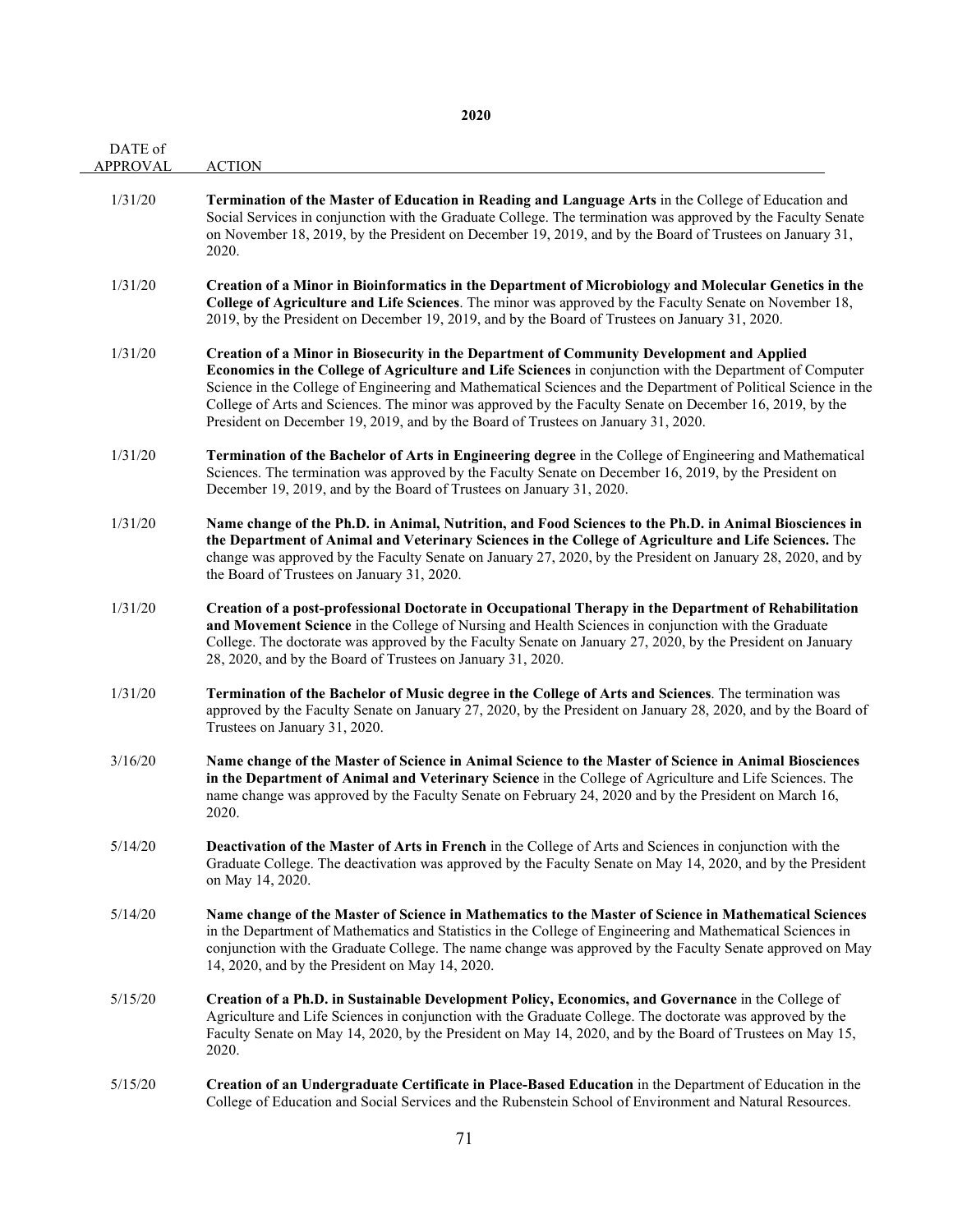The certificate was approved by the Faculty Senate on May 14, 2020, by the President on May 14, 2020, and by the Board of Trustees on May 15, 2020.

- 5/15/20 Approval of the **expanded General Education Proposal named the "Catamount Core Curriculum"** to be implemented in one or two phases beginning with the class entering in 2022, as approved by the Faculty Senate on votes dated May 4, 2020 and May 14, 2020 and advanced by the Provost and President May 14, 2020, and approved by the Board of Trustees on May 15, 2020.
- 9/25/20 **Creation of a Micro-Certificate of Graduate Study credential** in the Graduate College. The micro-certificate credential was approved by the Faculty Senate on September 21, the President on September 21, 2020, and the Board of Trustees on September 25, 2020.
- 12/17/20 **Deactivation of the Post-Professional Occupational Therapy Doctorate** in the Graduate College in conjunction with the Department of Rehabilitation and Movement Science in the College of Nursing and Health Sciences. The deactivation was approved by the Faculty Senate on December 14, 2020, by the Provost on December 16, 2020, and by the President on December 17, 2020.

#### **2021**

- 2/3/21 **Name change of the Ph.D. in Bioengineering to the Ph.D. in Biomedical Engineering** in the Graduate College in conjunction with the College of Engineering and Mathematical Sciences and the Larner College of Medicine. The name change was approved by the Faculty Senate on February 1, 2021 and by the President on February 3, 2021.
- 2/3/21 **Deactivation of the Master of Science in Athletic Training** in the Graduate College in conjunction with the Department of Rehabilitation and Movement Science in the College of Nursing and Health Sciences. The deactivation was approved by the Faculty Senate on February 1, 2021 and by the President on February 3, 2021.
- 2/5/21 **Creation of an entry-level Doctorate in Occupational Therapy** in the Graduate College in conjunction with the Department of Rehabilitation and Movement Science in the College of Nursing and Health Sciences. The doctorate was approved by the Faculty Senate on December 14, 2020, by the President on December 17, 2020, and by the Board of Trustees on February 5, 2021.
- 2/5/21 **Creation of a major in Community-Centered Design** leading to the Bachelor of Science in the Department of Community Development and Applied Economics in the College of Agriculture and Life Sciences. The major was approved by the Faculty Senate on December 14, 2020, by the President on December 17, 2020, and by the Board of Trustees on February 5, 2021.
- 2/5/21 **Termination of the Master of Science in Bioengineering** in the Graduate College in conjunction with the College of Engineering and Mathematical Sciences and the Larner College of Medicine. The termination was approved by the Faculty Senate on February 1, 2021, by the President on February 3, 2021, and by the Board of Trustees on February 5, 2021.
- 3/24/21 **Name change of the M.Ed. in Educational Leadership to the M.Ed. in Educational Leadership and Policy Studies** in the Graduate College in conjunction with the College of Education and Social Services. The name change was approved by the Faculty Senate on March 22, 2021, and by the President on March 24, 2021.
- 4/22/21 **Deactivation of the Consumer Affairs minor** in the College of Agriculture and Life Sciences. The deactivation was approved by the Faculty Senate on April 19, 2021, by the President on April 22, 2021.
- 4/22/21 **Name change of the Agroecology major to the Agroecology and Landscape Design major** in the College of Agriculture and Life Sciences. The name change was approved by the Faculty Senate on April 19, 2021 and the President on April 22, 2021.
- 5/24/21 **Name change of the Health Sciences undergraduate program and major to Public Health Sciences** in the College of Nursing and Health Sciences. The name change was approved by the Faculty Senate on May 20, 2021, and by the President on May 24, 2021.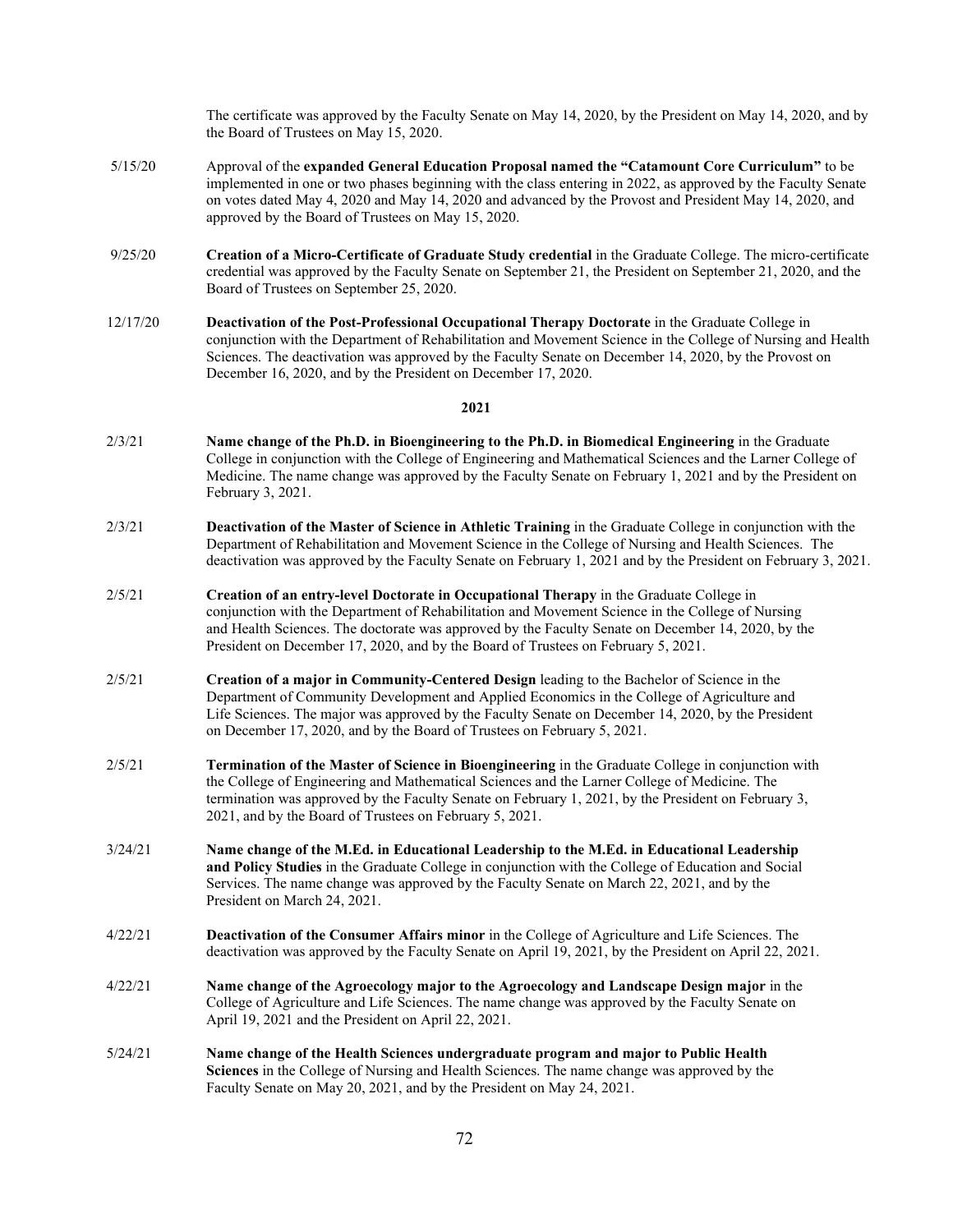- 5/24/21 **Deactivation of the Master of Science in Engineering Management** in the Graduate College in conjunction with the College of Engineering and Mathematical Sciences. The deactivation was approved by the Faculty Senate on May 20, 2021, and by the President on May 24, 2021.
- 6/4/21 **Creation of a Certificate of Graduate Study in Resiliency-Based Approaches with Families, Schools, and Communities** in the Graduate College in conjunction with the College of Education and Social Services. The certificate was approved by the Faculty Senate on March 22, 2021, by the President on March 24, 2021, and by the Board of Trustees on June 4, 2021.
- 6/4/21 **Termination of the Sustainable Landscape Horticulture undergraduate major** in the College of Agriculture and Life Sciences. The termination was approved by the Faculty Senate on April 19, 2021, by the President on April 22, 2021, and by the Board of Trustees on June 4, 2021.
- 6/4/21 **Termination of the Dietetics, Nutrition, and Food Sciences undergraduate major** in the College of Agriculture and Life Sciences. The termination was approved by the Faculty Senate on April 19, 2021, by the President on April 22, 2021, and by the Board of Trustees on June 4, 2021.
- 6/4/21 **Termination of the Secondary Education minors in German, Latin, Spanish, Russian, Geography, History, French, Psychology, Anthropology, Economics, Political Science, Sociology, English, Mathematics, Environmental Studies, and Greek in the College of Education and Social Services.** The terminations were approved by the Faculty Senate on April 19, 2021, by the President on April 22, 2021, and by the Board of Trustees on June 4, 2021.
- 6/4/21 **Creation of a Micro-Certificate of Graduate Study in Agroecology** in the Graduate College in conjunction with the College of Agriculture and Life Sciences. The micro-certificate was approved by the Faculty Senate on May 20, 2021, by the President on May 24, 2021, and by the Board of Trustees on June 4, 2021.
- 9/22/21 **Name change of the Department of Leadership and Developmental Sciences to the Department of Counseling, Human Development and Family Science**. The name change was approved by the Faculty Senate on September 20, 2021 and by President Garimella on September 22, 2021.
- 10/19/21 **Deactivation of the RN-BS Program** in the College of Nursing and Health Sciences. The deactivation was approved by the Faculty Senate on October 18, 2021 and by President Garimella on October 19, 2021.
- 10/29/21 **Termination of the Ph.D. in Pharmacology** in the Graduate College in conjunction with the Larner College of Medicine. The termination was approved by the Faculty Senate on September 20, 2021, by President Garimella on September 22, 2021, and by the Board of Trustees on October 29, 2021.
- 10/29/21 **Termination of the Ph.D. in Microbiology and Molecular Genetics** in the Graduate College in conjunction with the Larner College of Medicine. The termination was approved by the Faculty Senate on September 20, 2021, by President Garimella on September 22, 2021, and by the Board of Trustees on October 29, 2021.
- 10/29/21 **Termination of the M.S. and Ph.D. in Molecular Physiology and Biophysics** in the Graduate College in conjunction with the Larner College of Medicine. The termination was approved by the Faculty Senate on September 20, 2021, by President Garimella on September 22, 2021, and by the Board of Trustees on October 29, 2021.
- 10/29/21 **Creation of a Certificate of Graduate Study and a Micro-Certificate of Graduate Study in Education for Sustainability** in the Graduate College in conjunction with the Department of Education in the College of Education and Social Services. The certificates were approved by the Faculty Senate on October 18, 2021, by President Garimella on October 19, 2021 and by the Board of Trustees on October 29, 2021.
- 10/29/21 **Termination of the Italian Studies undergraduate major** in the Department of Romance Languages and Cultures in the College of Arts and Sciences. The termination was approved by the Faculty Senate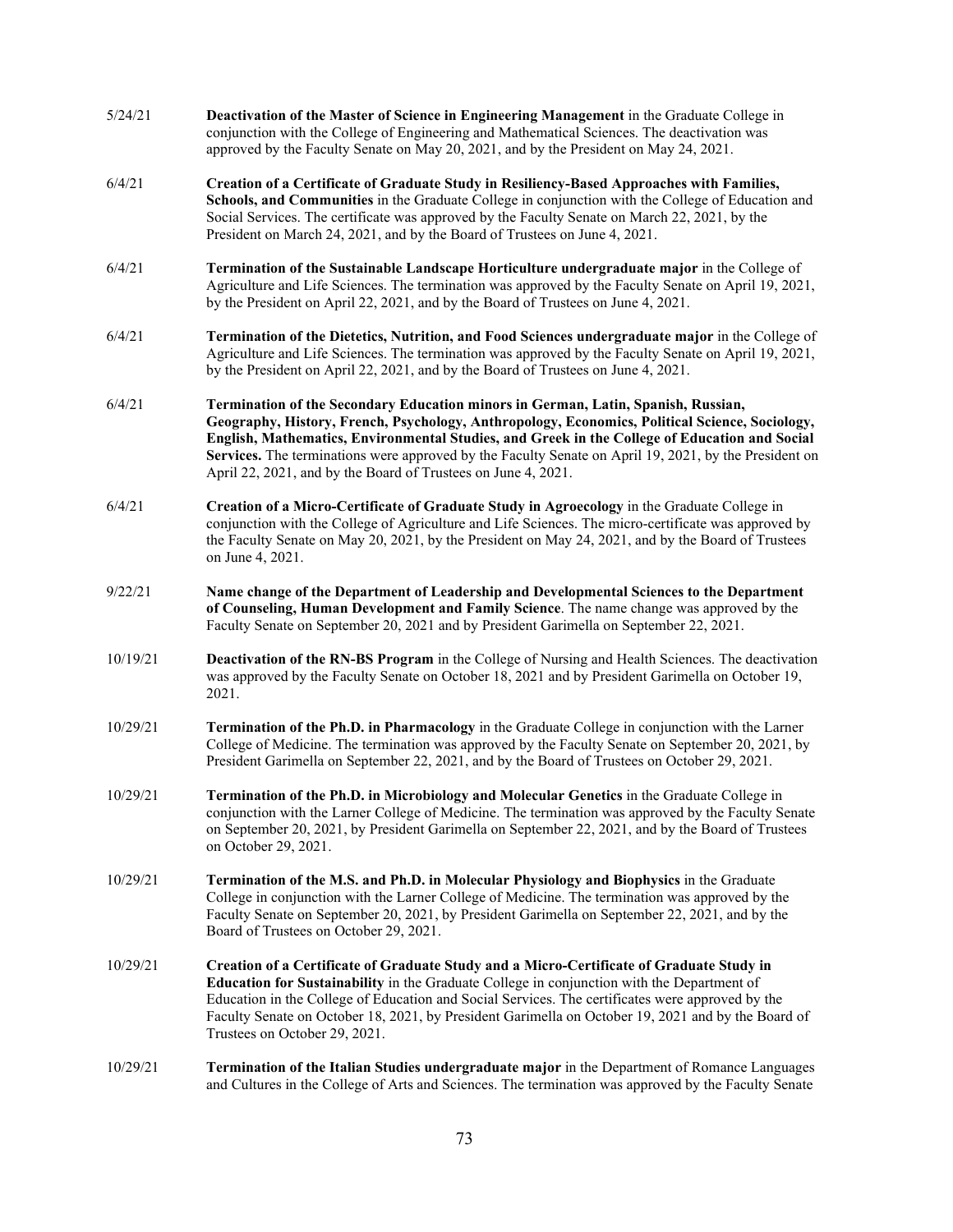on October 18, 2021, by President Garimella on October 19, 2021 and by the Board of Trustees on October 29, 2021.

- 10/29/21 **Termination of the Italian undergraduate minor** in the Department of Romance Languages and Cultures in the College of Arts and Sciences. The termination was approved by the Faculty Senate on October 18, 2021, by President Garimella on October 19, 2021 and by the Board of Trustees on October 29, 2021.
- 10/29/21 **Termination of the Vermont Studies undergraduate minor** in the College of Arts and Sciences. The termination was approved by the Faculty Senate on October 18, 2021, by President Garimella on October 19, 2021 and by the Board of Trustees on October 29, 2021.
- 10/29/21 **Termination of the Speech and Debate undergraduate minor** in the Department of Theatre and Dance in the College of Arts and Sciences. The termination was approved by the Faculty Senate on October 18, 2021, by President Garimella on October 19, 2021 and by the Board of Trustees on October 29, 2021.
- 11/16/21 **Name change of the Department of Geography to the Department of Geography and Geosciences** in the College of Arts and Sciences. The name change was approved by the Faculty Senate on November 15, 2021 and by President Garimella on November 16, 2021.
- 11/16/21 **Name change of the Classical Civilization undergraduate major to the Classics undergraduate major** in the Department of Classics in the College of Arts and Sciences. The name change was approved by the Faculty Senate on November 15, 2021 and by President Garimella on November 16, 2021.
- 11/16/21 **Name change of the Classical Civilization undergraduate minor to the Classics undergraduate minor** in the Department of Classics in the College of Arts and Sciences. The name change was approved by the Faculty Senate on November 15, 2021 and by President Garimella on November 16, 2021.
- 12/21/21 **Deactivation of the Environmental Science undergraduate major leading to the Bachelor of Science in the College of Arts and Sciences**. The deactivation was approved by the Faculty Senate on December 2, 2021 and by President Garimella on December 21, 2021.
- 12/21/21 **Deactivation of the Environmental Studies undergraduate major leading to the Bachelor of Science in the Rubenstein School of Environment and Natural Resources.** The deactivation was approved by the Faculty Senate on December 2, 2021 and by President Garimella on December 21, 2021.
- 12/21/21 **Deactivation of the Environmental Studies undergraduate major leading to the Bachelor of Science and the Environmental Sciences undergraduate major leading to the Bachelor of Science in the College of Agriculture and Life Sciences.** The deactivation was approved by the Faculty Senate on December 2, 2021 and by President Garimella on December 21, 2021.
- 12/21/21 **Deactivation of the Geology undergraduate major leading to the Bachelor of Science and deactivation of the Geology undergraduate major leading to the Bachelor of Arts** in the Department of Geology in the College of Arts and Sciences. The deactivation was approved by the Faculty Senate on December 2, 2021 and by President Garimella on December 21, 2021.
- 12/21/21 **Deactivation of the Geology undergraduate minor** in the Department of Geology in the College of Arts and Sciences. The deactivation was approved by the Faculty Senate on December 2, 2021 and by President Garimella on December 21, 2021.

## **2022**

2/4/22 **Termination of the Department of Geology as part of its relocation to the Department of Geography and Geosciences** in the College of Arts and Sciences. The termination was approved by